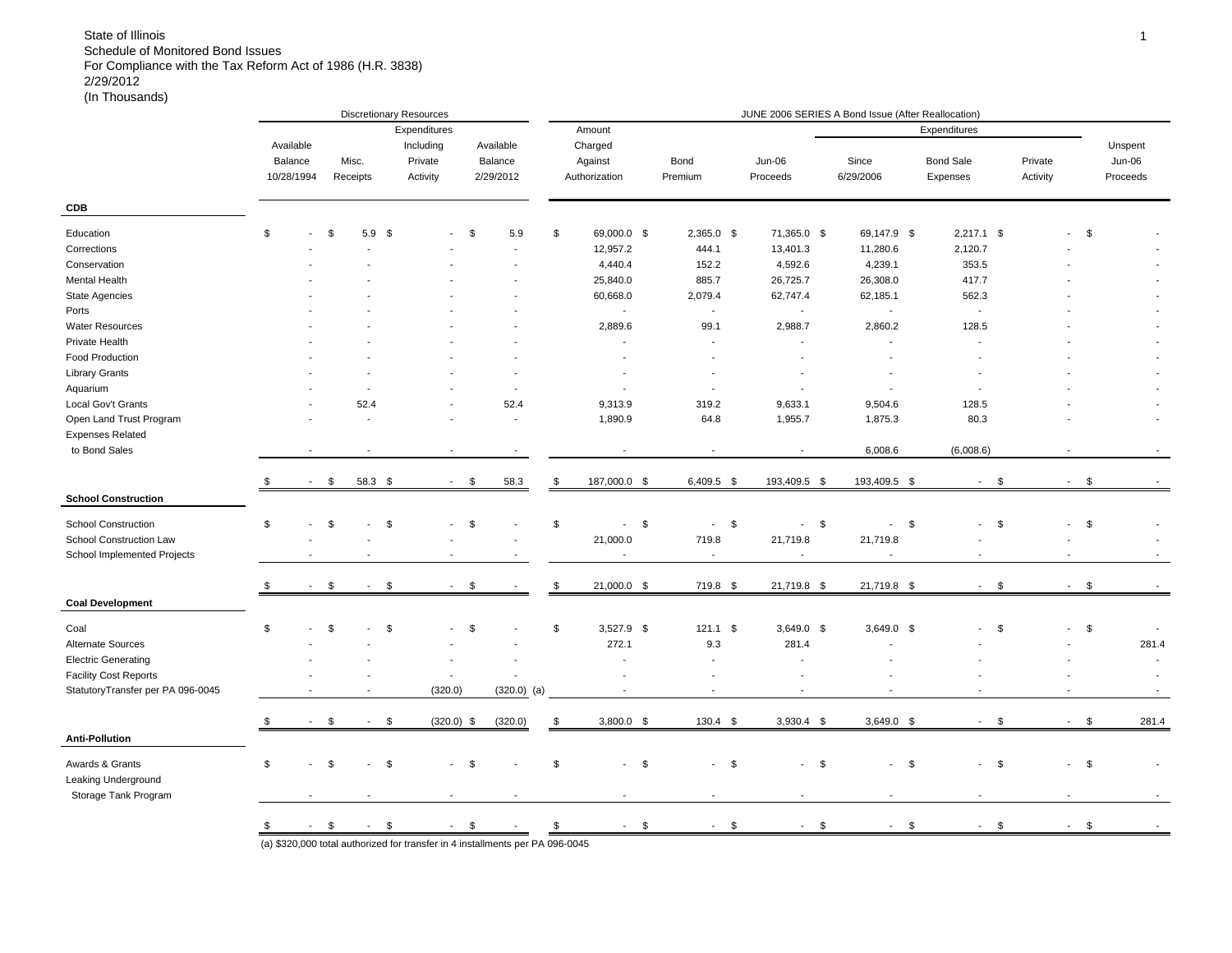|                                        |               |            |               |                |             | <b>Discretionary Resources</b> | JUNE 2006 SERIES A Bond Issue (After Reallocation) |                          |                         |                |                                |                          |                                          |              |                          |               |                        |               |
|----------------------------------------|---------------|------------|---------------|----------------|-------------|--------------------------------|----------------------------------------------------|--------------------------|-------------------------|----------------|--------------------------------|--------------------------|------------------------------------------|--------------|--------------------------|---------------|------------------------|---------------|
|                                        |               |            |               |                |             | Expenditures                   |                                                    |                          |                         | Amount         |                                |                          |                                          |              | Expenditures             |               |                        |               |
|                                        |               | Available  |               |                |             | Including                      |                                                    | Available                |                         | Charged        |                                |                          |                                          |              |                          |               |                        | Unspent       |
|                                        |               | Balance    |               | Misc.          |             | Private                        |                                                    | Balance                  |                         | Against        | Bond                           | <b>Jun-06</b>            | Since                                    |              | <b>Bond Sale</b>         | Private       |                        | Jun-06        |
|                                        |               | 10/28/1994 |               | Receipts       |             | Activity                       |                                                    | 2/29/2012                |                         | Authorization  | Premium                        | Proceeds                 | 6/29/2006                                |              | Expenses                 | Activity      |                        | Proceeds      |
|                                        |               |            |               |                |             |                                |                                                    |                          |                         |                |                                |                          |                                          |              |                          |               |                        |               |
| <b>Transportation B</b>                |               |            |               |                |             |                                |                                                    |                          |                         |                |                                |                          |                                          |              |                          |               |                        |               |
| <b>Mass Transit</b>                    | \$            |            | \$            |                | \$          |                                | \$                                                 |                          | \$                      | 28.442.3 \$    | 974.7 \$                       | 29,417.0 \$              | 29,417.0 \$                              |              |                          | <b>S</b>      |                        | \$            |
| Aeronautics                            |               |            |               |                |             |                                |                                                    |                          |                         | 10,557.7       | 362.0                          | 10,919.7                 | 10,919.7                                 |              |                          |               |                        |               |
| Six County                             |               |            |               |                |             |                                |                                                    |                          |                         | $\blacksquare$ | $\blacksquare$                 | $\overline{\phantom{a}}$ | $\blacksquare$                           |              |                          |               |                        |               |
| Outside Six County                     |               |            |               |                |             |                                |                                                    |                          |                         |                |                                | $\overline{a}$           |                                          |              |                          |               |                        |               |
| Projects Statewide                     |               |            |               |                |             |                                |                                                    | $\overline{\phantom{a}}$ |                         |                |                                | $\overline{a}$           |                                          |              |                          |               |                        |               |
|                                        |               |            |               |                |             |                                |                                                    |                          |                         |                |                                |                          |                                          |              |                          |               |                        |               |
|                                        |               | $\sim$     | \$            | $\sim$         | \$          | $\sim$                         | \$                                                 |                          | \$                      | 39,000.0 \$    | 1,336.7 \$                     | 40,336.7 \$              | 40,336.7 \$                              |              | $-$ \$                   |               | $\mathsf{S}$<br>$\sim$ |               |
| <b>Pension Contribution Fund</b>       |               |            |               |                |             |                                |                                                    |                          |                         |                |                                |                          |                                          |              |                          |               |                        |               |
| Pension Contribution Fund              | $\frac{1}{3}$ |            | \$            | $\sim$         | \$          | $\sim$                         | \$                                                 |                          | $\frac{1}{2}$           | \$<br>$\sim$   | \$<br>$\sim$                   | $\sim$                   | \$<br>$\sim$                             | \$           | $\sim$                   | \$            | $\sim$                 | \$            |
|                                        |               |            | $\mathfrak s$ |                | $\mathbb S$ |                                | $\mathbb{S}$                                       |                          | $\overline{\mathbf{s}}$ | $\mathbb{S}$   | $\mathfrak{S}$<br>$\mathbf{r}$ | $\sim$                   | $\mathbb{S}$<br>$\overline{\phantom{a}}$ | $\mathbb{S}$ |                          | $\mathfrak s$ |                        | $\mathfrak s$ |
|                                        |               |            |               |                |             |                                |                                                    |                          |                         |                |                                |                          |                                          |              |                          |               |                        |               |
| <b>Total GRF Issues</b>                | \$            | $\sim$     | \$            | 58.3 \$        |             | $(320.0)$ \$                   |                                                    | (261.7)                  | \$                      | 250,800.0 \$   | 8,596.4 \$                     | 259,396.4 \$             | 259,115.0 \$                             |              | $-5$                     |               | $-5$                   | 281.4         |
| <b>Transportation A</b>                |               |            |               |                |             |                                |                                                    |                          |                         |                |                                |                          |                                          |              |                          |               |                        |               |
| Highway                                | \$            |            | \$            |                | \$          |                                | \$                                                 |                          | \$                      | 34,200.0 \$    | $1,172.1$ \$                   | 35,372.1 \$              | 35,372.1 \$                              |              |                          | \$            |                        | \$            |
| <b>Local Bridges</b>                   |               |            |               |                |             |                                |                                                    |                          |                         |                |                                | $\overline{a}$           |                                          |              |                          |               |                        |               |
| Downstate                              |               |            |               |                |             |                                |                                                    |                          |                         |                |                                |                          |                                          |              |                          |               |                        |               |
| Urban Area                             |               |            |               |                |             |                                |                                                    |                          |                         |                |                                |                          |                                          |              |                          |               |                        |               |
| Chicago                                |               |            |               |                |             |                                |                                                    |                          |                         |                |                                |                          |                                          |              |                          |               |                        |               |
| Six County                             |               |            |               |                |             |                                |                                                    |                          |                         |                |                                |                          |                                          |              |                          |               |                        |               |
| Outside Six County                     |               |            |               |                |             |                                |                                                    |                          |                         |                |                                |                          |                                          |              |                          |               |                        |               |
| Maintenance Statewide                  |               |            |               |                |             | $\overline{a}$                 |                                                    |                          |                         |                |                                |                          |                                          |              |                          |               |                        |               |
|                                        |               |            |               |                |             |                                |                                                    |                          |                         |                |                                |                          |                                          |              |                          |               |                        |               |
| <b>Total Road Fund Issue</b>           |               |            | \$            | $\blacksquare$ | \$          | $\sim$                         | \$                                                 | $\blacksquare$           | $\mathcal{S}$           | 34,200.0 \$    | $1,172.1$ \$                   | 35,372.1 \$              | 35,372.1 \$                              |              | $\sim$                   | \$            | $\sim$                 | \$            |
| <b>Transportation D</b>                |               |            |               |                |             |                                |                                                    |                          |                         |                |                                |                          |                                          |              |                          |               |                        |               |
| Statewide Use for State Highways       |               |            |               |                |             |                                |                                                    |                          |                         |                |                                |                          |                                          |              |                          |               |                        |               |
| Arterial Highways, Freeways,           |               |            |               |                |             |                                |                                                    |                          |                         |                |                                |                          |                                          |              |                          |               |                        |               |
| Road, Bridges, Separating              |               |            |               |                |             |                                |                                                    |                          |                         |                |                                |                          |                                          |              |                          |               |                        |               |
| Structures, & Bridges on Roads         |               |            |               |                |             |                                |                                                    |                          |                         |                |                                |                          |                                          |              |                          |               |                        |               |
| Maintained by Counties, Municipalities |               |            |               |                |             |                                |                                                    |                          |                         |                |                                |                          |                                          |              |                          |               |                        |               |
| Townships or Road Districts            | \$            |            | \$            |                | \$          |                                | \$                                                 |                          | \$                      | \$             | \$<br>$\sim$                   | $\blacksquare$           | \$<br>$\overline{\phantom{a}}$           | \$           | $\sim$                   | \$            |                        | \$            |
|                                        |               |            |               |                |             |                                |                                                    |                          |                         |                |                                |                          |                                          |              |                          |               |                        |               |
| Total Transportation D Fund Issue      | \$            | $\sim$     | \$            |                | $-5$        | $\sim$                         | \$                                                 |                          | \$                      | \$<br>$\sim$   | \$<br>$\sim 100$               | $-5$                     |                                          | $-$ \$       | $-$ \$                   |               | $-$ \$                 |               |
| <b>Total Monitored Bond Issues</b>     |               |            |               |                |             |                                |                                                    |                          |                         |                |                                |                          |                                          |              |                          |               |                        |               |
|                                        | \$            | $\sim 100$ | \$            | 58.3 \$        |             | $(320.0)$ \$                   |                                                    | (261.7)                  | \$                      | 285,000.0 \$   | $9,768.5$ \$                   | 294,768.5 \$             | 294,487.1 \$                             |              | $\overline{\phantom{a}}$ | \$            | $\sim$                 | \$<br>281.4   |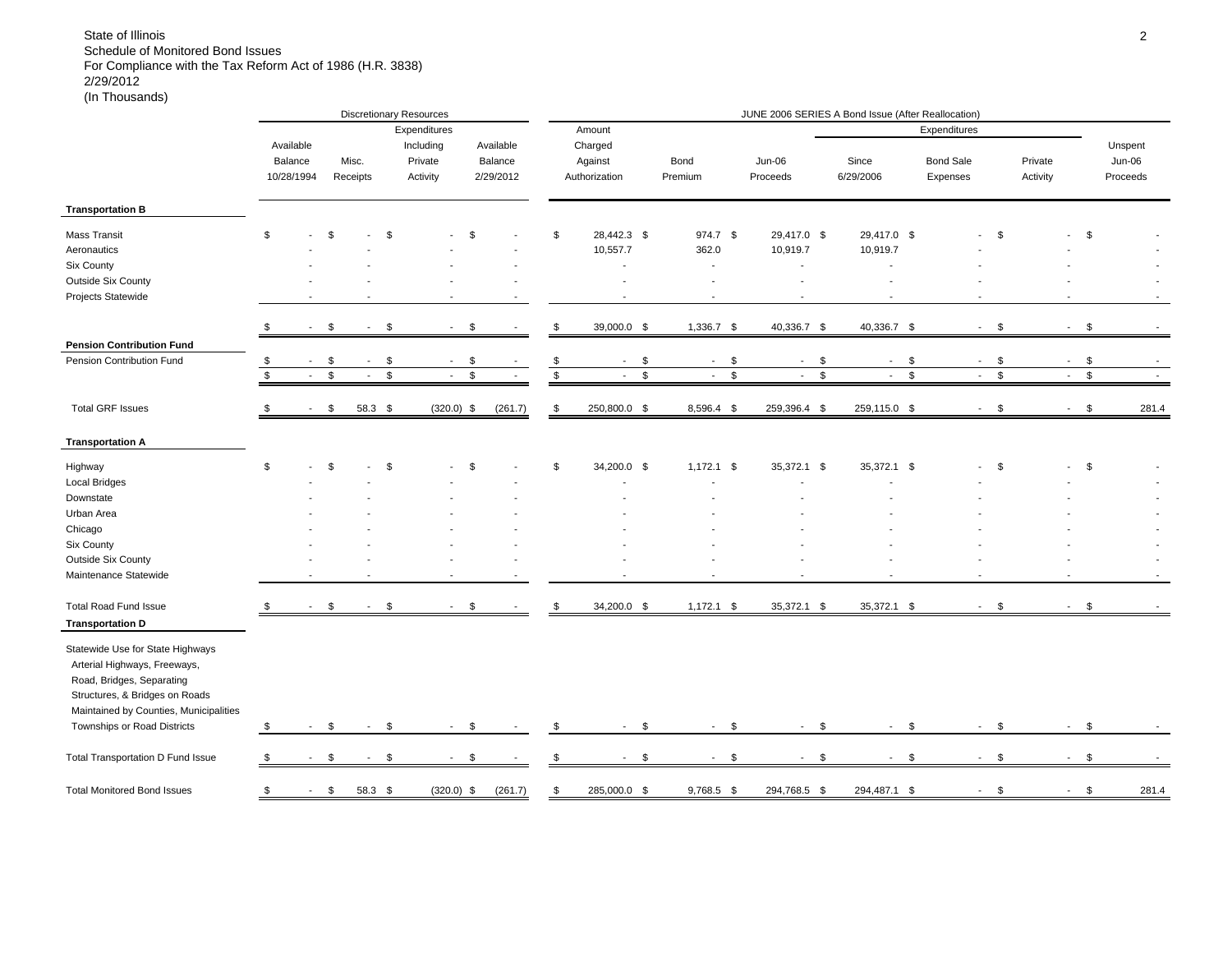|                                   |                                     |                          |                           | JUNE 2007 Bond Issue (After 3rd Reallocation) |                                |                     |                          |                                      |
|-----------------------------------|-------------------------------------|--------------------------|---------------------------|-----------------------------------------------|--------------------------------|---------------------|--------------------------|--------------------------------------|
|                                   | Amount                              |                          |                           |                                               | Expenditures                   |                     |                          |                                      |
|                                   | Charged<br>Against<br>Authorization | Bond<br>Premium          | <b>Jun-07</b><br>Proceeds | Since<br>6/27/2007                            | <b>Bond Sale</b><br>Expenses   | Private<br>Activity |                          | Unspent<br><b>Jun-07</b><br>Proceeds |
| <b>CDB</b>                        |                                     |                          |                           |                                               |                                |                     |                          |                                      |
| Education                         | \$<br>11,304.9 \$                   | 355.9 \$                 | 11,660.8 \$               | 10,102.8 \$                                   | 1,558.0 \$                     |                     |                          | \$                                   |
| Corrections                       | 4,057.6                             | 126.8                    | 4,184.4                   | 3,659.9                                       | 524.5                          |                     |                          |                                      |
| Conservation                      | 1,767.4                             | 55.2                     | 1,822.6                   | 1,531.2                                       | 291.4                          |                     |                          |                                      |
| Mental Health                     | 5,922.0                             | 185.0                    | 6,107.0                   | 5,291.1                                       | 816.0                          |                     |                          |                                      |
| <b>State Agencies</b>             | 18,522.9                            | 578.9                    | 19,101.8                  | 16,549.6                                      | 2,552.2                        |                     |                          |                                      |
| Ports                             | L.                                  | $\blacksquare$           | $\overline{\phantom{a}}$  | ÷.                                            | $\overline{a}$                 |                     |                          |                                      |
| <b>Water Resources</b>            |                                     |                          | $\overline{\phantom{a}}$  | $\overline{a}$                                |                                |                     |                          |                                      |
| Private Health                    |                                     | $\blacksquare$           |                           |                                               |                                |                     |                          |                                      |
| <b>Food Production</b>            | ٠                                   | $\sim$                   | $\overline{a}$            | $\overline{a}$                                |                                |                     |                          |                                      |
| <b>Library Grants</b>             | 97.0                                | 3.0                      | 100.0                     | 100.0                                         |                                |                     |                          |                                      |
| Aquarium                          | ÷.                                  | $\blacksquare$           | $\overline{a}$            | $\overline{a}$                                |                                |                     |                          |                                      |
| Local Gov't Grants                | ٠                                   | $\overline{\phantom{a}}$ | $\sim$                    | $\overline{\phantom{a}}$                      |                                |                     |                          |                                      |
| Open Land Trust Program           | 846.0                               | 26.5                     | 872.5                     | 755.9                                         | 116.6                          |                     |                          |                                      |
| <b>Expenses Related</b>           |                                     |                          |                           |                                               |                                |                     |                          |                                      |
| to Bond Sales                     |                                     |                          |                           | 5,858.7                                       | (5,858.7)                      |                     |                          |                                      |
|                                   |                                     |                          |                           |                                               |                                |                     |                          |                                      |
|                                   | \$<br>42,517.8 \$                   | 1,331.3                  | \$<br>43,849.1            | \$<br>43,849.1                                | \$<br>$\overline{a}$           | \$                  | $\overline{a}$           | \$                                   |
| <b>School Construction</b>        |                                     |                          |                           |                                               |                                |                     |                          |                                      |
| <b>School Construction</b>        | \$<br>$\overline{\phantom{a}}$      | \$<br>$\blacksquare$     | \$<br>$\blacksquare$      | \$<br>$\frac{1}{2}$                           | \$                             | \$                  |                          | \$                                   |
| School Construction Law           | 10,402.2                            | 325.1                    | 10,727.3                  | 9,734.7                                       |                                |                     |                          | 992.6                                |
| School Implemented Projects       | $\centerdot$                        | $\overline{\phantom{a}}$ | $\overline{\phantom{a}}$  | $\overline{\phantom{a}}$                      | $\overline{\phantom{a}}$       |                     |                          | $\blacksquare$                       |
|                                   |                                     |                          |                           |                                               |                                |                     |                          |                                      |
|                                   | \$<br>10,402.2 \$                   | 325.1                    | \$<br>10,727.3 \$         | 9,734.7 \$                                    | $\overline{\phantom{a}}$       | \$                  | $\overline{\phantom{a}}$ | \$<br>992.6                          |
| <b>Coal Development</b>           |                                     |                          |                           |                                               |                                |                     |                          |                                      |
| Coal                              | \$                                  | \$<br>5.3                | \$<br>5.3                 | \$                                            | \$                             | \$                  |                          | \$<br>5.3                            |
| Alternate Sources                 |                                     |                          |                           |                                               |                                |                     |                          | ÷,                                   |
| <b>Electric Generating</b>        |                                     |                          |                           |                                               |                                |                     |                          |                                      |
| <b>Facility Cost Reports</b>      |                                     |                          |                           |                                               |                                |                     |                          |                                      |
| StatutoryTransfer per PA 096-0045 |                                     |                          |                           |                                               |                                |                     |                          |                                      |
|                                   |                                     |                          |                           |                                               |                                |                     |                          |                                      |
|                                   | \$<br>$\blacksquare$                | \$<br>$5.3$ \$           | $5.3$ \$                  | $\sim$                                        | \$<br>$\overline{\phantom{a}}$ | \$                  | $\sim$                   | \$<br>5.3                            |
| <b>Anti-Pollution</b>             |                                     |                          |                           |                                               |                                |                     |                          |                                      |
|                                   |                                     |                          | $\overline{a}$            | ÷                                             |                                |                     |                          |                                      |
| Awards & Grants                   | \$                                  | \$                       | \$                        | \$                                            | \$                             | \$                  |                          | \$                                   |
| Leaking Underground               |                                     |                          |                           |                                               |                                |                     |                          |                                      |
| Storage Tank Program              |                                     |                          |                           |                                               |                                |                     |                          |                                      |
|                                   | \$                                  | \$                       | \$                        | \$                                            | \$                             | \$                  |                          | \$                                   |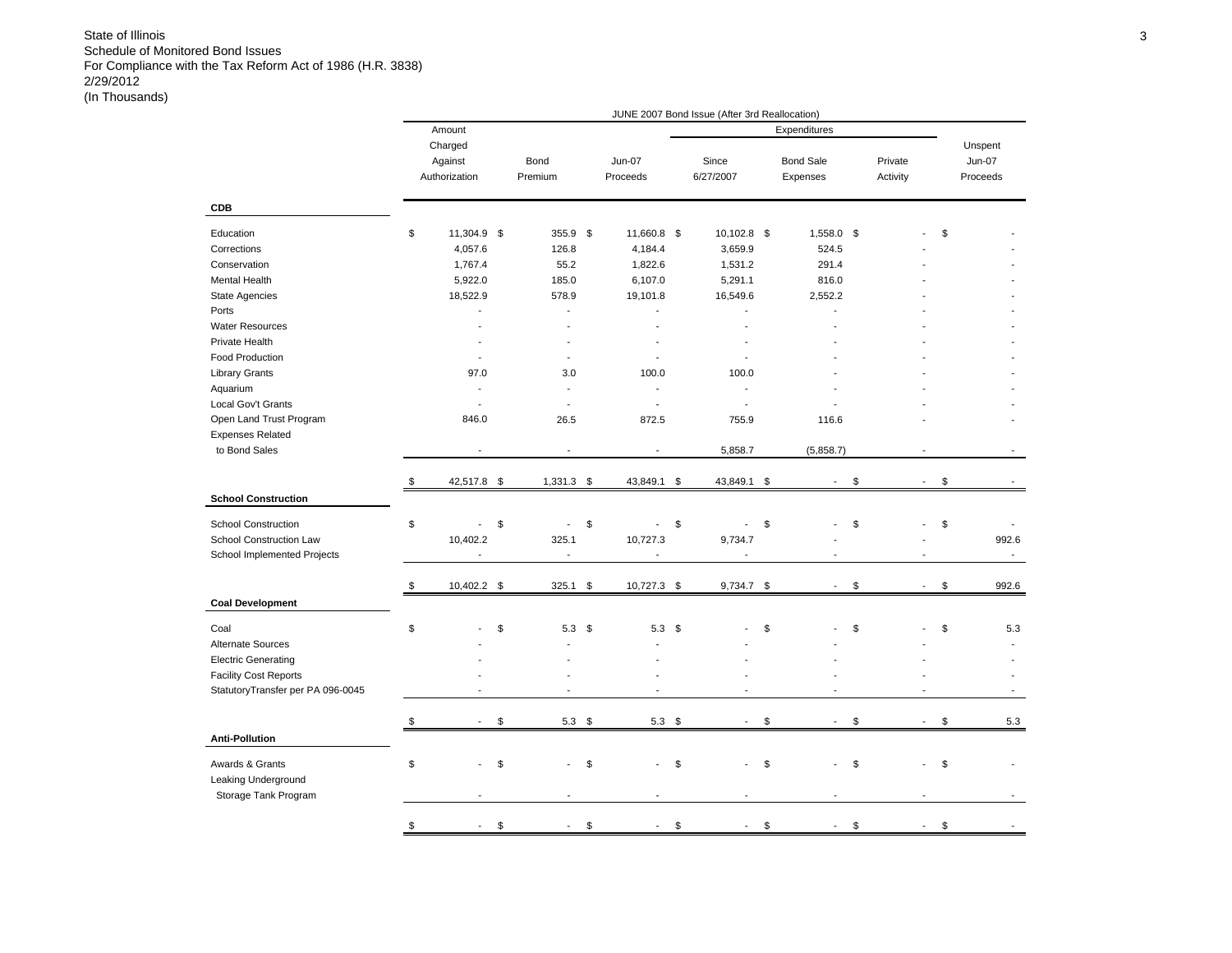|                                                                                                                                                                                                          |               |                                     |                                |               |                           | JUNE 2007 Bond Issue (After 3rd Reallocation) |                                |              |                     |                          |                                      |
|----------------------------------------------------------------------------------------------------------------------------------------------------------------------------------------------------------|---------------|-------------------------------------|--------------------------------|---------------|---------------------------|-----------------------------------------------|--------------------------------|--------------|---------------------|--------------------------|--------------------------------------|
|                                                                                                                                                                                                          |               | Amount                              |                                |               |                           |                                               | Expenditures                   |              |                     |                          |                                      |
|                                                                                                                                                                                                          |               | Charged<br>Against<br>Authorization | Bond<br>Premium                |               | <b>Jun-07</b><br>Proceeds | Since<br>6/27/2007                            | <b>Bond Sale</b><br>Expenses   |              | Private<br>Activity |                          | Unspent<br><b>Jun-07</b><br>Proceeds |
| <b>Transportation B</b>                                                                                                                                                                                  |               |                                     |                                |               |                           |                                               |                                |              |                     |                          |                                      |
| <b>Mass Transit</b>                                                                                                                                                                                      | \$            | 37,094.1 \$                         | 1,147.9 \$                     |               | 38,242.0 \$               | 38,239.1 \$                                   |                                | \$           |                     |                          | \$<br>2.9                            |
| Aeronautics                                                                                                                                                                                              |               | 4,367.3                             | 136.4                          |               | 4,503.7                   | 4,502.9                                       |                                |              |                     |                          | 0.8                                  |
| Six County                                                                                                                                                                                               |               | 118.6                               | 3.7                            |               | 122.3                     | 126.1                                         |                                |              |                     |                          | (3.8)                                |
| <b>Outside Six County</b>                                                                                                                                                                                |               |                                     | $\overline{\phantom{a}}$       |               | ÷.                        | ÷.                                            |                                |              |                     |                          | $\overline{a}$                       |
| Projects Statewide                                                                                                                                                                                       |               |                                     | ÷,                             |               | ÷,                        |                                               |                                |              |                     |                          |                                      |
|                                                                                                                                                                                                          | \$            | 41,580.0 \$                         | 1,288.0 \$                     |               | 42,868.0 \$               | 42,868.0                                      | \$<br>$\mathbf{r}$             | \$           |                     | $\overline{a}$           | \$                                   |
| <b>Pension Contribution Fund</b>                                                                                                                                                                         |               |                                     |                                |               |                           |                                               |                                |              |                     |                          |                                      |
| Pension Contribution Fund                                                                                                                                                                                | \$            | $\overline{\phantom{a}}$            | \$<br>$\overline{\phantom{a}}$ | \$            | $\overline{\phantom{a}}$  | \$<br>$\overline{\phantom{a}}$                | \$<br>$\overline{\phantom{a}}$ | \$           |                     | $\overline{\phantom{a}}$ | \$                                   |
|                                                                                                                                                                                                          | $\mathfrak s$ | ÷.                                  | \$<br>$\overline{a}$           | $\mathfrak s$ | $\overline{a}$            | \$<br>$\blacksquare$                          | \$<br>$\mathcal{L}$            | $\mathbb{S}$ |                     | $\overline{a}$           | \$                                   |
| <b>Total GRF Issues</b>                                                                                                                                                                                  | \$            | 94,500.0                            | \$<br>2,949.7 \$               |               | 97,449.7 \$               | 96,451.8                                      | \$                             | \$           |                     | L,                       | \$<br>997.9                          |
| <b>Transportation A</b>                                                                                                                                                                                  |               |                                     |                                |               |                           |                                               |                                |              |                     |                          |                                      |
| Highway                                                                                                                                                                                                  | \$            | 13,500.0 \$                         | 425.8 \$                       |               | 13,925.8 \$               | 13,925.8 \$                                   |                                | \$           |                     |                          | \$                                   |
| <b>Local Bridges</b>                                                                                                                                                                                     |               |                                     |                                |               |                           |                                               |                                |              |                     |                          |                                      |
| Downstate                                                                                                                                                                                                |               |                                     |                                |               |                           |                                               |                                |              |                     |                          |                                      |
| Urban Area                                                                                                                                                                                               |               |                                     |                                |               |                           |                                               |                                |              |                     |                          |                                      |
| Chicago                                                                                                                                                                                                  |               |                                     |                                |               |                           |                                               |                                |              |                     |                          |                                      |
| Six County                                                                                                                                                                                               |               |                                     |                                |               |                           |                                               |                                |              |                     |                          |                                      |
| <b>Outside Six County</b>                                                                                                                                                                                |               |                                     |                                |               |                           |                                               |                                |              |                     |                          |                                      |
| Maintenance Statewide                                                                                                                                                                                    |               |                                     |                                |               |                           |                                               |                                |              |                     |                          |                                      |
| <b>Total Road Fund Issue</b>                                                                                                                                                                             | \$            | 13,500.0 \$                         | 425.8 \$                       |               | 13,925.8 \$               | 13,925.8 \$                                   | $\overline{\phantom{a}}$       | \$           |                     | $\overline{a}$           | \$                                   |
| <b>Transportation D</b>                                                                                                                                                                                  |               |                                     |                                |               |                           |                                               |                                |              |                     |                          |                                      |
| Statewide Use for State Highways<br>Arterial Highways, Freeways,<br>Road, Bridges, Separating<br>Structures, & Bridges on Roads<br>Maintained by Counties, Municipalities<br>Townships or Road Districts | \$            | $\overline{\phantom{a}}$            | \$<br>$\blacksquare$           | \$            | $\overline{\phantom{a}}$  | \$<br>$\mathbf{r}$                            | \$<br>$\overline{\phantom{a}}$ | \$           |                     | $\overline{\phantom{a}}$ | \$                                   |
|                                                                                                                                                                                                          |               |                                     |                                |               |                           |                                               |                                |              |                     |                          |                                      |
| Total Transportation D Fund Issue                                                                                                                                                                        | \$            | $\blacksquare$                      | \$<br>$\blacksquare$           | \$            | ٠                         | \$<br>$\overline{\phantom{a}}$                | \$<br>$\blacksquare$           | \$           |                     | $\blacksquare$           | \$                                   |
| <b>Total Monitored Bond Issues</b>                                                                                                                                                                       | \$            | 108,000.0 \$                        | $3,375.5$ \$                   |               | 111,375.5 \$              | 110,377.6 \$                                  |                                | \$           |                     |                          | \$<br>997.9                          |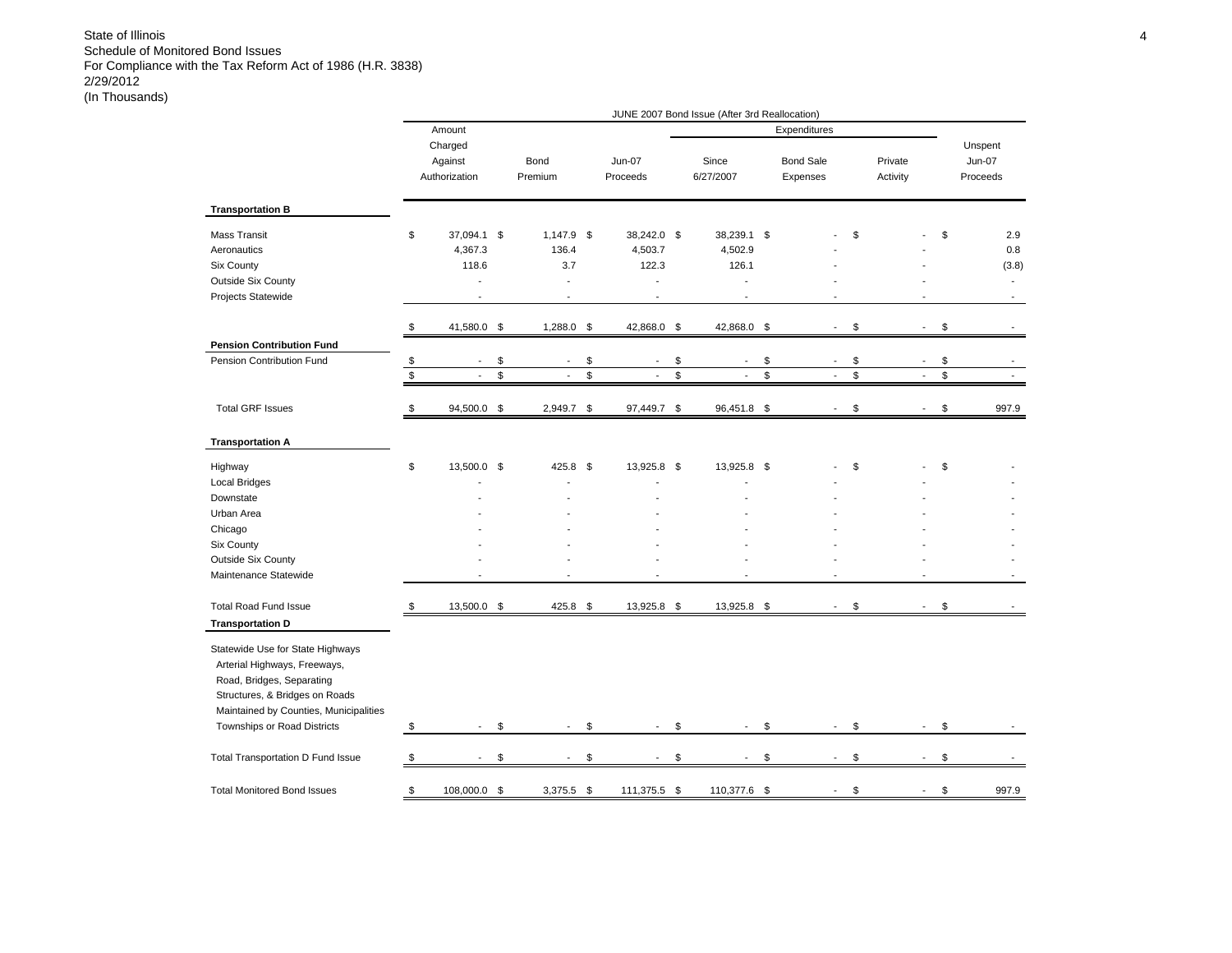|                                   |                                |                          |                      | April 2008 Bond Issue (After Reallocation) |                                |          |                          |          |
|-----------------------------------|--------------------------------|--------------------------|----------------------|--------------------------------------------|--------------------------------|----------|--------------------------|----------|
|                                   | Amount                         |                          |                      |                                            | Expenditures                   |          |                          |          |
|                                   | Charged                        |                          |                      |                                            |                                |          |                          | Unspent  |
|                                   | Against                        | Bond                     | Apr-08               | Since                                      | <b>Bond Sale</b>               | Private  |                          | Apr-08   |
|                                   | Authorization                  | Premium                  | Proceeds             | 5/1/2008                                   | Expenses                       | Activity |                          | Proceeds |
|                                   |                                |                          |                      |                                            |                                |          |                          |          |
| <b>CDB</b>                        |                                |                          |                      |                                            |                                |          |                          |          |
| Education                         | \$<br>35,600.0 \$              | $1,202.7$ \$             | 36,802.7 \$          | 33,729.1 \$                                | 3,073.6 \$                     |          |                          | \$       |
| Corrections                       | 11,415.5                       | 385.7                    | 11,801.2             | 10,350.7                                   | 1,450.5                        |          |                          |          |
|                                   |                                |                          |                      |                                            |                                |          |                          |          |
| Conservation                      | 1,464.3                        | 49.4                     | 1,513.7              | 1,332.4                                    | 181.3                          |          |                          |          |
| Mental Health                     | 6,771.5                        | 228.7                    | 7,000.2              | 6,007.4                                    | 992.8                          |          |                          |          |
| State Agencies                    | 34,000.0                       | 1,148.6                  | 35,148.6             | 32,213.2                                   | 2,935.4                        |          |                          |          |
| Ports                             | $\overline{a}$                 | $\overline{\phantom{a}}$ | $\mathcal{L}$        | $\overline{a}$                             |                                |          |                          |          |
| <b>Water Resources</b>            | 4,412.6                        | 149.1                    | 4,561.7              | 4,561.7                                    |                                |          |                          |          |
| Private Health                    |                                |                          |                      |                                            |                                |          |                          |          |
| <b>Food Production</b>            |                                |                          |                      |                                            |                                |          |                          |          |
| <b>Library Grants</b>             |                                |                          |                      |                                            |                                |          |                          |          |
| Aquarium                          |                                |                          | ÷.                   |                                            |                                |          |                          |          |
| Local Gov't Grants                | 6,336.1                        | 214.1                    | 6,550.2              | 6,550.2                                    |                                |          |                          |          |
| Open Land Trust Program           |                                |                          | $\overline{a}$       | J.                                         |                                |          |                          |          |
| <b>Expenses Related</b>           |                                |                          |                      |                                            |                                |          |                          |          |
| to Bond Sales                     |                                |                          |                      | 8,633.6                                    | (8,633.6)                      |          |                          |          |
|                                   |                                |                          |                      |                                            |                                |          |                          |          |
|                                   | \$<br>100,000.0 \$             | $3,378.3$ \$             | 103,378.3 \$         | 103,378.3 \$                               | $\overline{\phantom{a}}$       | \$       | $\overline{\phantom{a}}$ | \$       |
| <b>School Construction</b>        |                                |                          |                      |                                            |                                |          |                          |          |
| <b>School Construction</b>        | \$                             | \$                       | \$                   | \$                                         | \$                             | \$       |                          | \$       |
| School Construction Law           |                                |                          |                      |                                            |                                |          |                          |          |
| School Implemented Projects       |                                |                          |                      |                                            |                                |          |                          |          |
|                                   |                                |                          |                      |                                            |                                |          |                          |          |
|                                   | \$<br>$\overline{\phantom{a}}$ | \$<br>$\sim$             | \$<br>$\blacksquare$ | \$<br>$\overline{\phantom{a}}$             | \$<br>$\overline{\phantom{a}}$ | \$       | $\overline{\phantom{a}}$ | \$       |
| <b>Coal Development</b>           |                                |                          |                      |                                            |                                |          |                          |          |
| Coal                              | \$                             |                          | \$                   | \$                                         | \$                             | \$       |                          | \$       |
| <b>Alternate Sources</b>          |                                |                          |                      |                                            |                                |          |                          |          |
|                                   |                                |                          |                      |                                            |                                |          |                          |          |
| <b>Electric Generating</b>        |                                |                          |                      |                                            |                                |          |                          |          |
| <b>Facility Cost Reports</b>      |                                |                          |                      |                                            |                                |          |                          |          |
| StatutoryTransfer per PA 096-0045 |                                |                          |                      |                                            |                                |          |                          |          |
|                                   | \$<br>$\overline{\phantom{a}}$ | \$<br>$\sim$             | \$<br>$\sim$         | \$<br>$\overline{\phantom{a}}$             | \$<br>$\sim$                   | \$       | $\mathbf{r}$             | \$       |
| <b>Anti-Pollution</b>             |                                |                          |                      |                                            |                                |          |                          |          |
|                                   |                                |                          |                      |                                            |                                |          |                          |          |
| Awards & Grants                   | \$                             | \$                       | \$                   | \$                                         | \$                             | \$       |                          | \$       |
| Leaking Underground               |                                |                          |                      |                                            |                                |          |                          |          |
| Storage Tank Program              |                                |                          |                      |                                            |                                |          |                          |          |
|                                   |                                |                          |                      |                                            |                                |          |                          |          |
|                                   | \$<br>$\overline{a}$           | \$                       | \$                   | \$                                         | \$                             | \$       |                          | \$       |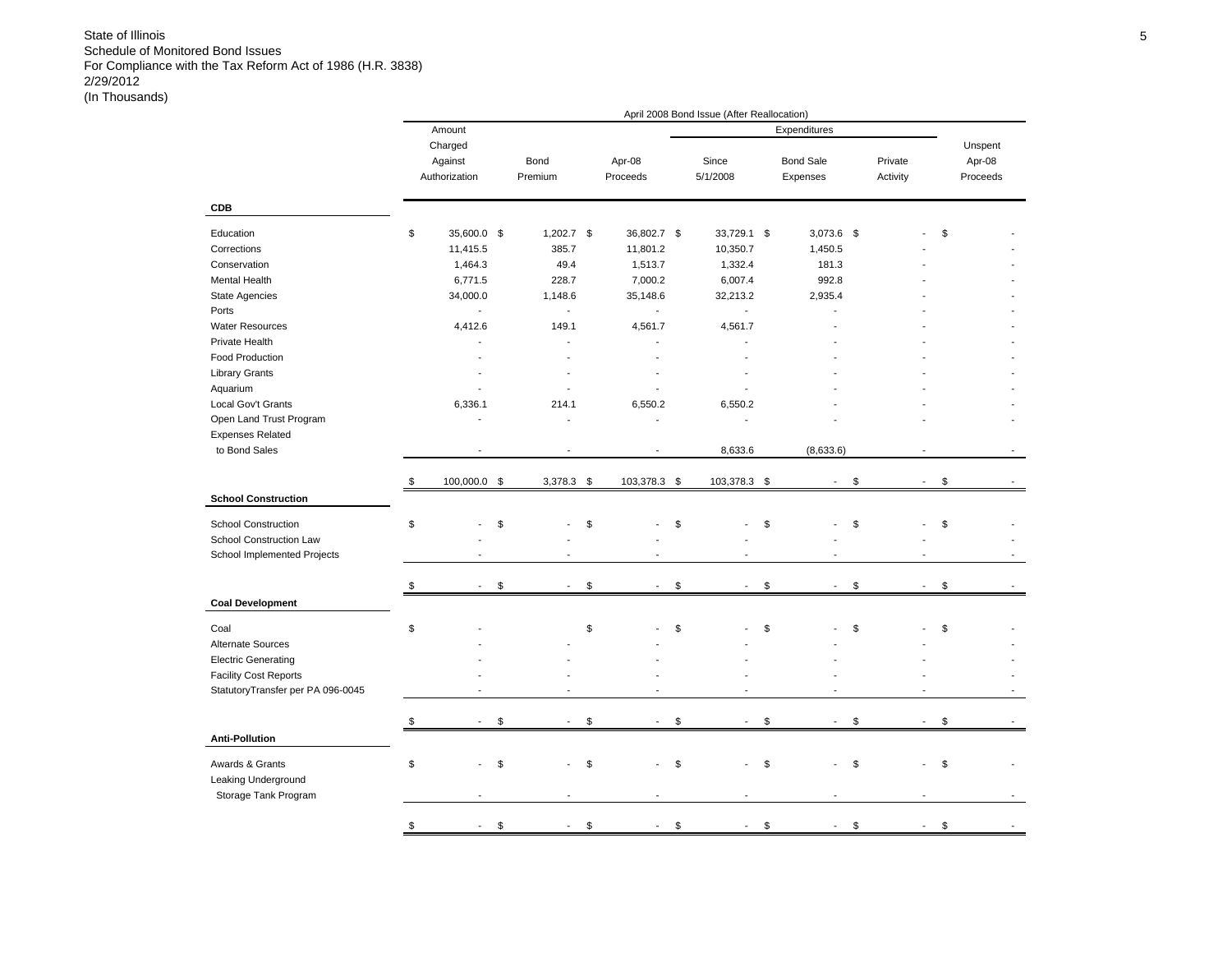|                                                                                                                                                                           |             |                                     |                                |                                | April 2008 Bond Issue (After Reallocation) |                                |                     |                          |                               |
|---------------------------------------------------------------------------------------------------------------------------------------------------------------------------|-------------|-------------------------------------|--------------------------------|--------------------------------|--------------------------------------------|--------------------------------|---------------------|--------------------------|-------------------------------|
|                                                                                                                                                                           |             | Amount                              |                                |                                |                                            | Expenditures                   |                     |                          |                               |
|                                                                                                                                                                           |             | Charged<br>Against<br>Authorization | Bond<br>Premium                | Apr-08<br>Proceeds             | Since<br>5/1/2008                          | <b>Bond Sale</b><br>Expenses   | Private<br>Activity |                          | Unspent<br>Apr-08<br>Proceeds |
| <b>Transportation B</b>                                                                                                                                                   |             |                                     |                                |                                |                                            |                                |                     |                          |                               |
| <b>Mass Transit</b><br>Aeronautics                                                                                                                                        | \$          | 12,593.3 \$<br>2,226.2              | 425.4 \$<br>75.2               | 13,018.7 \$<br>2,301.4         | 13,018.7 \$<br>2,301.4                     |                                | \$                  |                          | \$                            |
| Six County                                                                                                                                                                |             | 180.5                               | 6.1                            | 186.6                          | 186.6                                      |                                |                     |                          |                               |
| <b>Outside Six County</b>                                                                                                                                                 |             | $\overline{a}$                      | $\overline{a}$                 | J.                             |                                            |                                |                     |                          |                               |
| Projects Statewide                                                                                                                                                        |             | ÷.                                  | $\overline{a}$                 | $\overline{a}$                 | ÷                                          |                                |                     |                          |                               |
|                                                                                                                                                                           | \$          | 15,000.0 \$                         | 506.7                          | \$<br>15,506.7                 | \$<br>15,506.7                             | \$<br>$\overline{a}$           | \$                  | $\overline{a}$           | \$                            |
| <b>Pension Contribution Fund</b>                                                                                                                                          |             |                                     |                                |                                |                                            |                                |                     |                          |                               |
| Pension Contribution Fund                                                                                                                                                 | \$          | $\overline{\phantom{a}}$            | \$<br>$\overline{\phantom{a}}$ | \$<br>$\overline{\phantom{a}}$ | \$<br>$\blacksquare$                       | \$<br>$\overline{\phantom{a}}$ | \$                  | $\overline{\phantom{a}}$ | \$                            |
|                                                                                                                                                                           | $\mathbb S$ | $\overline{a}$                      | \$<br>$\sim$                   | \$<br>$\mathbf{r}$             | \$<br>$\mathbf{r}$                         | \$<br>$\overline{\phantom{a}}$ | \$                  | $\overline{\phantom{a}}$ | \$<br>$\overline{a}$          |
| <b>Total GRF Issues</b>                                                                                                                                                   | \$          | 115,000.0                           | \$<br>3,885.0                  | \$<br>118,885.0                | \$<br>118,885.0                            | \$                             | \$                  |                          | \$                            |
| <b>Transportation A</b>                                                                                                                                                   |             |                                     |                                |                                |                                            |                                |                     |                          |                               |
| Highway                                                                                                                                                                   | \$          | 10,000.0 \$                         | 337.8 \$                       | 10,337.8 \$                    | 1,863.3 \$                                 |                                | \$                  |                          | \$<br>8,474.5                 |
| <b>Local Bridges</b>                                                                                                                                                      |             |                                     |                                |                                |                                            |                                |                     |                          |                               |
| Downstate                                                                                                                                                                 |             |                                     |                                |                                |                                            |                                |                     |                          |                               |
| Urban Area                                                                                                                                                                |             |                                     |                                |                                |                                            |                                |                     |                          |                               |
| Chicago                                                                                                                                                                   |             |                                     |                                |                                |                                            |                                |                     |                          |                               |
| Six County                                                                                                                                                                |             |                                     |                                |                                |                                            |                                |                     |                          |                               |
| <b>Outside Six County</b>                                                                                                                                                 |             |                                     |                                |                                |                                            |                                |                     |                          |                               |
| Maintenance Statewide                                                                                                                                                     |             |                                     |                                |                                | 8,474.5                                    |                                |                     |                          | (8, 474.5)                    |
| <b>Total Road Fund Issue</b>                                                                                                                                              | \$          | 10,000.0 \$                         | 337.8 \$                       | 10,337.8 \$                    | 10,337.8 \$                                | $\blacksquare$                 | \$                  | $\blacksquare$           | \$                            |
| <b>Transportation D</b>                                                                                                                                                   |             |                                     |                                |                                |                                            |                                |                     |                          |                               |
| Statewide Use for State Highways<br>Arterial Highways, Freeways,<br>Road, Bridges, Separating<br>Structures, & Bridges on Roads<br>Maintained by Counties, Municipalities |             |                                     |                                |                                |                                            |                                |                     |                          |                               |
| Townships or Road Districts                                                                                                                                               | \$          | $\overline{\phantom{a}}$            | \$<br>$\overline{\phantom{a}}$ | \$<br>$\overline{\phantom{a}}$ | \$<br>$\overline{\phantom{a}}$             | \$<br>$\overline{a}$           | \$                  | $\overline{\phantom{a}}$ | \$                            |
| Total Transportation D Fund Issue                                                                                                                                         | \$          | $\overline{a}$                      | \$<br>$\tilde{\phantom{a}}$    | \$<br>$\blacksquare$           | \$<br>$\blacksquare$                       | \$<br>$\overline{a}$           | \$                  | $\overline{a}$           | \$                            |
|                                                                                                                                                                           |             |                                     |                                |                                |                                            |                                |                     |                          |                               |
| <b>Total Monitored Bond Issues</b>                                                                                                                                        | \$          | 125,000.0 \$                        | 4,222.8 \$                     | 129,222.8 \$                   | 129,222.8                                  | \$                             | \$                  |                          | \$                            |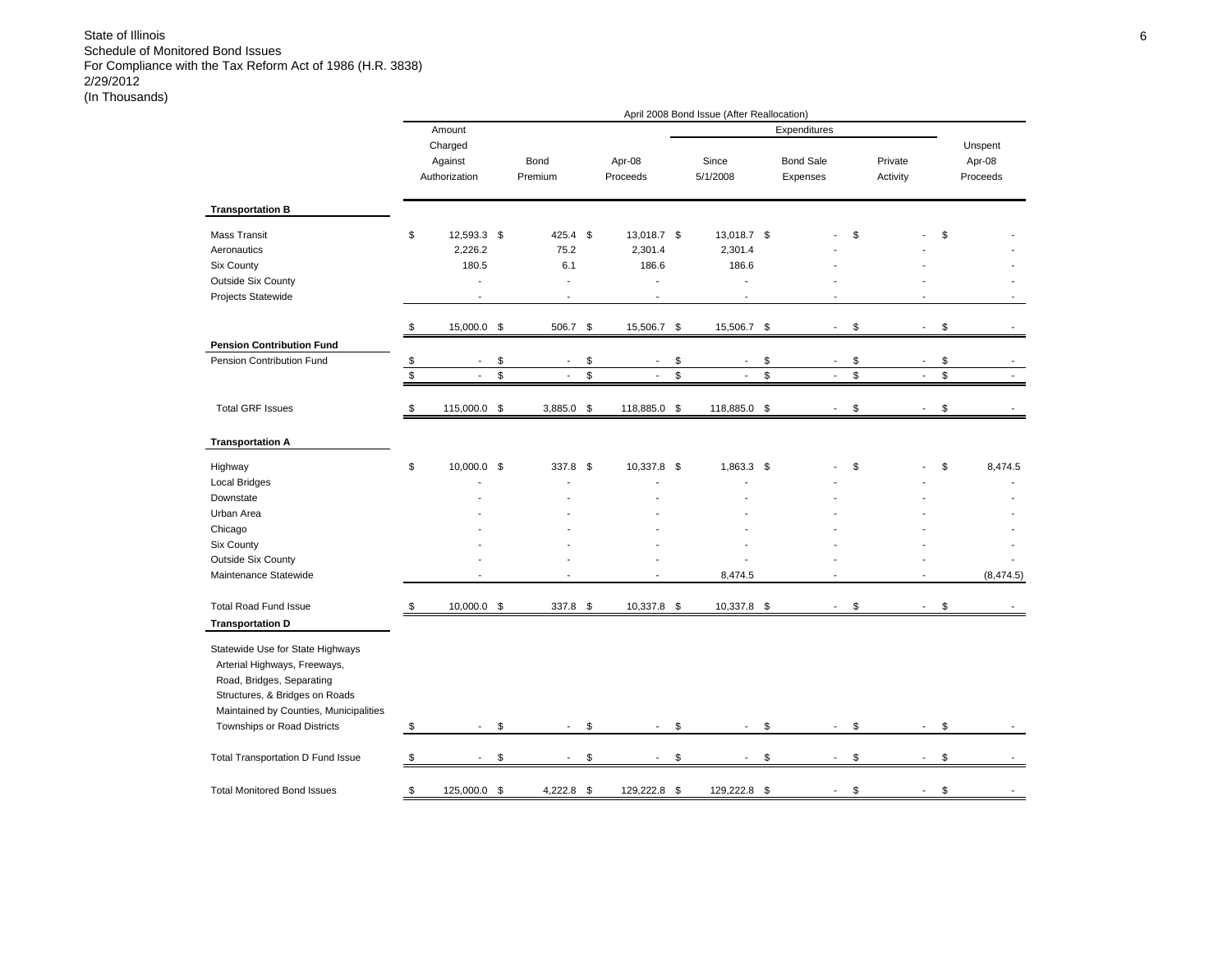|                                   |                                     |                 |                          | September 2009 Bond Issue (After Reallocation) |                                |                     |                          |                               |
|-----------------------------------|-------------------------------------|-----------------|--------------------------|------------------------------------------------|--------------------------------|---------------------|--------------------------|-------------------------------|
|                                   | Amount                              |                 |                          |                                                | Expenditures                   |                     |                          |                               |
|                                   | Charged<br>Against<br>Authorization | Bond<br>Premium | Sep-09<br>Proceeds       | Since<br>9/23/2009                             | <b>Bond Sale</b><br>Expenses   | Private<br>Activity |                          | Unspent<br>Sep-09<br>Proceeds |
| <b>CDB</b>                        |                                     |                 |                          |                                                |                                |                     |                          |                               |
| Education                         | \$<br>10,533.0 \$                   | 356.2 \$        | 10,889.2 \$              | 10,889.2 \$                                    | $2,320.9$ \$                   |                     |                          | \$<br>(2,321.0)               |
| Corrections                       | 3,500.0                             | 118.4           | 3,618.4                  | 3,618.4                                        | 771.2                          |                     |                          | (771.2)                       |
| Conservation                      | 1,200.0                             | 40.6            | 1,240.6                  | 1,828.2                                        | 264.4                          |                     |                          | (852.0)                       |
| Mental Health                     | 1,200.0                             | 40.6            | 1,240.6                  | 1,240.6                                        | 264.4                          |                     |                          | (264.4)                       |
| <b>State Agencies</b>             | 9,842.0                             | 286.7           | 10,128.7                 | 2,932.4                                        | 2,158.8                        |                     |                          | 5,037.4                       |
| Ports                             |                                     | $\mathbf{r}$    | ÷,                       | $\sim$                                         | $\mathbf{r}$                   |                     |                          |                               |
| <b>Water Resources</b>            | 1,200.0                             | 40.6            | 1,240.6                  | 1,240.6                                        | 264.4                          |                     |                          | (264.4)                       |
| Private Health                    |                                     | $\overline{a}$  |                          |                                                | $\overline{a}$                 |                     |                          |                               |
| <b>Food Production</b>            |                                     |                 |                          |                                                |                                |                     |                          |                               |
| <b>Library Grants</b>             |                                     |                 |                          |                                                |                                |                     |                          |                               |
| Aquarium                          |                                     |                 |                          |                                                |                                |                     |                          |                               |
| Local Gov't Grants                |                                     |                 |                          | 584.0                                          |                                |                     |                          | (584.0)                       |
| Open Land Trust Program           | 25.0                                | 0.8             | 25.8                     | 0.7                                            | 5.5                            |                     |                          | 19.6                          |
| <b>Expenses Related</b>           |                                     |                 |                          |                                                |                                |                     |                          |                               |
| to Bond Sales                     |                                     |                 |                          | 6,049.8                                        | (6,049.8)                      |                     |                          |                               |
|                                   | \$<br>27,500.0                      | \$<br>883.9     | \$<br>28,383.9 \$        | 28,383.9                                       | \$                             | \$                  |                          | \$                            |
| <b>School Construction</b>        |                                     |                 |                          |                                                |                                |                     |                          |                               |
| <b>School Construction</b>        | \$                                  | \$              | \$                       | \$                                             | \$<br>L.                       | \$                  | L.                       | \$                            |
| School Construction Law           |                                     |                 |                          |                                                |                                |                     |                          |                               |
| School Implemented Projects       | $\overline{a}$                      |                 |                          |                                                | $\overline{a}$                 |                     | $\overline{a}$           |                               |
|                                   | \$                                  | \$              | \$<br>$\blacksquare$     | \$                                             | \$<br>$\overline{\phantom{a}}$ | \$                  | $\overline{a}$           | \$                            |
| <b>Coal Development</b>           |                                     |                 |                          |                                                |                                |                     |                          |                               |
| Coal                              | \$                                  | \$              | \$                       | \$                                             | \$                             | \$                  |                          | \$                            |
| <b>Alternate Sources</b>          |                                     |                 |                          |                                                |                                |                     |                          |                               |
| <b>Electric Generating</b>        | 14,000.0                            | 473.5           | 14,473.5                 |                                                |                                |                     |                          | 14,473.5                      |
| <b>Facility Cost Reports</b>      | 6,000.0                             | 202.9           | 6,202.9                  | 20,613.9                                       |                                |                     |                          | (14, 411.0)                   |
| StatutoryTransfer per PA 096-0045 | $\sim$                              | $\sim$          | $\overline{\phantom{a}}$ | $\blacksquare$                                 | $\blacksquare$                 |                     | $\overline{a}$           | $\sim$                        |
|                                   |                                     |                 |                          |                                                |                                |                     |                          |                               |
|                                   | \$<br>20,000.0 \$                   | 676.4 \$        | 20,676.4 \$              | 20,613.9 \$                                    | $\sim$                         | \$                  | $\overline{\phantom{a}}$ | \$<br>62.5                    |
| <b>Anti-Pollution</b>             |                                     |                 |                          |                                                |                                |                     |                          |                               |
| Awards & Grants                   | \$<br>$2,500.0$ \$                  | 84.6 \$         | 2,584.6 \$               | 2,584.6 \$                                     | $\overline{a}$                 | \$                  | $\overline{a}$           | \$                            |
| Leaking Underground               |                                     |                 |                          |                                                |                                |                     |                          |                               |
| Storage Tank Program              |                                     |                 |                          |                                                |                                |                     |                          |                               |
|                                   | \$<br>$2.500.0$ \$                  | 84.6 \$         | $2.584.6$ \$             | $2.584.6$ \$                                   |                                | \$                  |                          | \$                            |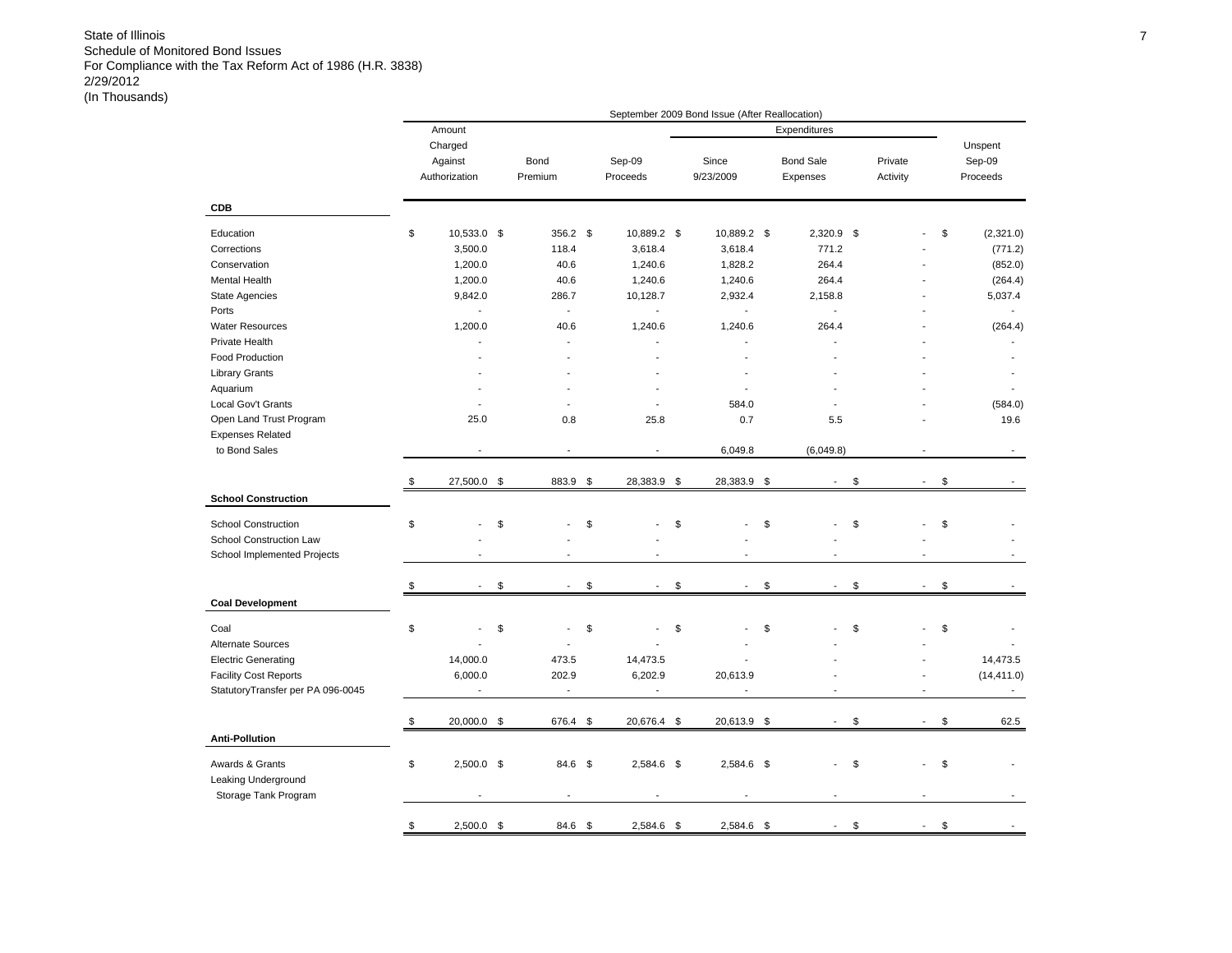|                                                                                                                                                                                                          |                                                                          |                                                             |                                                        | September 2009 Bond Issue (After Reallocation)                  |                                |                     |                          |                                                             |
|----------------------------------------------------------------------------------------------------------------------------------------------------------------------------------------------------------|--------------------------------------------------------------------------|-------------------------------------------------------------|--------------------------------------------------------|-----------------------------------------------------------------|--------------------------------|---------------------|--------------------------|-------------------------------------------------------------|
|                                                                                                                                                                                                          | Amount                                                                   |                                                             |                                                        |                                                                 | Expenditures                   |                     |                          |                                                             |
|                                                                                                                                                                                                          | Charged<br>Against<br>Authorization                                      | Bond<br>Premium                                             | Sep-09<br>Proceeds                                     | Since<br>9/23/2009                                              | <b>Bond Sale</b><br>Expenses   | Private<br>Activity |                          | Unspent<br>Sep-09<br>Proceeds                               |
| <b>Transportation B</b>                                                                                                                                                                                  |                                                                          |                                                             |                                                        |                                                                 |                                |                     |                          |                                                             |
| <b>Mass Transit</b><br>Aeronautics<br><b>Six County</b><br>Outside Six County<br>Projects Statewide                                                                                                      | \$<br>$9,000.0$ \$<br>3,984.0<br>15.0<br>1.0<br>$\overline{\phantom{a}}$ | 350.6 \$<br>134.7<br>0.5<br>0.1<br>$\overline{\phantom{a}}$ | 9,350.6 \$<br>4,118.7<br>15.5<br>1.1<br>$\overline{a}$ | 8,011.3 \$<br>5,472.5<br>1.7<br>0.4<br>$\overline{\phantom{a}}$ |                                | \$                  |                          | \$<br>1,339.3<br>(1,353.8)<br>13.8<br>0.7<br>$\blacksquare$ |
|                                                                                                                                                                                                          | \$<br>13,000.0 \$                                                        | 485.9 \$                                                    | 13,485.9 \$                                            | 13,485.9 \$                                                     | $\overline{\phantom{a}}$       | \$                  | $\overline{\phantom{a}}$ | \$                                                          |
| <b>Pension Contribution Fund</b>                                                                                                                                                                         |                                                                          |                                                             |                                                        |                                                                 |                                |                     |                          |                                                             |
| Pension Contribution Fund                                                                                                                                                                                | \$<br>$\overline{a}$                                                     | \$<br>$\overline{a}$                                        | \$<br>$\overline{a}$                                   | \$<br>$\overline{\phantom{a}}$                                  | \$<br>$\blacksquare$           | \$                  | $\overline{a}$           | \$                                                          |
|                                                                                                                                                                                                          | \$<br>$\overline{a}$                                                     | \$<br>$\overline{a}$                                        | \$<br>L.                                               | \$<br>$\blacksquare$                                            | \$<br>$\overline{\phantom{a}}$ | \$                  | ÷,                       | \$<br>$\overline{\phantom{a}}$                              |
| <b>Total GRF Issues</b>                                                                                                                                                                                  | \$<br>63,000.0 \$                                                        | $2,130.8$ \$                                                | 65,130.8                                               | \$<br>65,068.3                                                  | \$<br>$\overline{a}$           | \$                  | $\sim$                   | \$<br>62.5                                                  |
| <b>Transportation A</b>                                                                                                                                                                                  |                                                                          |                                                             |                                                        |                                                                 |                                |                     |                          |                                                             |
| Highway                                                                                                                                                                                                  | \$                                                                       | \$                                                          | \$                                                     | \$<br>3,778.0 \$                                                |                                | \$                  |                          | \$<br>(3,778.0)                                             |
| <b>Local Bridges</b>                                                                                                                                                                                     |                                                                          |                                                             |                                                        |                                                                 |                                |                     |                          |                                                             |
| Downstate                                                                                                                                                                                                |                                                                          |                                                             |                                                        |                                                                 |                                |                     |                          |                                                             |
| Urban Area                                                                                                                                                                                               |                                                                          |                                                             |                                                        |                                                                 |                                |                     |                          |                                                             |
| Chicago                                                                                                                                                                                                  |                                                                          |                                                             |                                                        |                                                                 |                                |                     |                          |                                                             |
| Six County                                                                                                                                                                                               |                                                                          |                                                             |                                                        |                                                                 |                                |                     |                          |                                                             |
| <b>Outside Six County</b>                                                                                                                                                                                |                                                                          |                                                             |                                                        |                                                                 |                                |                     |                          |                                                             |
| Maintenance Statewide                                                                                                                                                                                    | 317,000.0                                                                | 11,183.4                                                    | 328,183.4                                              | 324,405.4                                                       |                                |                     | ÷                        | 3,778.0                                                     |
| <b>Total Road Fund Issue</b><br><b>Transportation D</b>                                                                                                                                                  | \$<br>317,000.0                                                          | \$<br>11,183.4 \$                                           | 328,183.4 \$                                           | 328,183.4                                                       | \$<br>$\overline{\phantom{a}}$ | \$                  | $\blacksquare$           | \$                                                          |
| Statewide Use for State Highways<br>Arterial Highways, Freeways,<br>Road, Bridges, Separating<br>Structures, & Bridges on Roads<br>Maintained by Counties, Municipalities<br>Townships or Road Districts | \$<br>20,000.0 \$                                                        | $214.4$ \$                                                  | 20,214.4 \$                                            | 20,214.4 \$                                                     | $\overline{\phantom{a}}$       | \$                  | $\overline{\phantom{a}}$ | \$                                                          |
| Total Transportation D Fund Issue                                                                                                                                                                        | \$<br>20,000.0                                                           | \$<br>214.4                                                 | \$<br>20,214.4                                         | \$<br>20,214.4                                                  | \$                             | \$                  |                          | \$                                                          |
| <b>Total Monitored Bond Issues</b>                                                                                                                                                                       | \$<br>400,000.0                                                          | \$<br>13,528.6 \$                                           | 413,528.6                                              | \$<br>413,466.1                                                 | \$                             | \$                  |                          | \$<br>62.5                                                  |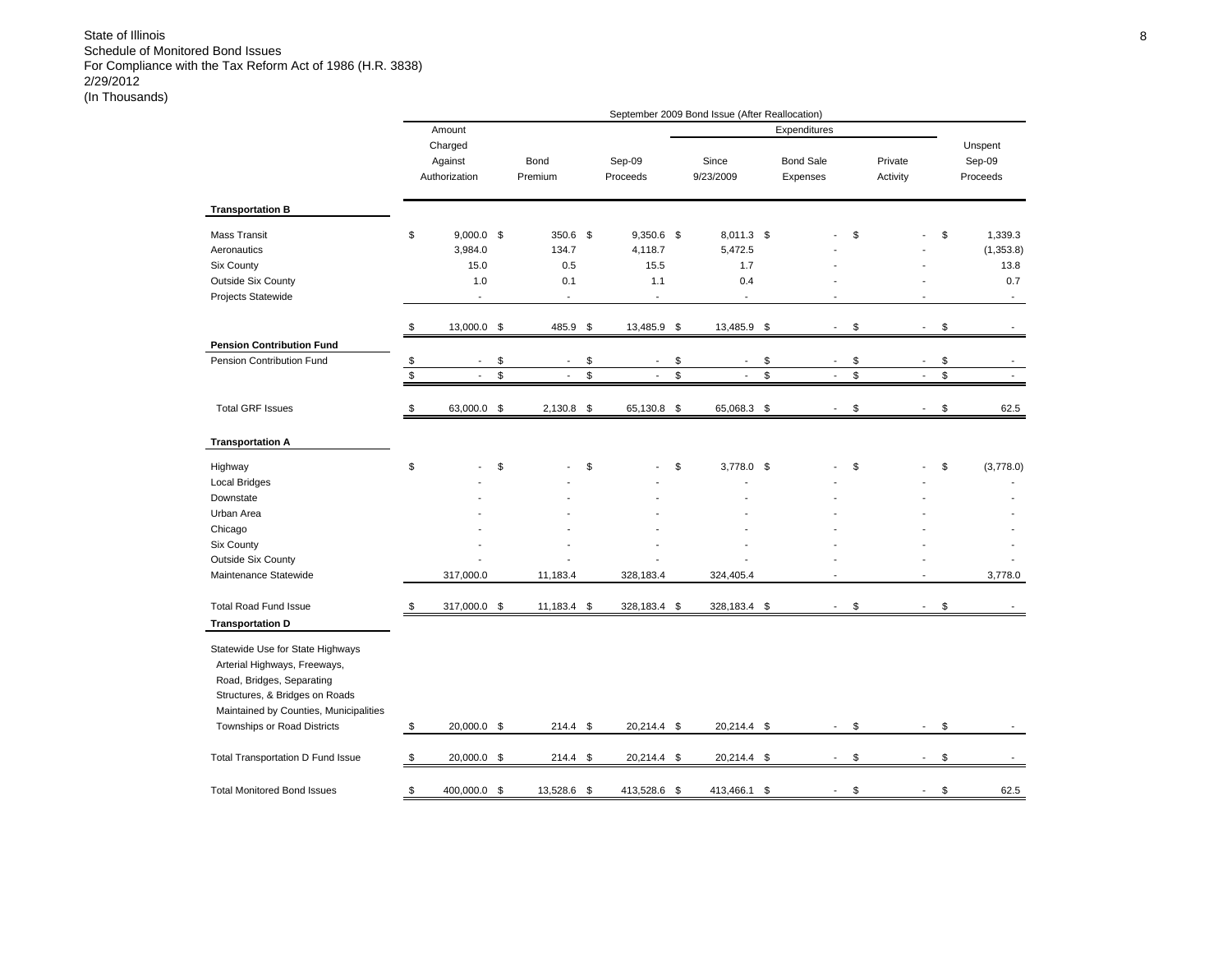|                                   |                    |                                         |                          |                          | Taxable Build America Bond Issue, Series 2010-1 |          |                           |                   |
|-----------------------------------|--------------------|-----------------------------------------|--------------------------|--------------------------|-------------------------------------------------|----------|---------------------------|-------------------|
|                                   | Amount             |                                         |                          |                          | Expenditures                                    |          |                           |                   |
|                                   | Charged            | Bond                                    |                          |                          |                                                 |          | Proceeds                  | Unspent           |
|                                   | Against            | Premium                                 | 2010-1                   | Since                    | <b>Bond Sale</b>                                | Private  | Percentage                | 2010-1            |
|                                   | Authorization      | (Discount)                              | Proceeds                 | 2/4/2010                 | Expenses                                        | Activity | Spent                     | Proceeds          |
| <b>CDB</b>                        |                    |                                         |                          |                          |                                                 |          |                           |                   |
| Education                         | \$<br>185,800.0 \$ | $(1,077.0)$ \$                          | 184,723.0 \$             | 190,271.2 \$             | 10,738.6 \$                                     |          |                           | \$<br>(16, 286.8) |
| Corrections                       | 14,700.0           | (85.2)                                  | 14,614.8                 | 15,455.8                 | 849.6                                           |          |                           | (1,690.6)         |
| Conservation                      | 14,400.0           | (83.5)                                  | 14,316.5                 | 5,755.9                  | 832.3                                           |          |                           | 7,728.3           |
| Mental Health                     | 25,900.0           | (150.1)                                 | 25,749.9                 | 42,001.0                 | 1,496.9                                         |          |                           | (17,748.0)        |
| State Agencies                    | 128,600.0          | (745.4)                                 | 127,854.6                | 50,031.5                 | 7,432.7                                         |          |                           | 70,390.5          |
| Ports                             | $\mathbf{r}$       | $\sim$                                  | $\mathbf{r}$             | $\mathbf{r}$             | $\blacksquare$                                  |          |                           |                   |
| <b>Water Resources</b>            | 3,100.0            | (18.0)                                  | 3,082.0                  | 5,608.3                  | 179.2                                           |          |                           | (2,705.5)         |
| Private Health                    |                    |                                         |                          |                          |                                                 |          |                           |                   |
| Food Production                   |                    |                                         |                          |                          |                                                 |          |                           |                   |
| <b>Library Grants</b>             |                    |                                         |                          |                          |                                                 |          |                           |                   |
| Aquarium                          |                    |                                         |                          | $\overline{\phantom{a}}$ |                                                 |          |                           |                   |
| Local Gov't Grants                |                    | $\overline{a}$                          | $\overline{\phantom{a}}$ | 39,730.8                 |                                                 |          |                           | (39, 730.8)       |
| Open Land Trust Program           | 200.0              | (1.2)                                   | 198.8                    | 144.4                    | 11.6                                            |          |                           | 42.8              |
| <b>Expenses Related</b>           |                    |                                         |                          |                          |                                                 |          |                           |                   |
| to Bond Sales                     |                    |                                         | ÷,                       | 21,540.9                 | (21, 540.9)                                     |          |                           |                   |
|                                   |                    |                                         |                          |                          |                                                 |          |                           |                   |
|                                   | \$<br>372,700.0 \$ | $(2, 160.4)$ \$                         | 370,539.6 \$             | 370,539.6 \$             | $\sim$                                          | \$       | 100.00% \$                |                   |
| <b>School Construction</b>        |                    |                                         |                          |                          |                                                 |          |                           |                   |
| <b>School Construction</b>        | \$                 | \$<br>\$                                |                          | \$                       | \$                                              | \$       |                           | \$                |
| School Construction Law           |                    |                                         |                          |                          |                                                 |          |                           |                   |
| School Implemented Projects       |                    | $\overline{a}$                          | $\overline{a}$           | ÷,                       | $\overline{\phantom{a}}$                        |          |                           |                   |
|                                   |                    |                                         |                          |                          |                                                 |          |                           |                   |
|                                   | \$                 | \$<br>\$                                | ÷,                       | \$<br>$\sim$             | \$                                              | \$       |                           | \$                |
| <b>Coal Development</b>           |                    |                                         |                          |                          |                                                 |          |                           |                   |
| Coal                              | \$                 | \$<br>\$                                |                          | \$                       | \$                                              | \$       |                           | \$                |
| Alternate Sources                 |                    |                                         |                          |                          |                                                 |          |                           |                   |
| <b>Electric Generating</b>        |                    |                                         |                          |                          |                                                 |          |                           |                   |
| <b>Facility Cost Reports</b>      |                    |                                         |                          |                          |                                                 |          |                           |                   |
| StatutoryTransfer per PA 096-0045 |                    | ÷                                       | ÷                        | $\overline{a}$           | ż.                                              |          |                           |                   |
|                                   |                    |                                         |                          |                          |                                                 |          |                           |                   |
|                                   | \$<br>$\sim$       | \$<br>\$<br>$\mathcal{L}_{\mathcal{A}}$ | $\sim$                   | \$<br>$\blacksquare$     | \$<br>÷.                                        | \$       | $\mathbb{L}^{\mathbb{N}}$ | \$                |
| <b>Anti-Pollution</b>             |                    |                                         |                          |                          |                                                 |          |                           |                   |
| Awards & Grants                   | \$                 | \$<br>\$                                | $\overline{a}$           | \$                       | \$                                              | \$       |                           | \$                |
| Leaking Underground               |                    |                                         |                          |                          |                                                 |          |                           |                   |
| Storage Tank Program              |                    |                                         |                          |                          |                                                 |          |                           |                   |
|                                   |                    |                                         |                          |                          |                                                 |          |                           |                   |
|                                   | \$<br>$\sim$       | \$<br>\$<br>$\overline{\phantom{a}}$    | $\blacksquare$           | \$<br>$\sim$             | \$<br>$\overline{\phantom{a}}$                  | \$       | $\overline{\phantom{a}}$  | \$                |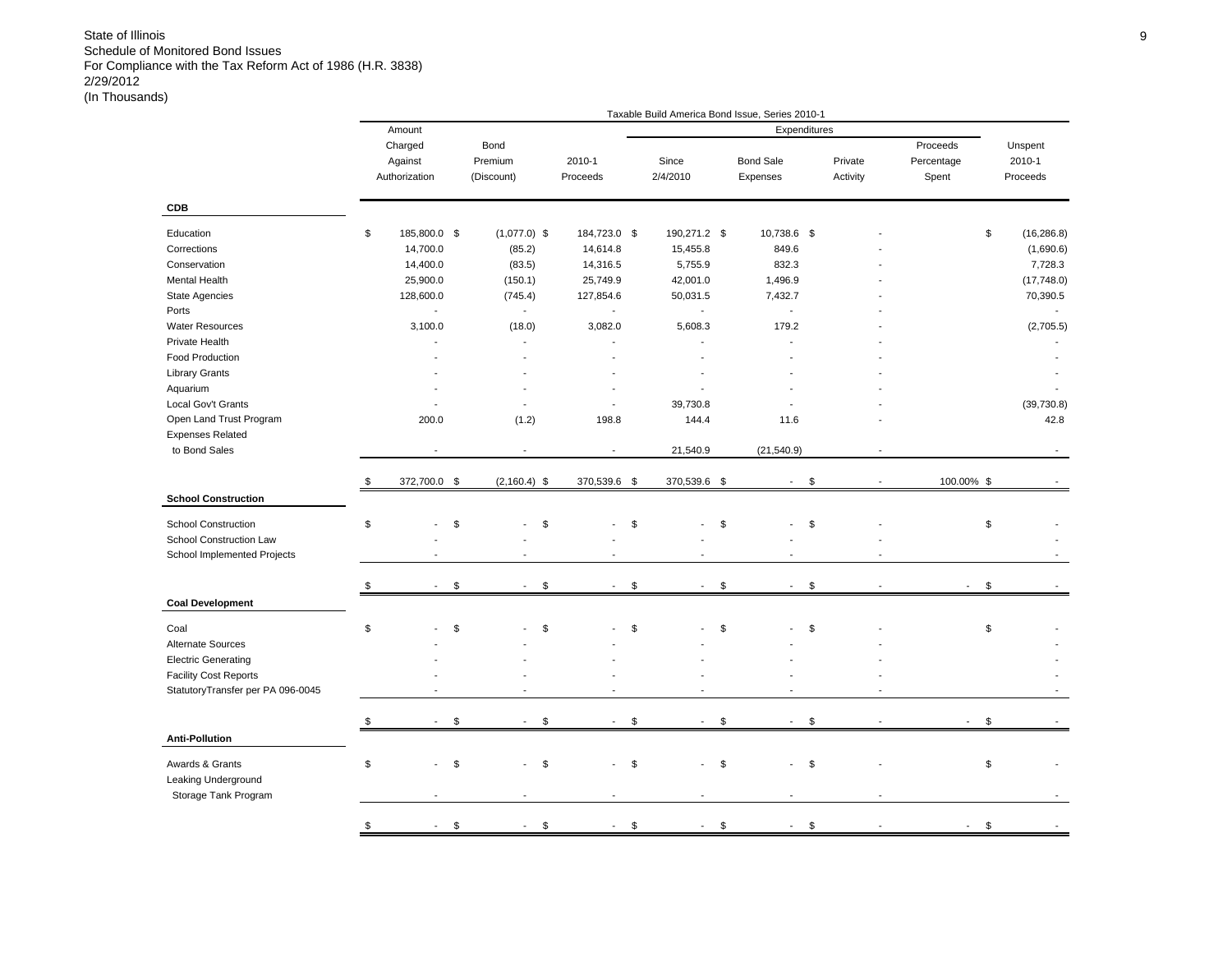|                                                                                                                                                                           |              |                                     |              |                               |                           |               | Taxable Build America Bond Issue, Series 2010-1 |             |                              |              |                          |                                 |                               |
|---------------------------------------------------------------------------------------------------------------------------------------------------------------------------|--------------|-------------------------------------|--------------|-------------------------------|---------------------------|---------------|-------------------------------------------------|-------------|------------------------------|--------------|--------------------------|---------------------------------|-------------------------------|
|                                                                                                                                                                           |              | Amount                              |              |                               |                           |               |                                                 |             | Expenditures                 |              |                          |                                 |                               |
|                                                                                                                                                                           |              | Charged<br>Against<br>Authorization |              | Bond<br>Premium<br>(Discount) | 2010-1<br>Proceeds        |               | Since<br>2/4/2010                               |             | <b>Bond Sale</b><br>Expenses |              | Private<br>Activity      | Proceeds<br>Percentage<br>Spent | Unspent<br>2010-1<br>Proceeds |
| <b>Transportation B</b>                                                                                                                                                   |              |                                     |              |                               |                           |               |                                                 |             |                              |              |                          |                                 |                               |
| Mass Transit                                                                                                                                                              | \$           | 150,000.0 \$                        |              | $(869.5)$ \$                  | 149,130.5 \$              |               | 148, 161.4 \$                                   |             |                              | \$           |                          |                                 | \$<br>969.1                   |
| Aeronautics                                                                                                                                                               |              |                                     |              |                               |                           |               | 969.1                                           |             |                              |              |                          |                                 | (969.1)                       |
| <b>Six County</b>                                                                                                                                                         |              |                                     |              |                               |                           |               | J.                                              |             |                              |              |                          |                                 |                               |
| <b>Outside Six County</b>                                                                                                                                                 |              |                                     |              |                               |                           |               |                                                 |             |                              |              |                          |                                 |                               |
| Projects Statewide                                                                                                                                                        |              |                                     |              |                               |                           |               |                                                 |             |                              |              |                          |                                 |                               |
|                                                                                                                                                                           | \$           | 150,000.0 \$                        |              | $(869.5)$ \$                  | 149,130.5 \$              |               | 149,130.4 \$                                    |             | $\sim$                       | \$           | $\blacksquare$           | 100.00% \$                      |                               |
| <b>Pension Contribution Fund</b>                                                                                                                                          |              |                                     |              |                               |                           |               |                                                 |             |                              |              |                          |                                 |                               |
| Pension Contribution Fund                                                                                                                                                 | \$           | $\blacksquare$                      | \$           | \$<br>$\blacksquare$          | $\overline{\phantom{a}}$  | \$            | $\overline{\phantom{a}}$                        | \$          | $\overline{\phantom{a}}$     | \$           | $\blacksquare$           |                                 | \$                            |
|                                                                                                                                                                           | $\mathbb{S}$ | $\mathbf{r}$                        | $\mathbb{S}$ | \$<br>$\mathbf{r}$            | $\mathbb{Z}^{\mathbb{Z}}$ | $\mathfrak s$ | $\blacksquare$                                  | $\mathbb S$ | $\blacksquare$               | $\mathbb{S}$ | $\overline{a}$           | $\mathcal{L}_{\mathcal{A}}$     | $\mathfrak{S}$                |
| <b>Total GRF Issues</b>                                                                                                                                                   | \$           | 522,700.0 \$                        |              | $(3,029.9)$ \$                | 519,670.1 \$              |               | 519,670.1 \$                                    |             |                              | \$           |                          | 100.00% \$                      |                               |
| <b>Transportation A</b>                                                                                                                                                   |              |                                     |              |                               |                           |               |                                                 |             |                              |              |                          |                                 |                               |
| Highway                                                                                                                                                                   | \$           | $5,100.0$ \$                        |              | $(29.6)$ \$                   | 5,070.4 \$                |               | 940.3 \$                                        |             |                              | \$           |                          |                                 | \$<br>4,130.1                 |
| <b>Local Bridges</b>                                                                                                                                                      |              |                                     |              |                               |                           |               |                                                 |             |                              |              |                          |                                 |                               |
| Downstate                                                                                                                                                                 |              |                                     |              |                               |                           |               |                                                 |             |                              |              |                          |                                 |                               |
| Urban Area                                                                                                                                                                |              |                                     |              |                               |                           |               |                                                 |             |                              |              |                          |                                 |                               |
| Chicago                                                                                                                                                                   |              |                                     |              |                               |                           |               |                                                 |             |                              |              |                          |                                 |                               |
| Six County                                                                                                                                                                |              |                                     |              |                               |                           |               |                                                 |             |                              |              |                          |                                 |                               |
| <b>Outside Six County</b>                                                                                                                                                 |              |                                     |              |                               |                           |               |                                                 |             |                              |              |                          |                                 |                               |
| Maintenance Statewide                                                                                                                                                     |              | 325,400.0                           |              | (1,886.2)                     | 323,513.8                 |               | 327,643.9                                       |             |                              |              |                          |                                 | (4, 130.1)                    |
| <b>Total Road Fund Issue</b>                                                                                                                                              | \$           | 330,500.0 \$                        |              | $(1,915.8)$ \$                | 328,584.2 \$              |               | 328,584.1 \$                                    |             |                              | \$           |                          | 100.00% \$                      |                               |
| <b>Transportation D</b>                                                                                                                                                   |              |                                     |              |                               |                           |               |                                                 |             |                              |              |                          |                                 |                               |
| Statewide Use for State Highways<br>Arterial Highways, Freeways,<br>Road, Bridges, Separating<br>Structures, & Bridges on Roads<br>Maintained by Counties, Municipalities |              |                                     |              |                               |                           |               |                                                 |             |                              |              |                          |                                 |                               |
| Townships or Road Districts                                                                                                                                               | \$           | 146,800.0 \$                        |              | $(850.9)$ \$                  | 145,949.1 \$              |               | 145,949.1 \$                                    |             | $\sim$                       | \$           |                          |                                 | \$                            |
| Total Transportation D Fund Issue                                                                                                                                         | \$           | 146,800.0 \$                        |              | $(850.9)$ \$                  | 145,949.1                 | \$            | 145,949.1                                       | \$          | $\sim$                       | \$           | $\overline{\phantom{a}}$ | 100.00% \$                      |                               |
| <b>Total Monitored Bond Issues</b>                                                                                                                                        | \$           | 1,000,000.0 \$                      |              | $(5,796.6)$ \$                | 994,203.4 \$              |               | 994,203.4 \$                                    |             |                              | \$           |                          | 100.00% \$                      |                               |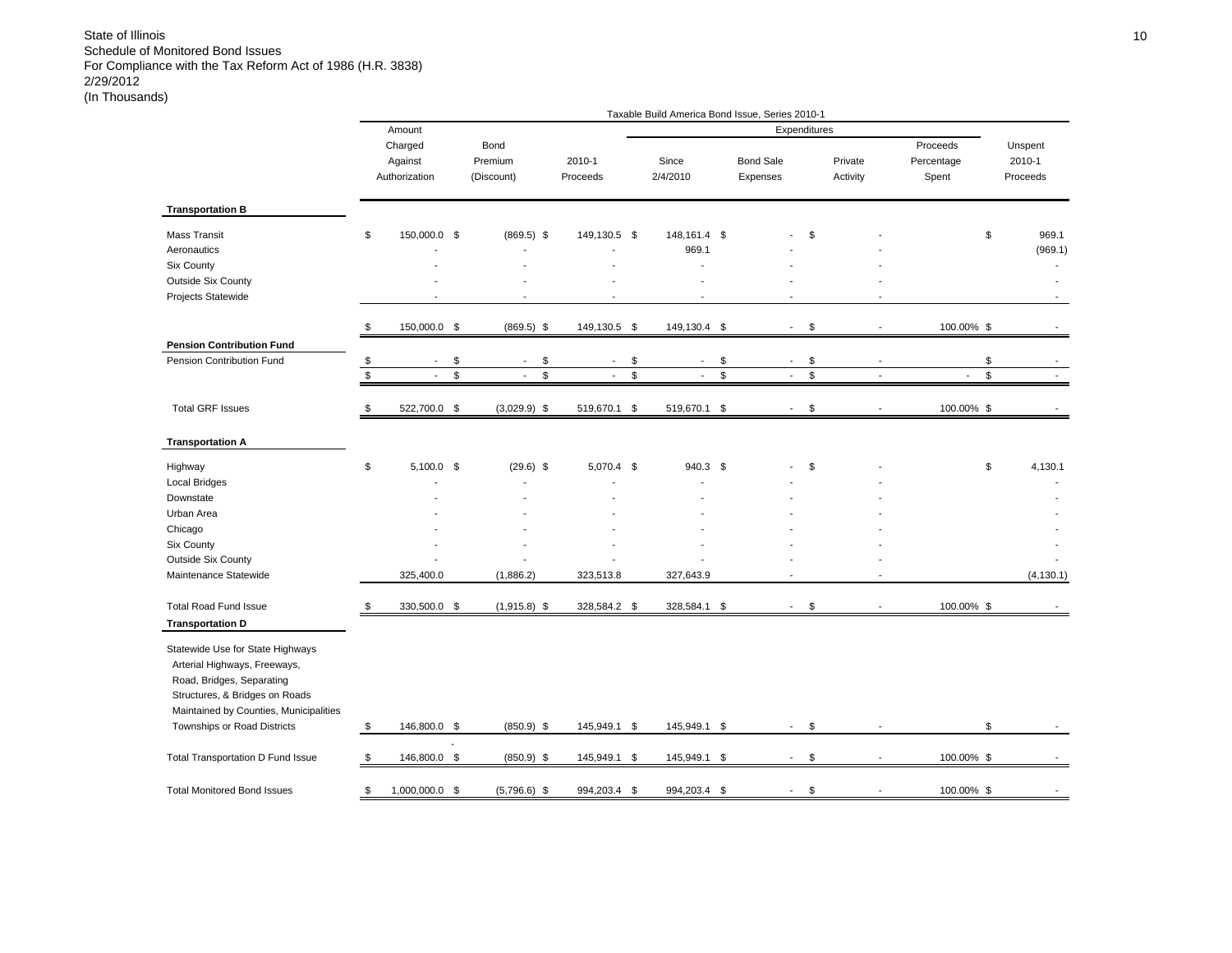|                                   |               |                          |                |                |                                | Taxable Build America Bond Issue, Series 2010-2 (After Reallocation) |                  |              |                          |                          |          |  |
|-----------------------------------|---------------|--------------------------|----------------|----------------|--------------------------------|----------------------------------------------------------------------|------------------|--------------|--------------------------|--------------------------|----------|--|
|                                   |               | Amount                   |                |                |                                |                                                                      |                  | Expenditures |                          |                          |          |  |
|                                   |               | Charged                  |                | Bond           |                                |                                                                      |                  |              |                          | Proceeds                 | Unspent  |  |
|                                   |               | Against                  |                | Premium        | 2010-2                         | Since                                                                | <b>Bond Sale</b> |              | Private                  | Percentage               | 2010-2   |  |
|                                   |               | Authorization            |                | (Discount)     | Proceeds                       | 4/26/2010                                                            | Expenses         |              | Activity                 | Spent                    | Proceeds |  |
| CDB                               |               |                          |                |                |                                |                                                                      |                  |              |                          |                          |          |  |
| Education                         | $\mathfrak s$ |                          | $\mathfrak{S}$ |                | \$                             | \$                                                                   | \$               | \$           |                          |                          | \$       |  |
| Corrections                       |               |                          |                |                |                                |                                                                      |                  |              |                          |                          |          |  |
| Conservation                      |               |                          |                |                |                                |                                                                      |                  |              |                          |                          |          |  |
| Mental Health                     |               |                          |                |                |                                |                                                                      |                  |              |                          |                          |          |  |
| <b>State Agencies</b>             |               |                          |                |                |                                |                                                                      |                  |              |                          |                          |          |  |
| Ports                             |               |                          |                |                |                                |                                                                      |                  |              |                          |                          |          |  |
| <b>Water Resources</b>            |               |                          |                |                |                                |                                                                      |                  |              |                          |                          |          |  |
| Private Health                    |               |                          |                |                |                                |                                                                      |                  |              |                          |                          |          |  |
| Food Production                   |               |                          |                |                |                                |                                                                      |                  |              |                          |                          |          |  |
| <b>Library Grants</b>             |               |                          |                |                |                                |                                                                      |                  |              |                          |                          |          |  |
| Aquarium                          |               |                          |                |                |                                |                                                                      |                  |              |                          |                          |          |  |
| Local Gov't Grants                |               |                          |                |                |                                |                                                                      |                  |              |                          |                          |          |  |
|                                   |               |                          |                |                |                                |                                                                      |                  |              |                          |                          |          |  |
| Open Land Trust Program           |               |                          |                |                |                                |                                                                      |                  |              |                          |                          |          |  |
| <b>Expenses Related</b>           |               |                          |                |                |                                |                                                                      |                  |              |                          |                          |          |  |
| to Bond Sales                     |               |                          |                |                |                                |                                                                      |                  |              |                          |                          |          |  |
|                                   |               |                          |                |                |                                |                                                                      |                  |              |                          |                          |          |  |
|                                   |               | $\overline{\phantom{a}}$ | \$             | $\blacksquare$ | \$<br>$\sim$                   | \$<br>$\sim$                                                         | \$<br>$\sim$     | \$           | $\overline{\phantom{a}}$ | $\overline{\phantom{a}}$ | \$       |  |
| <b>School Construction</b>        |               |                          |                |                |                                |                                                                      |                  |              |                          |                          |          |  |
| School Construction               | $\mathfrak s$ |                          | \$             |                | $\overline{a}$                 | \$                                                                   | \$               | \$           |                          |                          | \$       |  |
|                                   |               |                          |                |                | \$                             |                                                                      |                  |              |                          |                          |          |  |
| School Construction Law           |               |                          |                |                |                                |                                                                      |                  |              |                          |                          |          |  |
| School Implemented Projects       |               | 175,000.0                |                | (1,326.5)      | 173,673.5                      | 173,673.5                                                            |                  |              |                          |                          |          |  |
|                                   | \$            | 175,000.0 \$             |                | $(1,326.5)$ \$ | 173,673.5 \$                   | 173,673.5 \$                                                         | $\sim$           | \$           |                          | 100.00% \$               |          |  |
| <b>Coal Development</b>           |               |                          |                |                |                                |                                                                      |                  |              |                          |                          |          |  |
|                                   |               |                          |                |                |                                |                                                                      |                  |              |                          |                          |          |  |
| Coal                              | $\mathfrak s$ |                          | \$             |                | \$                             | \$                                                                   | \$               | \$           |                          |                          | \$       |  |
| Alternate Sources                 |               |                          |                |                |                                |                                                                      |                  |              |                          |                          |          |  |
| <b>Electric Generating</b>        |               |                          |                |                |                                |                                                                      |                  |              |                          |                          |          |  |
| <b>Facility Cost Reports</b>      |               |                          |                |                |                                |                                                                      |                  |              |                          |                          |          |  |
| StatutoryTransfer per PA 096-0045 |               |                          |                |                | ÷.                             |                                                                      |                  |              |                          |                          |          |  |
|                                   |               |                          |                |                |                                |                                                                      |                  |              |                          |                          |          |  |
|                                   | \$            |                          | \$             | ÷,             | \$<br>$\overline{\phantom{a}}$ | \$<br>÷,                                                             | \$               | \$           |                          |                          | \$       |  |
| <b>Anti-Pollution</b>             |               |                          |                |                |                                |                                                                      |                  |              |                          |                          |          |  |
|                                   |               |                          |                |                |                                |                                                                      |                  |              |                          |                          |          |  |
| Awards & Grants                   | \$            |                          | \$             |                | \$<br>$\blacksquare$           | \$                                                                   | \$               | \$           |                          |                          | \$       |  |
| Leaking Underground               |               |                          |                |                |                                |                                                                      |                  |              |                          |                          |          |  |
| Storage Tank Program              |               |                          |                |                |                                |                                                                      |                  |              |                          |                          |          |  |
|                                   |               |                          |                |                |                                |                                                                      |                  |              |                          |                          |          |  |
|                                   | $\mathfrak s$ | $\sim$                   | \$             | $\blacksquare$ | \$<br>$\sim$                   | \$<br>$\blacksquare$                                                 | \$               | \$           |                          |                          | \$       |  |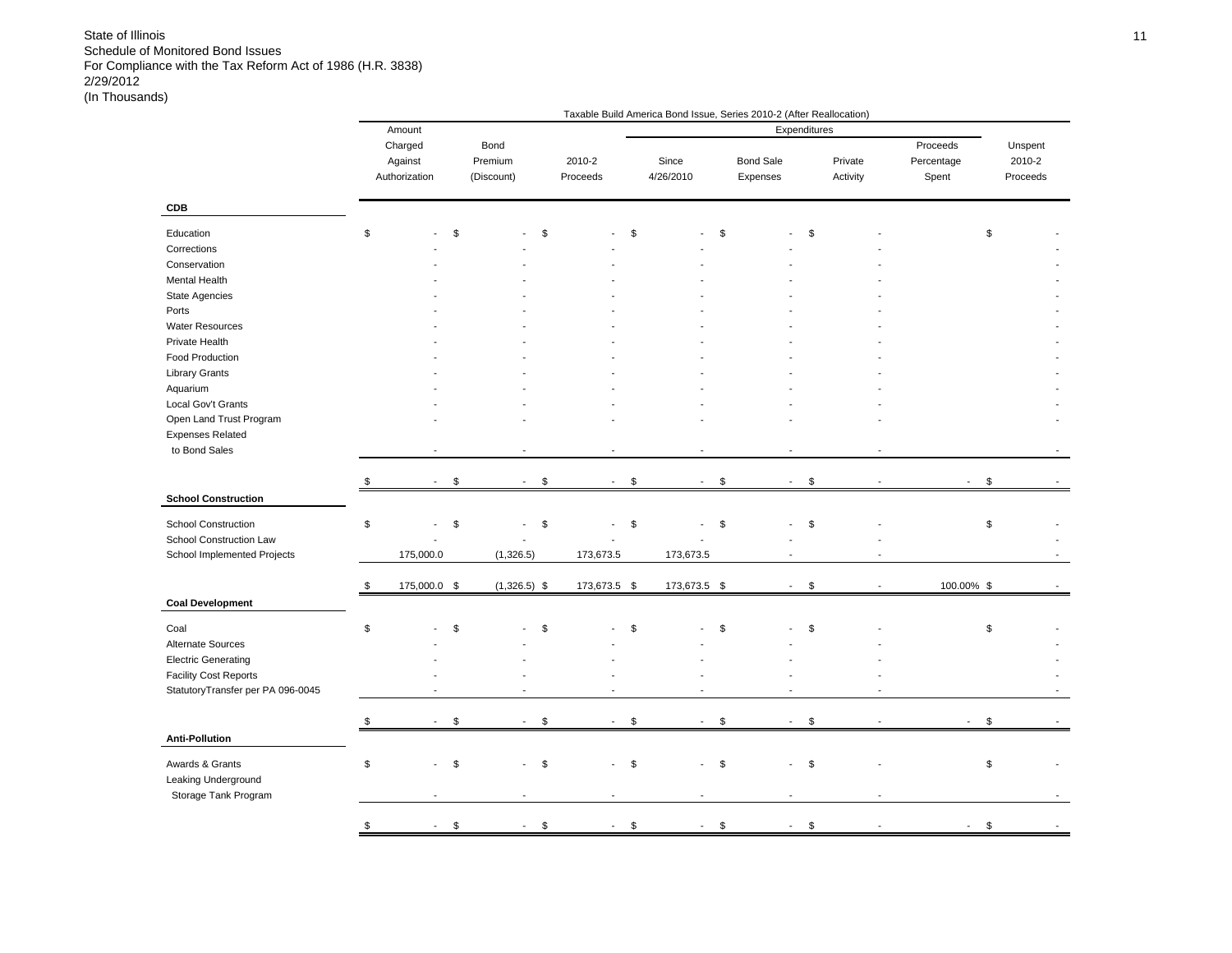|                                                                                                                                                                                                          |                      |                                     |                |                               |                                |                                |               | Taxable Build America Bond Issue, Series 2010-2 (After Reallocation) |                      |                                 |                               |
|----------------------------------------------------------------------------------------------------------------------------------------------------------------------------------------------------------|----------------------|-------------------------------------|----------------|-------------------------------|--------------------------------|--------------------------------|---------------|----------------------------------------------------------------------|----------------------|---------------------------------|-------------------------------|
|                                                                                                                                                                                                          |                      | Amount                              |                |                               |                                |                                |               | Expenditures                                                         |                      |                                 |                               |
|                                                                                                                                                                                                          |                      | Charged<br>Against<br>Authorization |                | Bond<br>Premium<br>(Discount) | 2010-2<br>Proceeds             | Since<br>4/26/2010             |               | <b>Bond Sale</b><br>Expenses                                         | Private<br>Activity  | Proceeds<br>Percentage<br>Spent | Unspent<br>2010-2<br>Proceeds |
| <b>Transportation B</b>                                                                                                                                                                                  |                      |                                     |                |                               |                                |                                |               |                                                                      |                      |                                 |                               |
| <b>Mass Transit</b><br>Aeronautics<br>Six County<br><b>Outside Six County</b><br>Projects Statewide                                                                                                      | \$                   |                                     | \$             |                               | \$                             | \$                             | \$            |                                                                      | \$                   |                                 | \$                            |
|                                                                                                                                                                                                          | \$                   | $\sim$                              | \$             | $\sim$                        | \$<br>$\sim$                   | \$<br>$\sim$                   | \$            | $\sim$                                                               | \$                   | $\sim$                          | \$                            |
| <b>Pension Contribution Fund</b><br>Pension Contribution Fund                                                                                                                                            |                      | $\blacksquare$                      | \$             | $\overline{\phantom{a}}$      | \$<br>$\overline{\phantom{a}}$ | \$<br>$\overline{\phantom{a}}$ | \$            | $\blacksquare$                                                       | \$                   |                                 | \$                            |
|                                                                                                                                                                                                          | \$<br>$$\mathbb{S}$$ | $\mathbf{r}$                        | $\mathfrak{S}$ | $\blacksquare$                | \$<br>$\blacksquare$           | \$<br>$\overline{\phantom{a}}$ | $\mathsf{\$}$ | $\overline{\phantom{a}}$                                             | \$<br>$\blacksquare$ | $\overline{\phantom{a}}$        | $\mathbb S$                   |
| <b>Total GRF Issues</b>                                                                                                                                                                                  | \$                   | 175,000.0 \$                        |                | $(1,326.5)$ \$                | 173,673.5 \$                   | 173,673.5 \$                   |               |                                                                      | \$                   | 100.00% \$                      |                               |
| <b>Transportation A</b>                                                                                                                                                                                  |                      |                                     |                |                               |                                |                                |               |                                                                      |                      |                                 |                               |
| Highway<br><b>Local Bridges</b>                                                                                                                                                                          | \$                   |                                     | \$             |                               | \$                             | \$                             | \$            |                                                                      | \$                   |                                 | \$                            |
| Downstate                                                                                                                                                                                                |                      |                                     |                |                               |                                |                                |               |                                                                      |                      |                                 |                               |
| Urban Area                                                                                                                                                                                               |                      |                                     |                |                               |                                |                                |               |                                                                      |                      |                                 |                               |
| Chicago                                                                                                                                                                                                  |                      |                                     |                |                               |                                |                                |               |                                                                      |                      |                                 |                               |
| Six County                                                                                                                                                                                               |                      |                                     |                |                               |                                |                                |               |                                                                      |                      |                                 |                               |
| Outside Six County<br>Maintenance Statewide                                                                                                                                                              |                      |                                     |                |                               |                                |                                |               |                                                                      |                      |                                 |                               |
| <b>Total Road Fund Issue</b><br><b>Transportation D</b>                                                                                                                                                  | \$                   | $\sim 10$                           | \$             | $\blacksquare$                | \$<br>$\sim$                   | \$<br>$\blacksquare$           | \$            | $\sim$                                                               | \$                   | $\blacksquare$                  | \$                            |
| Statewide Use for State Highways<br>Arterial Highways, Freeways,<br>Road, Bridges, Separating<br>Structures, & Bridges on Roads<br>Maintained by Counties, Municipalities<br>Townships or Road Districts | \$                   | 125,000.0 \$                        |                | $(947.5)$ \$                  | 124,052.5 \$                   | 124,052.5 \$                   |               | $\blacksquare$                                                       | \$                   |                                 | \$                            |
|                                                                                                                                                                                                          |                      |                                     |                |                               |                                |                                |               |                                                                      |                      |                                 |                               |
| <b>Total Transportation D Fund Issue</b>                                                                                                                                                                 | \$                   | 125,000.0 \$                        |                | $(947.5)$ \$                  | 124,052.5 \$                   | 124,052.5 \$                   |               | $\mathbf{r}$                                                         | \$                   | 100.00% \$                      |                               |
| <b>Total Monitored Bond Issues</b>                                                                                                                                                                       | \$                   | 300,000.0 \$                        |                | $(2,274.0)$ \$                | 297,726.0 \$                   | 297,726.0 \$                   |               |                                                                      | \$                   | 100.00% \$                      |                               |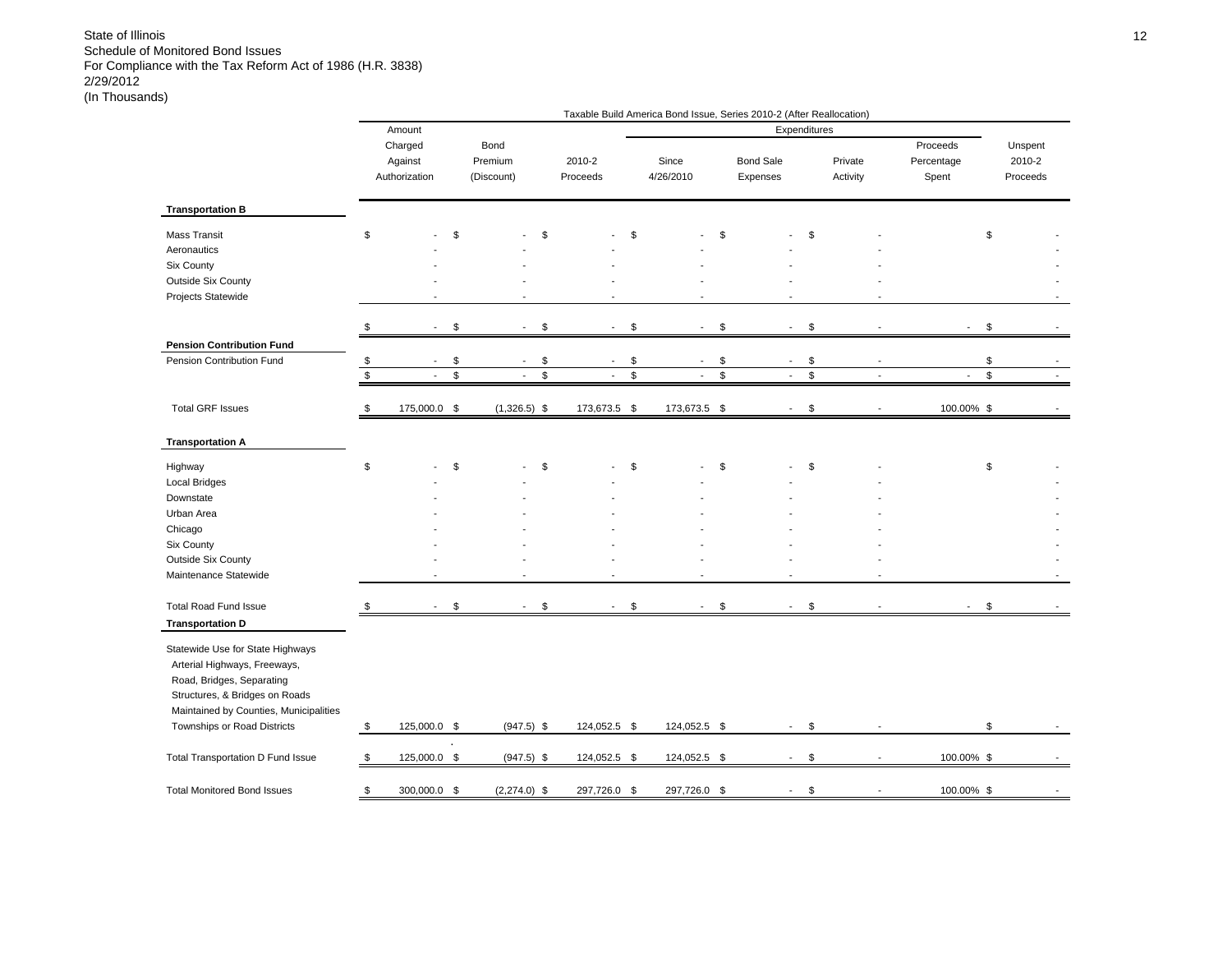|                                                                                                                                                                                                                                                                             |               |                                     |                               |                      |                            |              |                          |                | Taxable Build America Bond Issue, Series 2010-3 |              |                          |                                 |                               |
|-----------------------------------------------------------------------------------------------------------------------------------------------------------------------------------------------------------------------------------------------------------------------------|---------------|-------------------------------------|-------------------------------|----------------------|----------------------------|--------------|--------------------------|----------------|-------------------------------------------------|--------------|--------------------------|---------------------------------|-------------------------------|
|                                                                                                                                                                                                                                                                             |               | Amount                              |                               |                      |                            |              |                          |                |                                                 | Expenditures |                          |                                 |                               |
|                                                                                                                                                                                                                                                                             |               | Charged<br>Against<br>Authorization | Bond<br>Premium<br>(Discount) |                      | 2010-3<br>Proceeds         |              | Since<br>4/26/2010       |                | <b>Bond Sale</b><br>Expenses                    |              | Private<br>Activity      | Proceeds<br>Percentage<br>Spent | Unspent<br>2010-3<br>Proceeds |
| CDB                                                                                                                                                                                                                                                                         |               |                                     |                               |                      |                            |              |                          |                |                                                 |              |                          |                                 |                               |
| Education<br>Corrections<br>Conservation<br>Mental Health<br><b>State Agencies</b><br>Ports<br><b>Water Resources</b><br>Private Health<br>Food Production<br><b>Library Grants</b><br>Aquarium<br>Local Gov't Grants<br>Open Land Trust Program<br><b>Expenses Related</b> | \$            |                                     | \$                            | \$                   |                            | \$           |                          | \$             |                                                 | \$           |                          |                                 | \$                            |
| to Bond Sales                                                                                                                                                                                                                                                               |               |                                     |                               |                      |                            |              |                          |                |                                                 |              |                          |                                 |                               |
|                                                                                                                                                                                                                                                                             | S             | $\sim$                              | $\mathfrak s$                 | \$<br>$\sim$         | $\sim$                     | $\mathbb{S}$ | $\blacksquare$           | $\mathfrak{S}$ | $\sim$                                          | \$           | $\overline{\phantom{a}}$ | $\overline{\phantom{a}}$        | \$                            |
| <b>School Construction</b><br><b>School Construction</b><br>School Construction Law<br>School Implemented Projects                                                                                                                                                          | \$            | 64,000.0                            | \$                            | \$<br>(376.7)        | $\blacksquare$<br>63,623.3 | \$           | 54,923.5                 | \$             | ÷                                               | \$           |                          |                                 | \$<br>8,699.8                 |
|                                                                                                                                                                                                                                                                             | \$            | 64,000.0 \$                         |                               | $(376.7)$ \$         | 63,623.3 \$                |              | 54,923.5 \$              |                | $\sim$                                          | \$           |                          | 86.33% \$                       | 8,699.8                       |
| <b>Coal Development</b>                                                                                                                                                                                                                                                     |               |                                     |                               |                      |                            |              |                          |                |                                                 |              |                          |                                 |                               |
| Coal<br>Alternate Sources<br><b>Electric Generating</b><br><b>Facility Cost Reports</b><br>StatutoryTransfer per PA 096-0045                                                                                                                                                | \$            |                                     | \$                            | \$                   | ÷,                         | \$           | $\overline{\phantom{a}}$ | \$             |                                                 | \$           |                          |                                 | \$                            |
|                                                                                                                                                                                                                                                                             | \$            |                                     | \$                            | \$<br>$\overline{a}$ | $\blacksquare$             | \$           | $\mathbf{r}$             | \$             |                                                 | \$           |                          |                                 | \$                            |
| <b>Anti-Pollution</b>                                                                                                                                                                                                                                                       |               |                                     |                               |                      |                            |              |                          |                |                                                 |              |                          |                                 |                               |
| Awards & Grants<br>Leaking Underground<br>Storage Tank Program                                                                                                                                                                                                              | \$            |                                     | \$                            | \$                   | $\sim$                     | \$           |                          | \$             |                                                 | \$           |                          |                                 | \$                            |
|                                                                                                                                                                                                                                                                             | $\mathfrak s$ | $\sim$                              | $\mathfrak{S}$                | \$<br>$\blacksquare$ | $\sim$                     | \$           | $\blacksquare$           | \$             | $\blacksquare$                                  | \$           |                          |                                 | \$                            |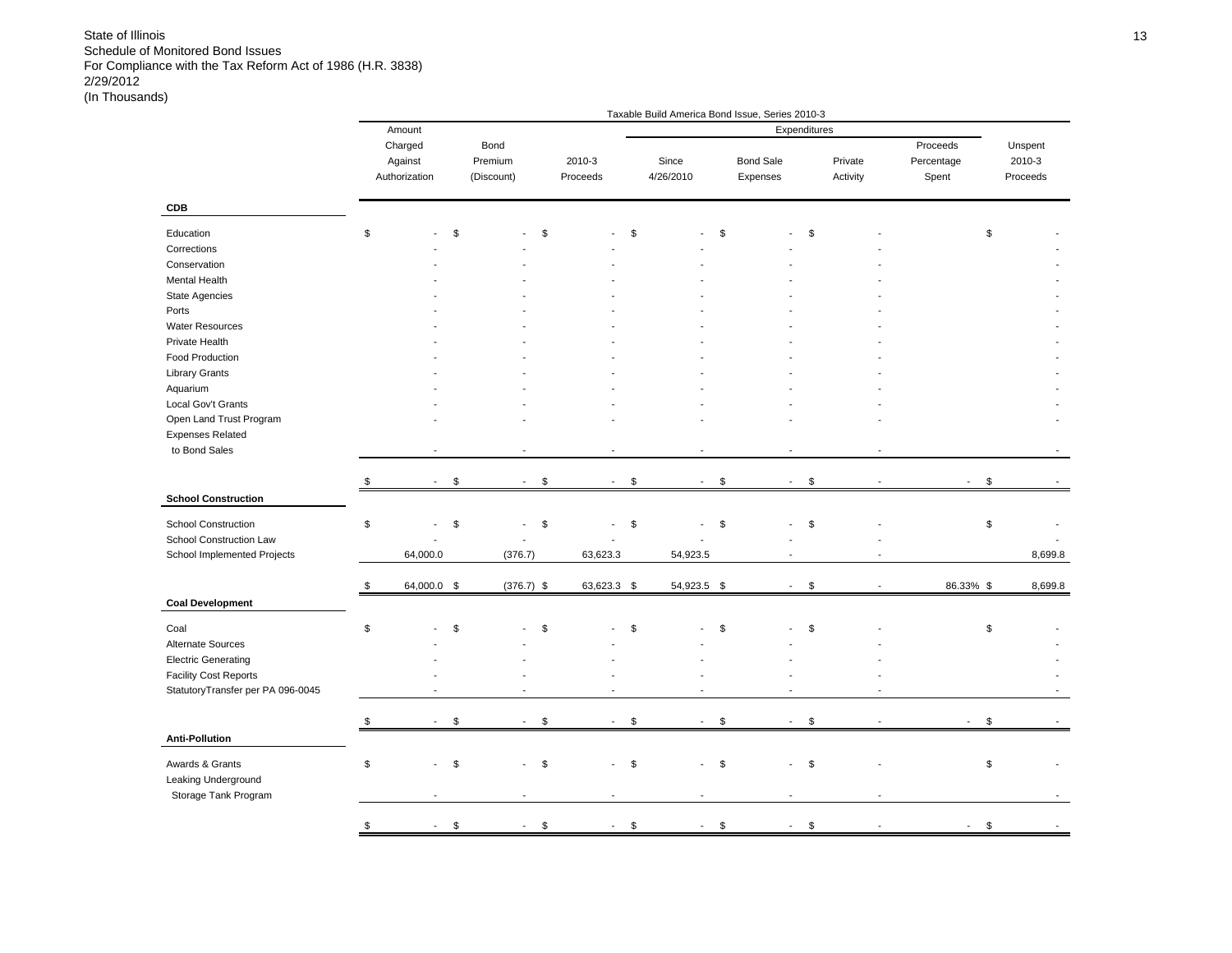|                                                                                                                                                                           |             |                |               |                                |                          |             | Taxable Build America Bond Issue, Series 2010-3 |             |                  |              |          |            |               |             |
|---------------------------------------------------------------------------------------------------------------------------------------------------------------------------|-------------|----------------|---------------|--------------------------------|--------------------------|-------------|-------------------------------------------------|-------------|------------------|--------------|----------|------------|---------------|-------------|
|                                                                                                                                                                           |             | Amount         |               |                                |                          |             |                                                 |             | Expenditures     |              |          |            |               |             |
|                                                                                                                                                                           |             | Charged        |               | Bond                           |                          |             |                                                 |             |                  |              |          | Proceeds   |               | Unspent     |
|                                                                                                                                                                           |             | Against        |               | Premium                        | 2010-3                   |             | Since                                           |             | <b>Bond Sale</b> |              | Private  | Percentage |               | 2010-3      |
|                                                                                                                                                                           |             | Authorization  |               | (Discount)                     | Proceeds                 |             | 4/26/2010                                       |             | Expenses         |              | Activity | Spent      |               | Proceeds    |
| <b>Transportation B</b>                                                                                                                                                   |             |                |               |                                |                          |             |                                                 |             |                  |              |          |            |               |             |
|                                                                                                                                                                           |             |                |               |                                |                          |             |                                                 |             |                  |              |          |            |               |             |
| <b>Mass Transit</b>                                                                                                                                                       | \$          | $\blacksquare$ | \$            | \$<br>$\overline{\phantom{a}}$ | $\overline{\phantom{a}}$ | \$          | 43,195.9 \$                                     |             |                  | \$           |          |            | \$            | (43, 195.9) |
| Aeronautics                                                                                                                                                               |             | 20,000.0       |               | (117.7)                        | 19,882.3                 |             | 6,858.7                                         |             |                  |              |          |            |               | 13,023.6    |
| Six County                                                                                                                                                                |             |                |               |                                |                          |             | $\overline{a}$                                  |             |                  |              |          |            |               |             |
| <b>Outside Six County</b>                                                                                                                                                 |             | ÷.             |               | $\overline{a}$                 | J.                       |             | 2,054.2                                         |             |                  |              |          |            |               | (2,054.2)   |
| Projects Statewide                                                                                                                                                        |             | 35,000.0       |               | (206.0)                        | 34,794.0                 |             | 2,567.4                                         |             |                  |              |          |            |               | 32,226.6    |
|                                                                                                                                                                           | \$          | 55,000.0 \$    |               | $(323.7)$ \$                   | 54,676.3 \$              |             | 54,676.3 \$                                     |             | $\sim$           | \$           |          | 100.00% \$ |               |             |
| <b>Pension Contribution Fund</b>                                                                                                                                          |             |                |               |                                |                          |             |                                                 |             |                  |              |          |            |               |             |
| Pension Contribution Fund                                                                                                                                                 | \$          | $\blacksquare$ | \$            | \$<br>$\overline{\phantom{a}}$ | $\overline{\phantom{a}}$ | \$          | $\blacksquare$                                  | \$          |                  | \$           |          |            | \$            |             |
|                                                                                                                                                                           | $\mathbb S$ |                | $\mathsf{\$}$ | \$                             |                          | $\mathbb S$ |                                                 | $\mathbb S$ |                  | $\mathbb{S}$ |          |            | $\mathsf{\$}$ |             |
| <b>Total GRF Issues</b>                                                                                                                                                   | \$          | 119,000.0 \$   |               | $(700.4)$ \$                   | 118,299.6 \$             |             | 109,599.8 \$                                    |             | $\sim$           | \$           |          | 92.65% \$  |               | 8,699.8     |
| <b>Transportation A</b>                                                                                                                                                   |             |                |               |                                |                          |             |                                                 |             |                  |              |          |            |               |             |
|                                                                                                                                                                           |             |                |               |                                |                          |             |                                                 |             |                  |              |          |            |               |             |
| Highway                                                                                                                                                                   | \$          |                | \$            | \$                             |                          | \$          |                                                 | \$          |                  | \$           |          |            | \$            |             |
| <b>Local Bridges</b>                                                                                                                                                      |             |                |               |                                |                          |             |                                                 |             |                  |              |          |            |               |             |
| Downstate                                                                                                                                                                 |             |                |               |                                |                          |             |                                                 |             |                  |              |          |            |               |             |
| Urban Area                                                                                                                                                                |             |                |               |                                |                          |             |                                                 |             |                  |              |          |            |               |             |
| Chicago                                                                                                                                                                   |             |                |               |                                |                          |             |                                                 |             |                  |              |          |            |               |             |
| Six County                                                                                                                                                                |             |                |               |                                |                          |             |                                                 |             |                  |              |          |            |               |             |
| <b>Outside Six County</b>                                                                                                                                                 |             |                |               |                                |                          |             |                                                 |             |                  |              |          |            |               |             |
| Maintenance Statewide                                                                                                                                                     |             | 336,000.0      |               | (1,977.6)                      | 334,022.4                |             | 334,022.4                                       |             |                  |              |          |            |               |             |
| <b>Total Road Fund Issue</b>                                                                                                                                              | \$          | 336,000.0 \$   |               | $(1,977.6)$ \$                 | 334,022.4 \$             |             | 334,022.4 \$                                    |             | $\sim$           | \$           |          | 100.00% \$ |               |             |
| <b>Transportation D</b>                                                                                                                                                   |             |                |               |                                |                          |             |                                                 |             |                  |              |          |            |               |             |
| Statewide Use for State Highways<br>Arterial Highways, Freeways,<br>Road, Bridges, Separating<br>Structures, & Bridges on Roads<br>Maintained by Counties, Municipalities |             |                |               |                                |                          |             |                                                 |             |                  |              |          |            |               |             |
| Townships or Road Districts                                                                                                                                               | \$          | 245,000.0 \$   |               | $(1,442.0)$ \$                 | 243,558.0 \$             |             | 243,558.0 \$                                    |             | $\sim$           | \$           |          |            | \$            |             |
|                                                                                                                                                                           |             |                |               |                                |                          |             |                                                 |             |                  |              |          |            |               |             |
| <b>Total Transportation D Fund Issue</b>                                                                                                                                  | \$          | 245,000.0 \$   |               | $(1,442.0)$ \$                 | 243,558.0 \$             |             | 243,558.0 \$                                    |             |                  | \$           |          | 100.00% \$ |               |             |
| <b>Total Monitored Bond Issues</b>                                                                                                                                        | \$          | 700,000.0 \$   |               | $(4, 120.0)$ \$                | 695,880.0 \$             |             | 687,180.3 \$                                    |             |                  | \$           |          | 98.75% \$  |               | 8,699.8     |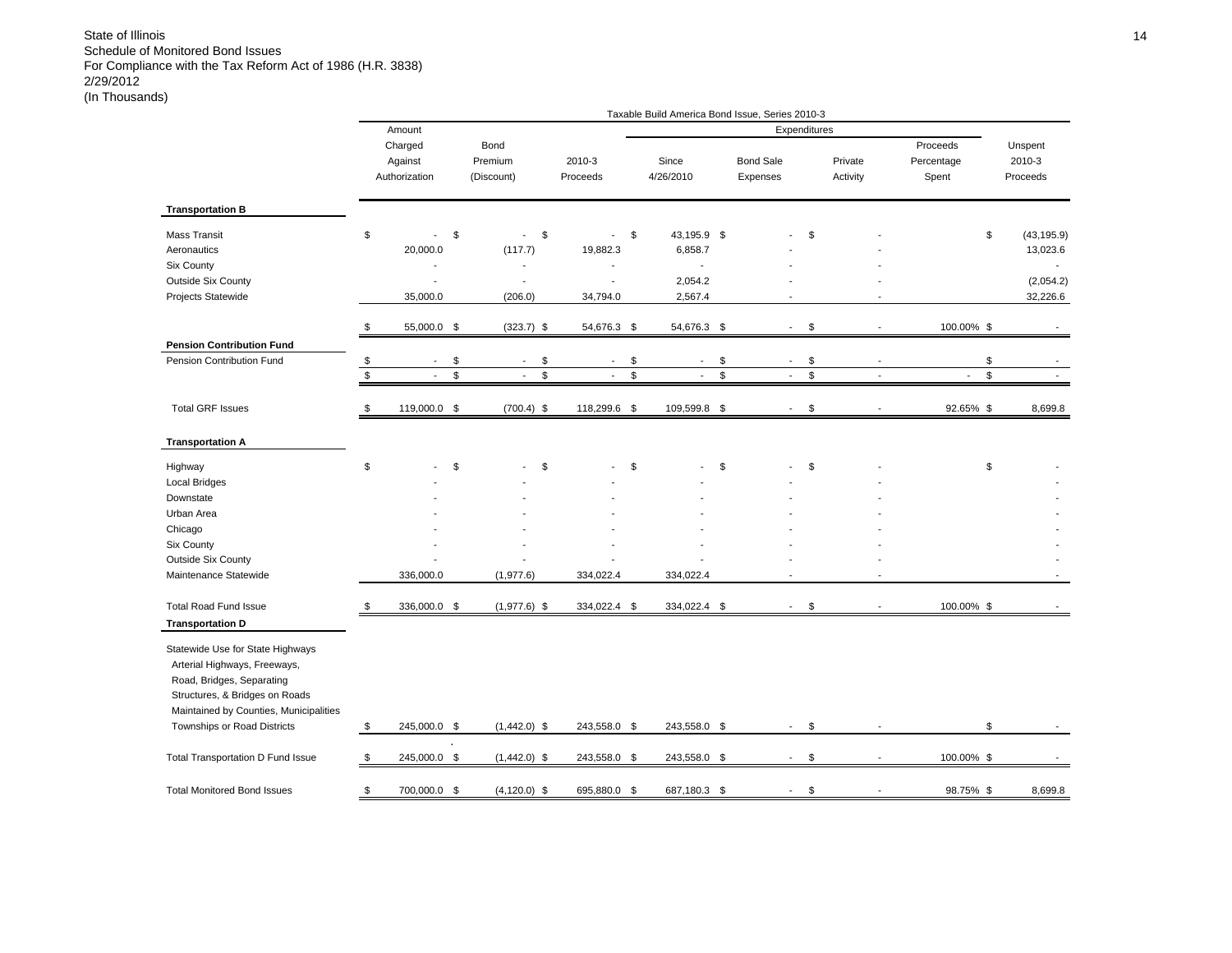|                                                                                                                                                                                                                                           |                                     |                               |                    |                   |                                | Taxable Build America Bond Issue, Series 2010-4 |                     |                                        |                               |
|-------------------------------------------------------------------------------------------------------------------------------------------------------------------------------------------------------------------------------------------|-------------------------------------|-------------------------------|--------------------|-------------------|--------------------------------|-------------------------------------------------|---------------------|----------------------------------------|-------------------------------|
|                                                                                                                                                                                                                                           | Amount                              |                               |                    |                   |                                |                                                 | Expenditures        |                                        |                               |
|                                                                                                                                                                                                                                           | Charged<br>Against<br>Authorization | Bond<br>Premium<br>(Discount) | 2010-4<br>Proceeds | Since<br>7/1/2010 |                                | <b>Bond Sale</b><br>Expenses                    | Private<br>Activity | Proceeds<br>Percentage<br>Spent        | Unspent<br>2010-4<br>Proceeds |
| CDB                                                                                                                                                                                                                                       |                                     |                               |                    |                   |                                |                                                 |                     |                                        |                               |
| Education<br>Corrections<br>Conservation<br>Mental Health<br>State Agencies<br>Ports<br><b>Water Resources</b><br>Private Health<br>Food Production<br><b>Library Grants</b><br>Aquarium<br>Local Gov't Grants<br>Open Land Trust Program | \$                                  | \$<br>\$                      | $\overline{a}$     | \$                | \$                             |                                                 | \$                  |                                        | \$                            |
| <b>Expenses Related</b>                                                                                                                                                                                                                   |                                     |                               |                    |                   |                                |                                                 |                     |                                        |                               |
| to Bond Sales                                                                                                                                                                                                                             |                                     |                               | $\overline{a}$     |                   | Ĭ.                             | $\blacksquare$                                  |                     |                                        |                               |
|                                                                                                                                                                                                                                           |                                     |                               |                    |                   |                                |                                                 |                     |                                        |                               |
| <b>School Construction</b>                                                                                                                                                                                                                | \$                                  | \$<br>\$<br>$\blacksquare$    | $\blacksquare$     | \$                | \$<br>$\blacksquare$           | $\blacksquare$                                  | \$                  |                                        | \$                            |
| School Construction<br>School Construction Law<br>School Implemented Projects                                                                                                                                                             | \$                                  | \$<br>\$                      | L,                 | \$                | \$<br>ä,                       |                                                 | \$                  |                                        | \$                            |
|                                                                                                                                                                                                                                           | \$<br>$\overline{\phantom{a}}$      | \$<br>\$<br>$\sim$            | $\sim$             | \$                | $\sqrt[6]{2}$<br>$\sim$        | $\blacksquare$                                  | \$                  | $\overline{\phantom{a}}$               | $\sqrt[6]{2}$                 |
| <b>Coal Development</b>                                                                                                                                                                                                                   |                                     |                               |                    |                   |                                |                                                 |                     |                                        |                               |
| Coal<br>Alternate Sources<br><b>Electric Generating</b><br><b>Facility Cost Reports</b><br>StatutoryTransfer per PA 096-0045                                                                                                              | \$                                  | \$<br>\$                      |                    | \$                | \$                             |                                                 | \$                  |                                        | \$                            |
|                                                                                                                                                                                                                                           | \$<br>$\overline{\phantom{a}}$      | \$<br>\$<br>$\sim$            | $\blacksquare$     | \$                | \$<br>$\overline{\phantom{a}}$ | $\sim$                                          | \$                  | $\overline{\phantom{a}}$               | \$                            |
| <b>Anti-Pollution</b>                                                                                                                                                                                                                     |                                     |                               |                    |                   |                                |                                                 |                     |                                        |                               |
| Awards & Grants<br>Leaking Underground<br>Storage Tank Program                                                                                                                                                                            | \$<br>$9,500.0$ \$                  | $(95.0)$ \$                   | $9,405.0$ \$       |                   | 9,405.0 \$                     | $\overline{\phantom{a}}$                        | \$                  |                                        | \$                            |
|                                                                                                                                                                                                                                           | \$<br>$9,500.0$ \$                  | $(95.0)$ \$                   | $9,405.0$ \$       |                   | $9,405.0$ \$                   | $\sim$                                          | \$                  | 100.00% \$<br>$\overline{\phantom{a}}$ |                               |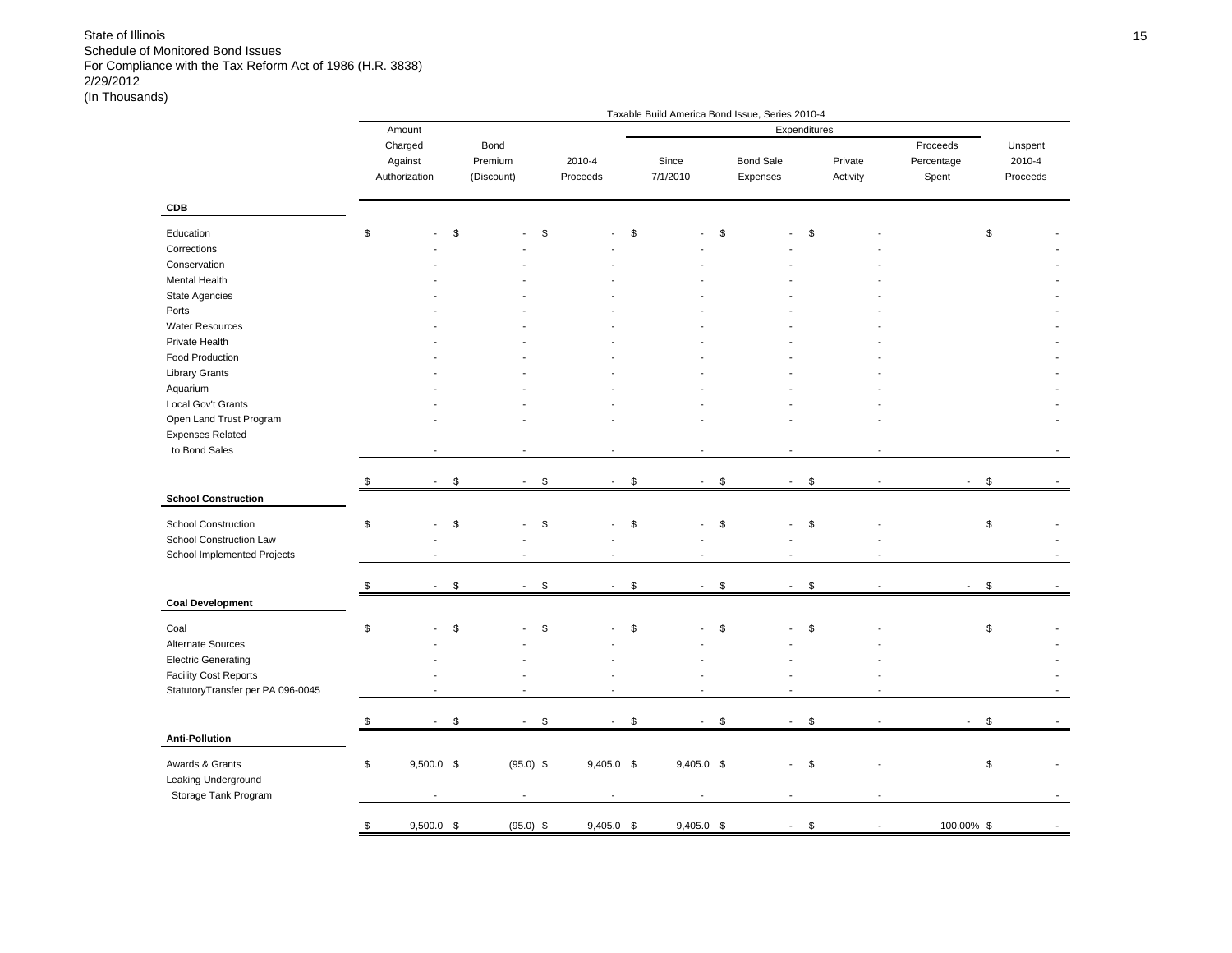|                                                                                                                                                                                                                                     |              |                                     |                                      |                    |               |                          | Taxable Build America Bond Issue, Series 2010-4 |                                |                                 |                                |
|-------------------------------------------------------------------------------------------------------------------------------------------------------------------------------------------------------------------------------------|--------------|-------------------------------------|--------------------------------------|--------------------|---------------|--------------------------|-------------------------------------------------|--------------------------------|---------------------------------|--------------------------------|
|                                                                                                                                                                                                                                     |              | Amount                              |                                      |                    |               |                          | Expenditures                                    |                                |                                 |                                |
|                                                                                                                                                                                                                                     |              | Charged<br>Against<br>Authorization | Bond<br>Premium<br>(Discount)        | 2010-4<br>Proceeds |               | Since<br>7/1/2010        | <b>Bond Sale</b><br>Expenses                    | Private<br>Activity            | Proceeds<br>Percentage<br>Spent | Unspent<br>2010-4<br>Proceeds  |
| <b>Transportation B</b>                                                                                                                                                                                                             |              |                                     |                                      |                    |               |                          |                                                 |                                |                                 |                                |
| <b>Mass Transit</b>                                                                                                                                                                                                                 | \$           | 59,943.8 \$                         | $(599.4)$ \$                         | 59,344.3 \$        |               | 59,344.3 \$              |                                                 | \$                             |                                 | \$                             |
| Aeronautics                                                                                                                                                                                                                         |              |                                     |                                      |                    |               |                          |                                                 |                                |                                 |                                |
| Six County                                                                                                                                                                                                                          |              |                                     |                                      |                    |               |                          |                                                 |                                |                                 |                                |
| <b>Outside Six County</b>                                                                                                                                                                                                           |              |                                     |                                      |                    |               |                          |                                                 |                                |                                 |                                |
| Projects Statewide                                                                                                                                                                                                                  |              |                                     |                                      |                    |               |                          |                                                 |                                |                                 |                                |
|                                                                                                                                                                                                                                     | \$           | 59,943.8 \$                         | $(599.4)$ \$                         | 59,344.3 \$        |               | 59,344.3 \$              | $\sim$                                          | \$<br>$\overline{\phantom{a}}$ | 100.00% \$                      |                                |
| <b>Pension Contribution Fund</b>                                                                                                                                                                                                    |              |                                     |                                      |                    |               |                          |                                                 |                                |                                 |                                |
| Pension Contribution Fund                                                                                                                                                                                                           | \$           | $\overline{\phantom{a}}$            | \$<br>\$<br>$\overline{\phantom{a}}$ | $\blacksquare$     | \$            | $\overline{\phantom{a}}$ | \$<br>$\sim$                                    | \$                             |                                 | \$                             |
|                                                                                                                                                                                                                                     | $\mathbb{S}$ | $\sim$                              | \$<br>\$<br>$\overline{\phantom{a}}$ | $\blacksquare$     | $\mathfrak s$ | $\overline{\phantom{a}}$ | \$<br>$\overline{\phantom{a}}$                  | \$<br>$\tilde{\phantom{a}}$    | $\overline{\phantom{a}}$        | \$<br>$\overline{\phantom{a}}$ |
| <b>Total GRF Issues</b>                                                                                                                                                                                                             | \$           | 69,443.8 \$                         | $(694.4)$ \$                         | 68,749.3 \$        |               | 68,749.3 \$              |                                                 | \$                             | 100.00% \$                      |                                |
| <b>Transportation A</b>                                                                                                                                                                                                             |              |                                     |                                      |                    |               |                          |                                                 |                                |                                 |                                |
| Highway                                                                                                                                                                                                                             |              |                                     | \$<br>\$                             |                    | \$            |                          | \$                                              | \$                             |                                 | \$                             |
| <b>Local Bridges</b>                                                                                                                                                                                                                |              |                                     |                                      |                    |               |                          |                                                 |                                |                                 |                                |
| Downstate                                                                                                                                                                                                                           |              |                                     |                                      |                    |               |                          |                                                 |                                |                                 |                                |
| Urban Area                                                                                                                                                                                                                          |              |                                     |                                      |                    |               |                          |                                                 |                                |                                 |                                |
| Chicago                                                                                                                                                                                                                             |              |                                     |                                      |                    |               |                          |                                                 |                                |                                 |                                |
| Six County                                                                                                                                                                                                                          |              |                                     |                                      |                    |               |                          |                                                 |                                |                                 |                                |
| <b>Outside Six County</b>                                                                                                                                                                                                           |              |                                     |                                      |                    |               |                          |                                                 |                                |                                 |                                |
| Maintenance Statewide                                                                                                                                                                                                               |              | 162,250.0                           | (1,622.5)                            | 160,627.5          |               | 160,627.5                |                                                 |                                |                                 |                                |
| <b>Total Road Fund Issue</b>                                                                                                                                                                                                        | \$           | 162,250.0 \$                        | $(1,622.5)$ \$                       | 160,627.5 \$       |               | 160,627.5 \$             | $\sim$                                          | \$                             | 100.00% \$                      |                                |
| <b>Transportation D</b><br>Statewide Use for State Highways<br>Arterial Highways, Freeways,<br>Road, Bridges, Separating<br>Structures, & Bridges on Roads<br>Maintained by Counties, Municipalities<br>Townships or Road Districts | \$           | 68,306.3 \$                         | $(683.1)$ \$                         | 67,623.2 \$        |               | 67,623.2 \$              | $\sim$                                          | \$                             |                                 | \$                             |
| <b>Total Transportation D Fund Issue</b>                                                                                                                                                                                            | \$           | 68,306.3 \$                         | $(683.1)$ \$                         | 67,623.2 \$        |               | 67,623.2 \$              | $\sim$                                          | \$<br>$\blacksquare$           | 100.00% \$                      |                                |
| <b>Total Monitored Bond Issues</b>                                                                                                                                                                                                  | \$           | 300,000.0 \$                        | $(3,000.0)$ \$                       | 297,000.0 \$       |               | 297,000.0 \$             |                                                 | \$                             | 100.00% \$                      |                                |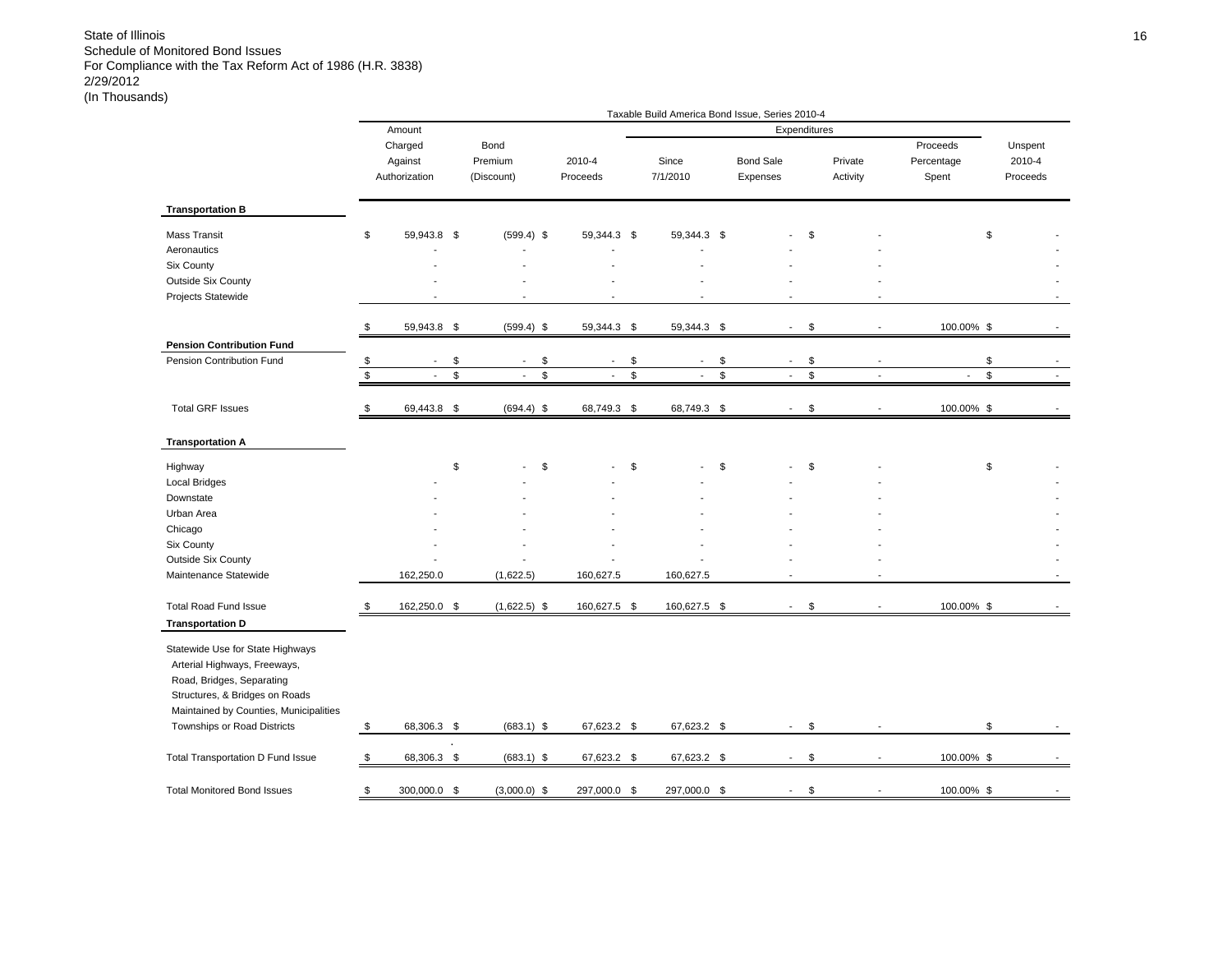|                                   |                                |                      | Taxable Build America Bond Issue, Series 2010-5 (After Reallocation) |                                |                                |              |          |            |                                |          |
|-----------------------------------|--------------------------------|----------------------|----------------------------------------------------------------------|--------------------------------|--------------------------------|--------------|----------|------------|--------------------------------|----------|
|                                   | Amount                         |                      |                                                                      |                                |                                | Expenditures |          |            |                                |          |
|                                   | Charged                        | Bond                 |                                                                      |                                |                                |              |          | Proceeds   |                                | Unspent  |
|                                   | Against                        | Premium              | 2010-5                                                               | Since                          | <b>Bond Sale</b>               |              | Private  | Percentage |                                | 2010-5   |
|                                   | Authorization                  | (Discount)           | Proceeds                                                             | 7/21/2010                      | Expenses                       |              | Activity | Spent      |                                | Proceeds |
| <b>CDB</b>                        |                                |                      |                                                                      |                                |                                |              |          |            |                                |          |
| Education                         | \$                             | \$                   | \$<br>÷                                                              | \$                             | \$                             | \$           |          |            | \$                             |          |
| Corrections                       |                                |                      |                                                                      |                                |                                |              |          |            |                                |          |
| Conservation                      |                                |                      |                                                                      |                                |                                |              |          |            |                                |          |
| Mental Health                     |                                |                      |                                                                      |                                |                                |              |          |            |                                |          |
| <b>State Agencies</b>             |                                |                      |                                                                      |                                |                                |              |          |            |                                |          |
| Ports                             |                                |                      |                                                                      |                                |                                |              |          |            |                                |          |
| <b>Water Resources</b>            |                                |                      |                                                                      |                                |                                |              |          |            |                                |          |
| Private Health                    |                                |                      |                                                                      |                                |                                |              |          |            |                                |          |
| Food Production                   |                                |                      |                                                                      |                                |                                |              |          |            |                                |          |
| <b>Library Grants</b>             |                                |                      |                                                                      |                                |                                |              |          |            |                                |          |
| Aquarium                          |                                |                      |                                                                      |                                |                                |              |          |            |                                |          |
| Local Gov't Grants                |                                |                      |                                                                      |                                |                                |              |          |            |                                |          |
| Open Land Trust Program           |                                |                      |                                                                      |                                |                                |              |          |            |                                |          |
| <b>Expenses Related</b>           |                                |                      |                                                                      |                                |                                |              |          |            |                                |          |
| to Bond Sales                     |                                |                      |                                                                      |                                |                                |              |          |            |                                |          |
|                                   |                                |                      |                                                                      |                                |                                |              |          |            |                                |          |
|                                   | \$<br>$\overline{a}$           | \$<br>a.             | \$<br>$\overline{a}$                                                 | \$<br>$\overline{\phantom{a}}$ | \$<br>$\overline{a}$           | \$           |          |            | \$<br>i.                       |          |
| <b>School Construction</b>        |                                |                      |                                                                      |                                |                                |              |          |            |                                |          |
|                                   |                                |                      |                                                                      |                                |                                |              |          |            |                                |          |
| <b>School Construction</b>        | \$                             | \$                   | \$                                                                   | \$                             | \$                             | \$           |          |            | \$                             |          |
| School Construction Law           |                                |                      |                                                                      |                                |                                |              |          |            |                                |          |
| School Implemented Projects       |                                |                      |                                                                      |                                |                                |              |          |            |                                |          |
|                                   |                                |                      |                                                                      |                                |                                |              |          |            |                                |          |
|                                   | \$<br>$\blacksquare$           | \$<br>$\blacksquare$ | \$<br>$\overline{\phantom{a}}$                                       | \$<br>$\overline{\phantom{a}}$ | \$<br>$\overline{\phantom{a}}$ | \$           |          |            | \$                             |          |
| <b>Coal Development</b>           |                                |                      |                                                                      |                                |                                |              |          |            |                                |          |
| Coal                              | \$                             | \$                   | \$                                                                   | \$                             | \$                             | \$           |          |            | \$                             |          |
| Alternate Sources                 |                                |                      |                                                                      |                                |                                |              |          |            |                                |          |
|                                   |                                |                      |                                                                      |                                |                                |              |          |            |                                |          |
| <b>Electric Generating</b>        |                                |                      |                                                                      |                                |                                |              |          |            |                                |          |
| <b>Facility Cost Reports</b>      |                                |                      |                                                                      |                                |                                |              |          |            |                                |          |
| StatutoryTransfer per PA 096-0045 |                                |                      |                                                                      |                                |                                |              |          |            |                                |          |
|                                   | \$<br>$\overline{\phantom{a}}$ | \$<br>$\blacksquare$ | \$<br>$\overline{\phantom{a}}$                                       | \$<br>$\blacksquare$           | \$<br>$\blacksquare$           | \$           |          |            | \$<br>$\overline{\phantom{a}}$ |          |
| <b>Anti-Pollution</b>             |                                |                      |                                                                      |                                |                                |              |          |            |                                |          |
| Awards & Grants                   | \$<br>28,500.0 \$              | $(173.9)$ \$         | 28,326.1 \$                                                          | 28,276.2 \$                    |                                | \$           |          |            | \$                             | 49.9     |
| Leaking Underground               |                                |                      |                                                                      |                                |                                |              |          |            |                                |          |
| Storage Tank Program              |                                |                      |                                                                      |                                |                                |              |          |            |                                |          |
|                                   |                                |                      |                                                                      |                                |                                |              |          |            |                                |          |
|                                   | \$<br>28,500.0 \$              | $(173.9)$ \$         | 28,326.1 \$                                                          | 28,276.2 \$                    | $\overline{\phantom{a}}$       | \$           |          |            | 99.82% \$                      | 49.9     |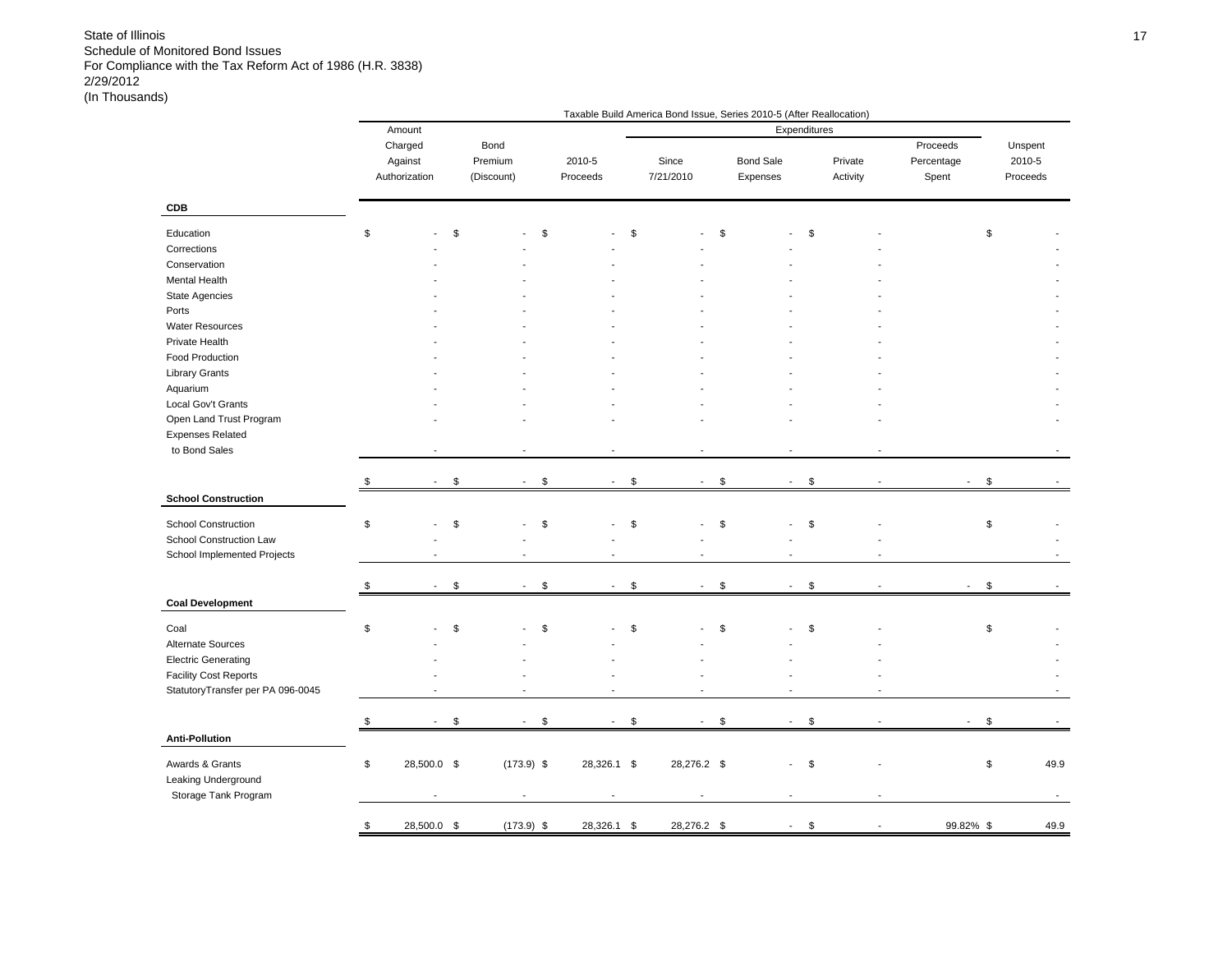|                                                                                                                                                                           |               |                                     |             |                                |                          |             | Taxable Build America Bond Issue, Series 2010-5 (After Reallocation) |               |                              |      |                          |                                 |             |                               |
|---------------------------------------------------------------------------------------------------------------------------------------------------------------------------|---------------|-------------------------------------|-------------|--------------------------------|--------------------------|-------------|----------------------------------------------------------------------|---------------|------------------------------|------|--------------------------|---------------------------------|-------------|-------------------------------|
|                                                                                                                                                                           |               | Amount                              |             |                                |                          |             |                                                                      |               | Expenditures                 |      |                          |                                 |             |                               |
|                                                                                                                                                                           |               | Charged<br>Against<br>Authorization |             | Bond<br>Premium<br>(Discount)  | 2010-5<br>Proceeds       |             | Since<br>7/21/2010                                                   |               | <b>Bond Sale</b><br>Expenses |      | Private<br>Activity      | Proceeds<br>Percentage<br>Spent |             | Unspent<br>2010-5<br>Proceeds |
| <b>Transportation B</b>                                                                                                                                                   |               |                                     |             |                                |                          |             |                                                                      |               |                              |      |                          |                                 |             |                               |
| <b>Mass Transit</b>                                                                                                                                                       | \$            | 179,831.2 \$                        |             | $(1,097.0)$ \$                 | 178,734.2 \$             |             | 178,656.5                                                            |               |                              | \$   |                          |                                 | \$          | 77.7                          |
| Aeronautics                                                                                                                                                               |               |                                     |             |                                |                          |             |                                                                      |               |                              |      |                          |                                 |             | $\overline{\phantom{a}}$      |
| <b>Six County</b>                                                                                                                                                         |               |                                     |             |                                |                          |             |                                                                      |               |                              |      |                          |                                 |             |                               |
| <b>Outside Six County</b>                                                                                                                                                 |               |                                     |             |                                |                          |             | 77.7                                                                 |               |                              |      |                          |                                 |             | (77.7)                        |
| Projects Statewide                                                                                                                                                        |               |                                     |             |                                |                          |             | $\overline{a}$                                                       |               |                              |      |                          |                                 |             | $\blacksquare$                |
|                                                                                                                                                                           | \$            | 179,831.2 \$                        |             | $(1,097.0)$ \$                 | 178,734.2 \$             |             | 178,734.2 \$                                                         |               | $\overline{\phantom{a}}$     | \$   |                          | 100.00% \$                      |             |                               |
| <b>Pension Contribution Fund</b>                                                                                                                                          |               |                                     |             |                                |                          |             |                                                                      |               |                              |      |                          |                                 |             |                               |
| Pension Contribution Fund                                                                                                                                                 | \$            | $\blacksquare$                      | \$          | \$<br>$\blacksquare$           | $\overline{\phantom{a}}$ | \$          | $\blacksquare$                                                       | \$            | $\blacksquare$               | \$   | $\overline{\phantom{a}}$ |                                 | \$          |                               |
|                                                                                                                                                                           | $\mathfrak s$ | $\mathcal{L}_{\mathcal{A}}$         | $\mathbb S$ | \$<br>$\overline{\phantom{a}}$ | $\mathcal{L}^{\pm}$      | $\mathbb S$ | $\overline{\phantom{a}}$                                             | $\mathsf{\$}$ | $\overline{a}$               | $\$$ |                          | $\overline{a}$                  | $\mathbb S$ |                               |
| <b>Total GRF Issues</b>                                                                                                                                                   | \$            | 208,331.2 \$                        |             | $(1,270.9)$ \$                 | 207,060.3 \$             |             | 207,010.4 \$                                                         |               |                              | \$   |                          | 99.98% \$                       |             | 49.9                          |
| <b>Transportation A</b>                                                                                                                                                   |               |                                     |             |                                |                          |             |                                                                      |               |                              |      |                          |                                 |             |                               |
| Highway                                                                                                                                                                   | \$            |                                     | \$          | \$                             |                          | \$          |                                                                      | \$            |                              | \$   |                          |                                 | \$          |                               |
| <b>Local Bridges</b>                                                                                                                                                      |               |                                     |             |                                |                          |             |                                                                      |               |                              |      |                          |                                 |             |                               |
| Downstate                                                                                                                                                                 |               |                                     |             |                                |                          |             |                                                                      |               |                              |      |                          |                                 |             |                               |
| Urban Area                                                                                                                                                                |               |                                     |             |                                |                          |             |                                                                      |               |                              |      |                          |                                 |             |                               |
| Chicago                                                                                                                                                                   |               |                                     |             |                                |                          |             |                                                                      |               |                              |      |                          |                                 |             |                               |
| Six County                                                                                                                                                                |               |                                     |             |                                |                          |             |                                                                      |               |                              |      |                          |                                 |             |                               |
| <b>Outside Six County</b>                                                                                                                                                 |               |                                     |             |                                |                          |             |                                                                      |               |                              |      |                          |                                 |             |                               |
| Maintenance Statewide                                                                                                                                                     |               | 286,750.0                           |             | (1,769.3)                      | 284,980.7                |             | 128,842.8                                                            |               |                              |      |                          |                                 |             | 156,137.9                     |
| <b>Total Road Fund Issue</b>                                                                                                                                              | \$            | 286,750.0 \$                        |             | $(1,769.3)$ \$                 | 284,980.7 \$             |             | 128,842.8 \$                                                         |               | $\mathcal{L}^{\mathcal{L}}$  | \$   |                          | 45.21% \$                       |             | 156,137.9                     |
| <b>Transportation D</b>                                                                                                                                                   |               |                                     |             |                                |                          |             |                                                                      |               |                              |      |                          |                                 |             |                               |
| Statewide Use for State Highways<br>Arterial Highways, Freeways,<br>Road, Bridges, Separating<br>Structures, & Bridges on Roads<br>Maintained by Counties, Municipalities |               |                                     |             |                                |                          |             |                                                                      |               |                              |      |                          |                                 |             |                               |
| Townships or Road Districts                                                                                                                                               | \$            | 404,918.8 \$                        |             | $(2,450.1)$ \$                 | 402,468.7 \$             |             | 338,242.3 \$                                                         |               | $\sim$                       | \$   |                          |                                 | \$          | 64,226.4                      |
| Total Transportation D Fund Issue                                                                                                                                         | \$            | 404,918.8 \$                        |             | $(2,450.1)$ \$                 | 402,468.7 \$             |             | 338,242.3                                                            | \$            |                              | \$   |                          | 84.04% \$                       |             | 64,226.4                      |
| <b>Total Monitored Bond Issues</b>                                                                                                                                        | \$            | 900,000.0 \$                        |             | $(5,490.3)$ \$                 | 894,509.7 \$             |             | 674,095.4 \$                                                         |               |                              | \$   |                          | 75.36% \$                       |             | 220,414.2                     |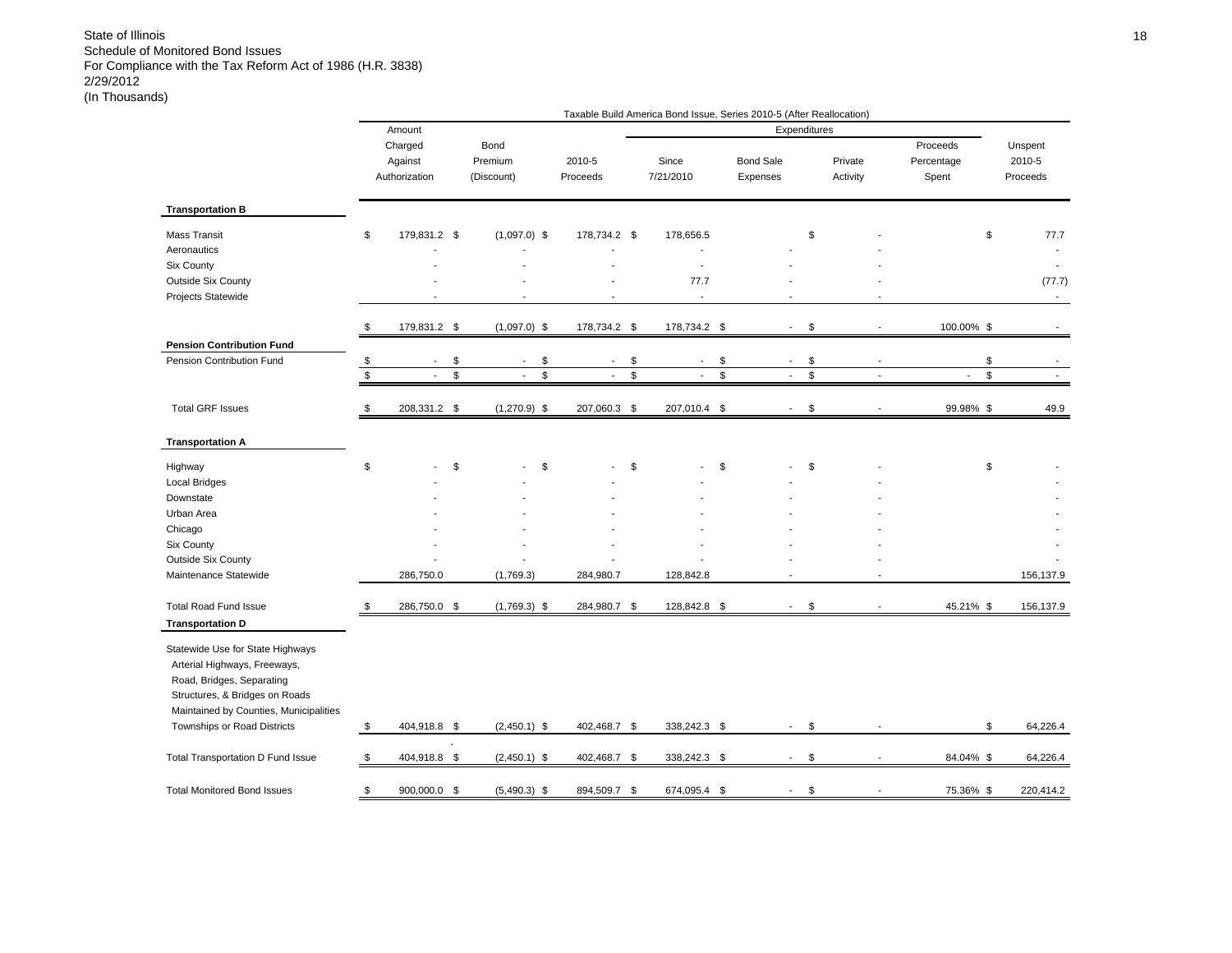|                                   |                          |              |                   | January Bond Issue, Series 2012-A |                                |          |                                |            |
|-----------------------------------|--------------------------|--------------|-------------------|-----------------------------------|--------------------------------|----------|--------------------------------|------------|
|                                   | Amount                   |              |                   |                                   | Expenditures                   |          |                                |            |
|                                   | Charged                  | Bond         |                   |                                   |                                |          |                                | Unspent    |
|                                   | Against                  | Premium      | Jan 2012 A        | Since                             | <b>Bond Sale</b>               | Private  |                                | Jan 2012 A |
|                                   | Authorization            | (Discount)   | Proceeds          | 1/20/2012                         | Expenses                       | Activity |                                | Proceeds   |
|                                   |                          |              |                   |                                   |                                |          |                                |            |
| <b>CDB</b>                        |                          |              |                   |                                   |                                |          |                                |            |
| Education                         | \$<br>18,000.0 \$        | 726.9        | \$<br>18,726.9 \$ | 25,455.2 \$                       |                                | \$       | \$                             | (6,728.3)  |
| Corrections                       | 1,000.0                  | 40.4         | 1,040.4           | 1,431.3                           |                                |          |                                | (390.9)    |
| Conservation                      | 12,900.0                 | 520.9        | 13,420.9          | 364.7                             |                                |          |                                | 13,056.2   |
| Mental Health                     | 2,000.0                  | 80.8         | 2,080.8           | 948.1                             |                                |          |                                | 1,132.7    |
| <b>State Agencies</b>             | 47,000.0                 | 1,898.1      | 48,898.1          | 12,311.3                          |                                |          |                                | 36,586.8   |
| Ports                             | $\overline{\phantom{a}}$ | $\mathbf{r}$ | $\sim$            | $\overline{\phantom{a}}$          |                                |          |                                |            |
| <b>Water Resources</b>            | 5,500.0                  | 222.1        | 5,722.1           | 721.7                             |                                |          |                                | 5,000.4    |
| Private Health                    |                          |              |                   |                                   |                                |          |                                |            |
| <b>Food Production</b>            |                          |              |                   |                                   |                                |          |                                |            |
| <b>Library Grants</b>             |                          |              |                   |                                   |                                |          |                                |            |
| Aquarium                          |                          |              |                   |                                   |                                |          |                                |            |
| Local Gov't Grants                | 6,000.0                  | 242.3        | 6,242.3           | 23.8                              |                                |          |                                | 6,218.5    |
| Open Land Trust Program           | 6,100.0                  | 246.3        | 6,346.3           | $\overline{a}$                    |                                |          |                                | 6,346.3    |
| <b>Expenses Related</b>           |                          |              |                   |                                   |                                |          |                                |            |
| to Bond Sales                     |                          |              |                   | 1,707.1                           |                                |          |                                | (1,707.1)  |
|                                   |                          |              |                   |                                   |                                |          |                                |            |
|                                   | \$<br>98,500.0 \$        | 3,977.8 \$   | 102,477.8 \$      | \$<br>42,963.2                    | $\overline{\phantom{a}}$       | \$       | \$<br>$\blacksquare$           | 59,514.7   |
| <b>School Construction</b>        |                          |              |                   |                                   |                                |          |                                |            |
| <b>School Construction</b>        | \$                       | \$           | \$                | \$                                | \$                             | \$       | \$                             |            |
| School Construction Law           |                          |              |                   |                                   |                                |          |                                |            |
| School Implemented Projects       | 100,000.0                | 4,038.4      | 104,038.4         |                                   |                                |          |                                | 104,038.4  |
|                                   |                          |              |                   |                                   |                                |          |                                |            |
| <b>Coal Development</b>           | \$<br>100,000.0 \$       | 4,038.4 \$   | 104,038.4 \$      | \$<br>$\overline{\phantom{a}}$    | $\blacksquare$                 | \$       | \$<br>$\overline{\phantom{a}}$ | 104,038.4  |
|                                   |                          |              |                   |                                   |                                |          |                                |            |
| Coal                              | \$                       | \$           | \$                | \$                                | \$                             | \$       | \$                             |            |
| Alternate Sources                 |                          |              |                   |                                   |                                |          |                                |            |
| <b>Electric Generating</b>        | 1,500.0                  | 60.6         | 1,560.6           |                                   |                                |          |                                | 1,560.6    |
| <b>Facility Cost Reports</b>      |                          | $\sim$       | L.                |                                   |                                |          |                                |            |
| StatutoryTransfer per PA 096-0045 |                          |              |                   |                                   |                                |          |                                |            |
|                                   |                          |              |                   |                                   |                                |          |                                |            |
|                                   | \$<br>$1,500.0$ \$       | 60.6         | \$<br>1,560.6 \$  | $\blacksquare$                    | \$<br>$\overline{\phantom{a}}$ | \$       | \$<br>$\blacksquare$           | 1,560.6    |
| <b>Anti-Pollution</b>             |                          |              |                   |                                   |                                |          |                                |            |
|                                   |                          |              |                   |                                   |                                |          |                                |            |
| Awards & Grants                   | \$                       | \$           | \$<br>L,          | \$<br>\$                          |                                | \$       | \$                             |            |
| Leaking Underground               |                          |              |                   |                                   |                                |          |                                |            |
| Storage Tank Program              |                          |              |                   |                                   |                                |          |                                |            |
|                                   |                          |              |                   |                                   |                                |          |                                |            |
|                                   | \$                       | \$           | \$                | \$                                | \$                             | \$       | \$                             |            |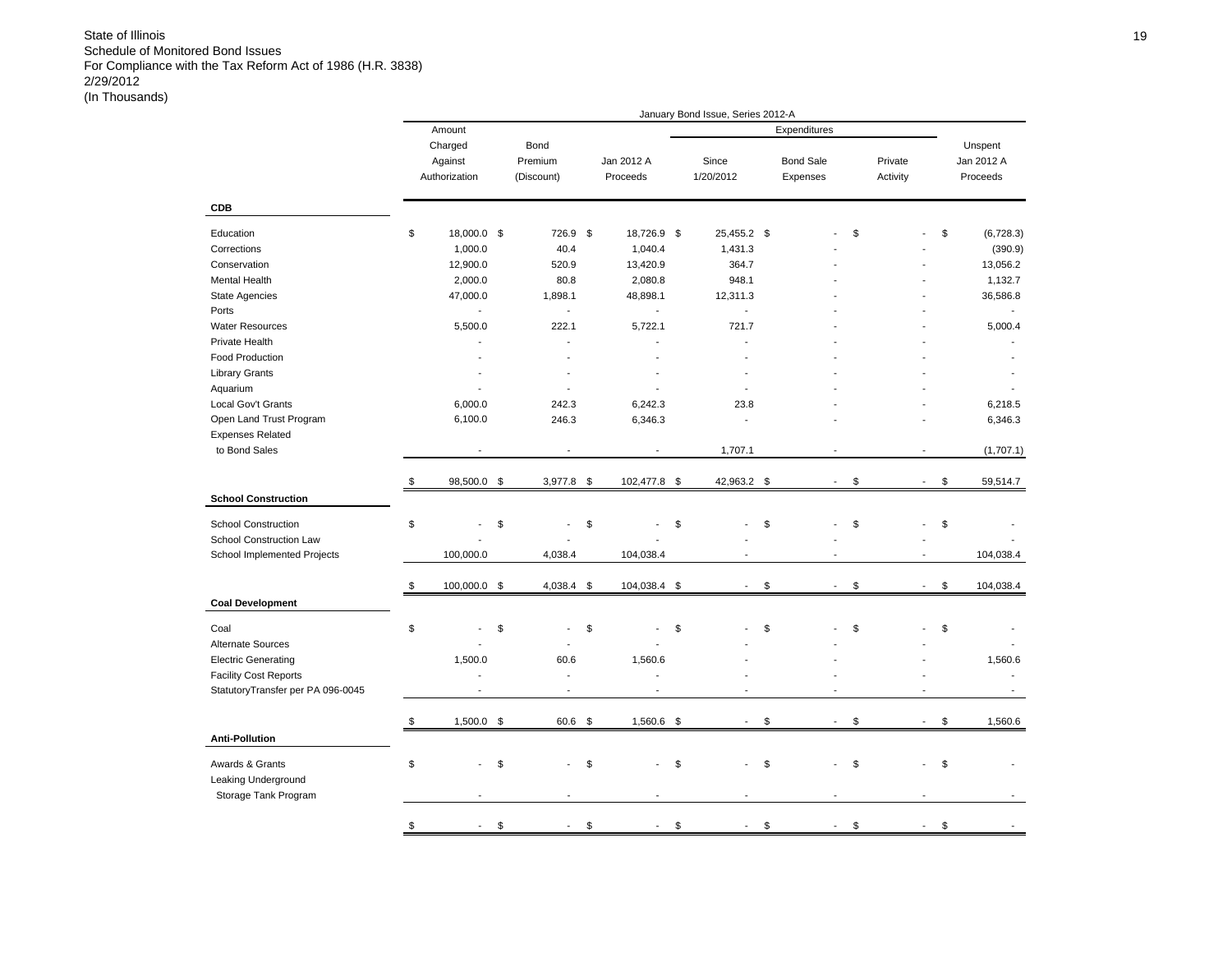|                                                                                                                                                                                                          |                           |                                          |          |                                                      |          |                                    |          | January Bond Issue, Series 2012-A                    |          |                                                      |          |                     |                                                      |          |                                   |
|----------------------------------------------------------------------------------------------------------------------------------------------------------------------------------------------------------|---------------------------|------------------------------------------|----------|------------------------------------------------------|----------|------------------------------------|----------|------------------------------------------------------|----------|------------------------------------------------------|----------|---------------------|------------------------------------------------------|----------|-----------------------------------|
|                                                                                                                                                                                                          |                           | Amount                                   |          |                                                      |          |                                    |          |                                                      |          | Expenditures                                         |          |                     |                                                      |          |                                   |
|                                                                                                                                                                                                          |                           | Charged<br>Against<br>Authorization      |          | Bond<br>Premium<br>(Discount)                        |          | Jan 2012 A<br>Proceeds             |          | Since<br>1/20/2012                                   |          | <b>Bond Sale</b><br>Expenses                         |          | Private<br>Activity |                                                      |          | Unspent<br>Jan 2012 A<br>Proceeds |
| <b>Transportation B</b>                                                                                                                                                                                  |                           |                                          |          |                                                      |          |                                    |          |                                                      |          |                                                      |          |                     |                                                      |          |                                   |
| <b>Mass Transit</b><br>Aeronautics<br><b>Six County</b><br><b>Outside Six County</b><br>Projects Statewide                                                                                               | \$                        | 173,000.0 \$<br>2,000.0<br>ä,            |          | $6,986.4$ \$<br>80.8                                 |          | 179,986.4 \$<br>2,080.8<br>L,      |          | 13,934.8 \$                                          |          |                                                      | \$       |                     |                                                      | \$       | 166,051.6<br>2,080.8              |
|                                                                                                                                                                                                          | \$                        | 175,000.0 \$                             |          | 7,067.2 \$                                           |          | 182,067.2                          | \$       | 13,934.8 \$                                          |          | $\sim$                                               | \$       |                     | $\overline{\phantom{a}}$                             | \$       | 168,132.4                         |
| <b>Pension Contribution Fund</b>                                                                                                                                                                         |                           |                                          |          |                                                      |          |                                    |          |                                                      |          |                                                      |          |                     |                                                      |          |                                   |
| Pension Contribution Fund                                                                                                                                                                                | $\pmb{\$}$<br>$\mathbb S$ | $\overline{\phantom{a}}$<br>$\mathbf{r}$ | \$<br>\$ | $\overline{\phantom{a}}$<br>$\overline{\phantom{a}}$ | \$<br>\$ | $\overline{\phantom{a}}$<br>$\sim$ | \$<br>\$ | $\overline{\phantom{a}}$<br>$\overline{\phantom{a}}$ | \$<br>\$ | $\overline{\phantom{a}}$<br>$\overline{\phantom{a}}$ | \$<br>\$ |                     | $\overline{\phantom{a}}$<br>$\overline{\phantom{a}}$ | \$<br>\$ |                                   |
| <b>Total GRF Issues</b>                                                                                                                                                                                  | \$                        | 375,000.0                                | \$       | 15,144.0                                             | \$       | 390,144.0                          | \$       | 56,898.0                                             | \$       |                                                      | \$       |                     |                                                      | \$       | 333,246.1                         |
|                                                                                                                                                                                                          |                           |                                          |          |                                                      |          |                                    |          |                                                      |          |                                                      |          |                     |                                                      |          |                                   |
| <b>Transportation A</b>                                                                                                                                                                                  |                           |                                          |          |                                                      |          |                                    |          |                                                      |          |                                                      |          |                     |                                                      |          |                                   |
| Highway                                                                                                                                                                                                  | \$                        |                                          | \$       |                                                      | \$       |                                    | \$       |                                                      | \$       |                                                      | \$       |                     |                                                      | \$       |                                   |
| <b>Local Bridges</b>                                                                                                                                                                                     |                           |                                          |          |                                                      |          |                                    |          |                                                      |          |                                                      |          |                     |                                                      |          |                                   |
| Downstate                                                                                                                                                                                                |                           |                                          |          |                                                      |          |                                    |          |                                                      |          |                                                      |          |                     |                                                      |          |                                   |
| Urban Area                                                                                                                                                                                               |                           |                                          |          |                                                      |          |                                    |          |                                                      |          |                                                      |          |                     |                                                      |          |                                   |
| Chicago                                                                                                                                                                                                  |                           |                                          |          |                                                      |          |                                    |          |                                                      |          |                                                      |          |                     |                                                      |          |                                   |
| Six County                                                                                                                                                                                               |                           |                                          |          |                                                      |          |                                    |          |                                                      |          |                                                      |          |                     |                                                      |          |                                   |
| Outside Six County<br>Maintenance Statewide                                                                                                                                                              |                           |                                          |          |                                                      |          |                                    |          |                                                      |          |                                                      |          |                     |                                                      |          |                                   |
| <b>Total Road Fund Issue</b>                                                                                                                                                                             | \$                        | $\mathbf{r}$                             | \$       | $\overline{\phantom{a}}$                             | \$       | $\overline{a}$                     | \$       | $\overline{\phantom{a}}$                             | \$       | $\overline{\phantom{a}}$                             | \$       |                     | $\overline{\phantom{a}}$                             | \$       |                                   |
| <b>Transportation D</b>                                                                                                                                                                                  |                           |                                          |          |                                                      |          |                                    |          |                                                      |          |                                                      |          |                     |                                                      |          |                                   |
| Statewide Use for State Highways<br>Arterial Highways, Freeways,<br>Road, Bridges, Separating<br>Structures, & Bridges on Roads<br>Maintained by Counties, Municipalities<br>Townships or Road Districts | \$                        | 150,000.0 \$                             |          | $6,057.6$ \$                                         |          | 156,057.6 \$                       |          | $\overline{\phantom{a}}$                             | \$       | $\overline{\phantom{a}}$                             | \$       |                     | $\blacksquare$                                       | \$       | 156,057.6                         |
|                                                                                                                                                                                                          |                           |                                          |          |                                                      |          |                                    |          | L.                                                   |          |                                                      |          |                     | $\sim$                                               |          |                                   |
| Total Transportation D Fund Issue                                                                                                                                                                        | \$                        | 150,000.0 \$                             |          | $6,057.6$ \$                                         |          | 156,057.6                          | \$       |                                                      | \$       |                                                      | \$       |                     |                                                      | \$       | 156,057.6                         |
| <b>Total Monitored Bond Issues</b>                                                                                                                                                                       | \$                        | 525,000.0 \$                             |          | 21,201.6                                             | \$       | 546,201.6                          | \$       | 56,898.0                                             | \$       |                                                      | \$       |                     |                                                      | \$       | 489,303.7                         |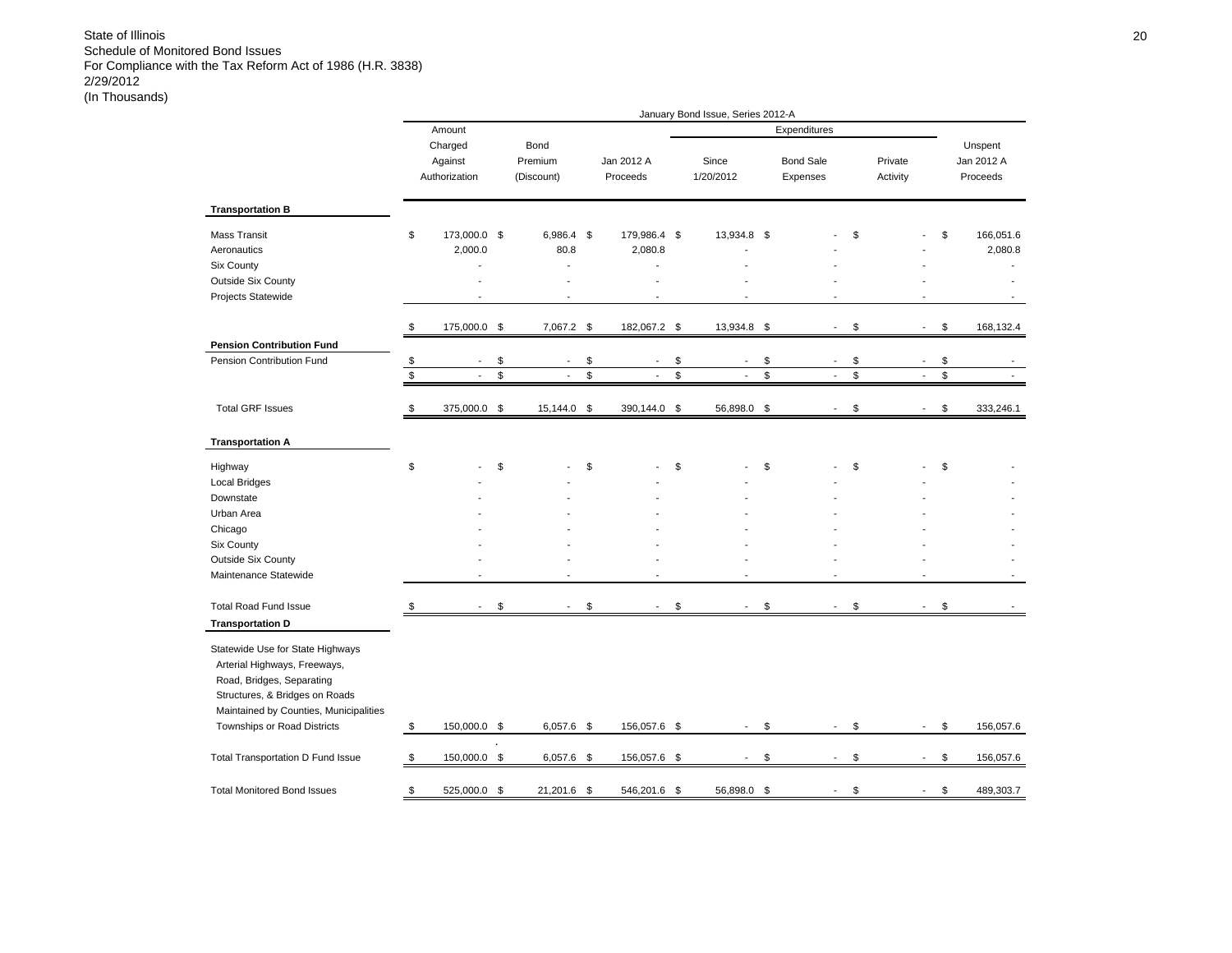|                                   |                      |            |                          |            |              | January Bond Issue, Taxable Series 2012-B |                                |          |                          |                 |                   |
|-----------------------------------|----------------------|------------|--------------------------|------------|--------------|-------------------------------------------|--------------------------------|----------|--------------------------|-----------------|-------------------|
|                                   | Amount               |            |                          |            |              |                                           | Expenditures                   |          |                          |                 | SAMS              |
|                                   | Charged              | Bond       |                          |            |              |                                           |                                |          |                          | Unspent         | Available         |
|                                   | Against              | Premium    |                          | Jan 2012 B |              | Since                                     | <b>Bond Sale</b>               | Private  |                          | Jan 2012 B      | Balance           |
|                                   | Authorization        | (Discount) |                          | Proceeds   |              | 1/20/2012                                 | Expenses                       | Activity |                          | Proceeds        | 2/29/2012         |
|                                   |                      |            |                          |            |              |                                           |                                |          |                          |                 |                   |
| <b>CDB</b>                        |                      |            |                          |            |              |                                           |                                |          |                          |                 |                   |
| Education                         | \$                   | \$         |                          | \$         |              | \$                                        | \$                             | \$       |                          | \$              | \$<br>(25, 330.2) |
| Corrections                       |                      |            |                          |            |              |                                           |                                |          |                          |                 | (2,852.7)         |
| Conservation                      |                      |            |                          |            |              |                                           |                                |          |                          |                 | 19,932.5          |
| Mental Health                     |                      |            |                          |            |              |                                           |                                |          |                          |                 | (16, 879.7)       |
| <b>State Agencies</b>             |                      |            |                          |            |              |                                           |                                |          |                          |                 | 112,014.7         |
| Ports                             |                      |            |                          |            |              |                                           |                                |          |                          |                 |                   |
| <b>Water Resources</b>            |                      |            |                          |            |              |                                           |                                |          |                          |                 | 2,030.5           |
| Private Health                    |                      |            |                          |            |              |                                           |                                |          |                          |                 |                   |
| Food Production                   |                      |            |                          |            |              |                                           |                                |          |                          |                 |                   |
| <b>Library Grants</b>             |                      |            |                          |            |              |                                           |                                |          |                          |                 |                   |
|                                   |                      |            |                          |            |              |                                           |                                |          |                          |                 |                   |
| Aquarium                          |                      |            |                          |            |              |                                           |                                |          |                          |                 |                   |
| Local Gov't Grants                | 4,000.0              |            | (15.2)                   |            | 3,984.8      | 1,949.6                                   |                                |          |                          | 2,035.2         | (32,008.7)        |
| Open Land Trust Program           | ÷,                   |            | ÷,                       |            |              | L,                                        |                                |          |                          |                 | 6,408.7           |
| <b>Expenses Related</b>           |                      |            |                          |            |              |                                           |                                |          |                          |                 |                   |
| to Bond Sales                     | $\overline{a}$       |            | $\overline{a}$           |            |              |                                           |                                |          |                          |                 | (1,707.1)         |
|                                   |                      |            |                          |            |              |                                           |                                |          |                          |                 |                   |
|                                   | \$<br>$4,000.0$ \$   |            | $(15.2)$ \$              |            | 3,984.8 \$   | 1,949.6 \$                                | $\sim$                         | \$       | $\blacksquare$           | \$<br>2,035.2   | \$<br>61,608.1    |
| <b>School Construction</b>        |                      |            |                          |            |              |                                           |                                |          |                          |                 |                   |
| <b>School Construction</b>        | \$                   | \$         | $\overline{a}$           | \$         |              | \$                                        | \$                             | \$       |                          | \$              | \$                |
| School Construction Law           |                      |            |                          |            |              |                                           |                                |          |                          |                 | 992.6             |
| School Implemented Projects       | 200,000.0            |            | (761.2)                  |            | 199,238.8    |                                           |                                |          | $\overline{\phantom{a}}$ | 199,238.8       | 311,977.0         |
|                                   |                      |            |                          |            |              |                                           |                                |          |                          |                 |                   |
|                                   | \$<br>200,000.0 \$   |            | $(761.2)$ \$             |            | 199,238.8 \$ | $\overline{\phantom{a}}$                  | \$<br>$\overline{\phantom{a}}$ | \$       | $\sim$                   | \$<br>199,238.8 | \$<br>312,969.5   |
| <b>Coal Development</b>           |                      |            |                          |            |              |                                           |                                |          |                          |                 |                   |
| Coal                              | \$<br>$7,000.0$ \$   |            | $(26.6)$ \$              |            | 6,973.4 \$   | 500.0 \$                                  |                                | \$       | ÷.                       | \$<br>6,473.4   | \$<br>6,478.7     |
| <b>Alternate Sources</b>          | $\overline{a}$       |            | $\overline{\phantom{a}}$ |            |              | $\overline{\phantom{a}}$                  |                                |          |                          |                 | 281.4             |
| <b>Electric Generating</b>        | 10,000.0             |            | (38.1)                   |            | 9,961.9      | 4,000.0                                   |                                |          |                          | 5,961.9         | 21,996.0          |
| <b>Facility Cost Reports</b>      | 4,000.0              |            | (15.2)                   |            | 3,984.8      | 3,437.7                                   |                                |          |                          | 547.1           | (13,863.9)        |
| StatutoryTransfer per PA 096-0045 |                      |            |                          |            |              | $\blacksquare$                            |                                |          |                          |                 | (320.0)           |
|                                   |                      |            |                          |            |              |                                           |                                |          |                          |                 |                   |
|                                   | \$<br>21,000.0 \$    |            | $(79.9)$ \$              |            | 20,920.1 \$  | 7,937.7 \$                                | $\mathbf{r}$                   | \$       | $\blacksquare$           | \$<br>12,982.4  | \$<br>14,572.2    |
| <b>Anti-Pollution</b>             |                      |            |                          |            |              |                                           |                                |          |                          |                 |                   |
| Awards & Grants                   | \$<br>$\overline{a}$ | \$         | $\overline{\phantom{a}}$ | \$         | $\mathbf{r}$ | \$<br>÷,                                  | \$                             | \$       | ÷,                       | \$              | \$<br>49.9        |
| Leaking Underground               |                      |            |                          |            |              |                                           |                                |          |                          |                 |                   |
| Storage Tank Program              | 50,000.0             |            | (190.3)                  |            | 49,809.7     |                                           |                                |          | $\overline{\phantom{a}}$ | 49,809.7        | 49,809.7          |
|                                   |                      |            |                          |            |              |                                           |                                |          |                          |                 |                   |
|                                   | \$<br>50,000.0 \$    |            | $(190.3)$ \$             |            | 49,809.7 \$  | $\overline{\phantom{a}}$                  | \$<br>$\blacksquare$           | \$       | $\tilde{\phantom{a}}$    | \$<br>49,809.7  | \$<br>49,859.6    |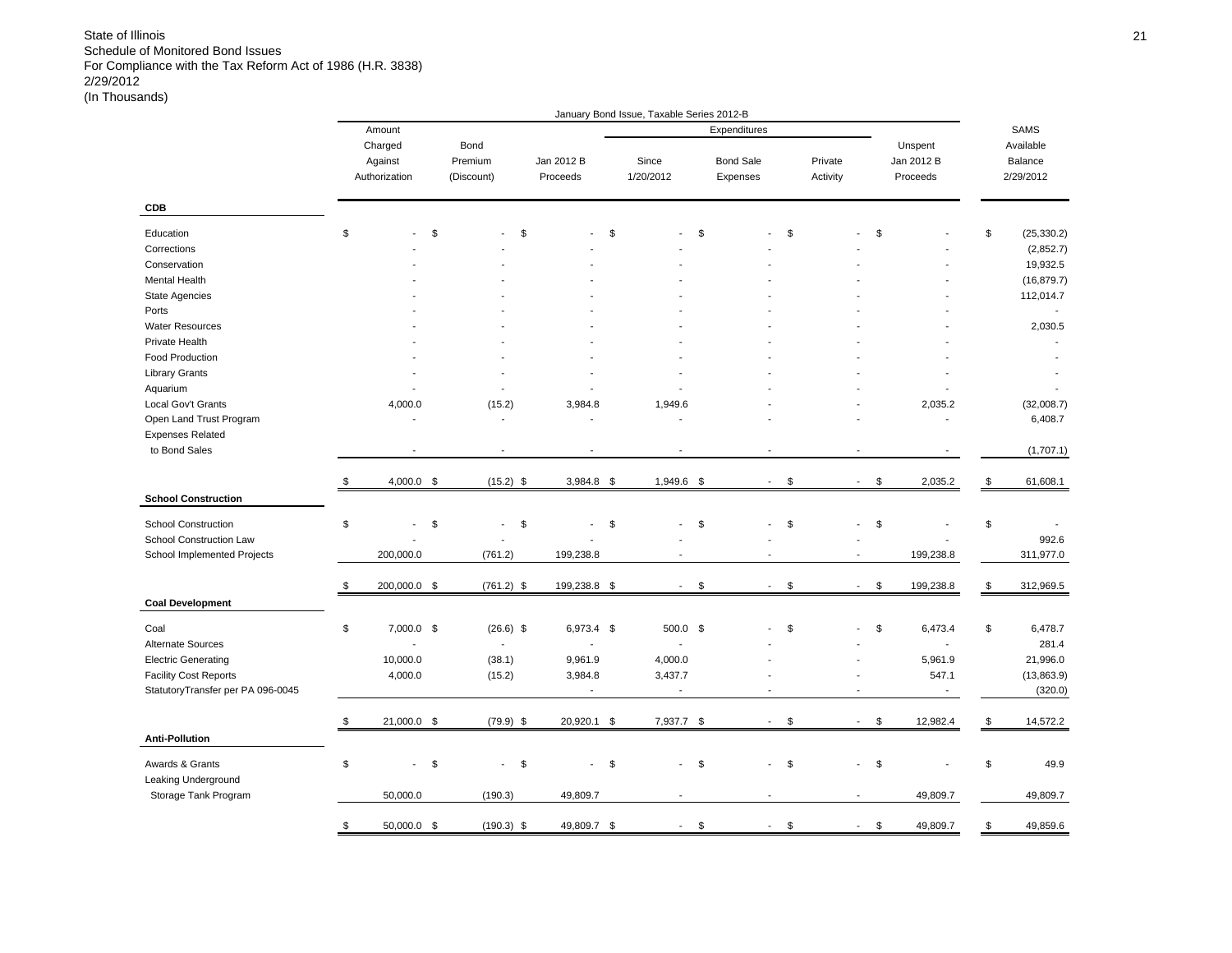|                                                                                                                                                                                                          |              |                                     |               |                               |               |                          |              | January Bond Issue, Taxable Series 2012-B |                |                              |             |                     |                |             |                                   |               |                                   |
|----------------------------------------------------------------------------------------------------------------------------------------------------------------------------------------------------------|--------------|-------------------------------------|---------------|-------------------------------|---------------|--------------------------|--------------|-------------------------------------------|----------------|------------------------------|-------------|---------------------|----------------|-------------|-----------------------------------|---------------|-----------------------------------|
|                                                                                                                                                                                                          |              | Amount                              |               |                               |               |                          |              |                                           |                | Expenditures                 |             |                     |                |             |                                   |               | SAMS                              |
|                                                                                                                                                                                                          |              | Charged<br>Against<br>Authorization |               | Bond<br>Premium<br>(Discount) |               | Jan 2012 B<br>Proceeds   |              | Since<br>1/20/2012                        |                | <b>Bond Sale</b><br>Expenses |             | Private<br>Activity |                |             | Unspent<br>Jan 2012 B<br>Proceeds |               | Available<br>Balance<br>2/29/2012 |
| <b>Transportation B</b>                                                                                                                                                                                  |              |                                     |               |                               |               |                          |              |                                           |                |                              |             |                     |                |             |                                   |               |                                   |
| Mass Transit                                                                                                                                                                                             | \$           |                                     | \$            |                               | \$            |                          | \$           |                                           | \$             |                              | \$          |                     |                | \$          |                                   | \$            | 125,244.7                         |
| Aeronautics                                                                                                                                                                                              |              |                                     |               |                               |               |                          |              |                                           |                |                              |             |                     |                |             |                                   |               | 12,782.4                          |
| Six County                                                                                                                                                                                               |              |                                     |               |                               |               |                          |              |                                           |                |                              |             |                     |                |             |                                   |               | 10.0                              |
| Outside Six County                                                                                                                                                                                       |              |                                     |               |                               |               |                          |              |                                           |                |                              |             |                     |                |             |                                   |               | (2, 131.2)                        |
| Projects Statewide                                                                                                                                                                                       |              |                                     |               |                               |               |                          |              |                                           |                |                              |             |                     |                |             |                                   |               | 32,226.6                          |
|                                                                                                                                                                                                          | \$           | $\sim$                              | \$            | $\overline{\phantom{a}}$      | \$            | $\blacksquare$           | \$           | $\overline{\phantom{a}}$                  | \$             | $\blacksquare$               | \$          | $\blacksquare$      |                | \$          |                                   | \$            | 168,132.6                         |
| <b>Pension Contribution Fund</b>                                                                                                                                                                         |              |                                     |               |                               |               |                          |              |                                           |                |                              |             |                     |                |             |                                   |               |                                   |
| Pension Contribution Fund                                                                                                                                                                                | \$           | $\sim$                              | \$            | $\sim$                        | \$            | $\sim$                   | \$           | $\blacksquare$                            | \$             | $\sim$                       | \$          | $\sim$              |                | \$          |                                   | $\frac{1}{2}$ |                                   |
|                                                                                                                                                                                                          | $\mathbb{S}$ | $\mathbf{r}$                        | $\mathbb S$   | $\sim$                        | $\mathbb S$   | $\blacksquare$           | $\mathbb{S}$ | $\mathcal{L}_{\mathcal{A}}$               | $$\mathbb{S}$$ | $\sim$                       | $\mathbb S$ |                     | $\sim$         | $\mathbb S$ |                                   |               |                                   |
| <b>Total GRF Issues</b>                                                                                                                                                                                  | \$           | 275,000.0 \$                        |               | $(1,046.6)$ \$                |               | 273,953.4 \$             |              | 9,887.4 \$                                |                | $\overline{\phantom{a}}$     | \$          | $\blacksquare$      |                | \$          | 264,066.0                         | \$            | 607,142.0                         |
| <b>Transportation A</b>                                                                                                                                                                                  |              |                                     |               |                               |               |                          |              |                                           |                |                              |             |                     |                |             |                                   |               |                                   |
| Highway                                                                                                                                                                                                  | \$           |                                     | \$            |                               | \$            |                          | \$           |                                           | \$             |                              | \$          |                     |                | \$          |                                   | \$            | 8,826.6                           |
| <b>Local Bridges</b>                                                                                                                                                                                     |              |                                     |               |                               |               |                          |              |                                           |                |                              |             |                     |                |             |                                   |               |                                   |
| Downstate                                                                                                                                                                                                |              |                                     |               |                               |               |                          |              |                                           |                |                              |             |                     |                |             |                                   |               |                                   |
| Urban Area                                                                                                                                                                                               |              |                                     |               |                               |               |                          |              |                                           |                |                              |             |                     |                |             |                                   |               |                                   |
| Chicago                                                                                                                                                                                                  |              |                                     |               |                               |               |                          |              |                                           |                |                              |             |                     |                |             |                                   |               |                                   |
| Six County                                                                                                                                                                                               |              |                                     |               |                               |               |                          |              |                                           |                |                              |             |                     |                |             |                                   |               |                                   |
| Outside Six County<br>Maintenance Statewide                                                                                                                                                              |              |                                     |               |                               |               |                          |              |                                           |                |                              |             |                     |                |             |                                   |               | 147,311.3                         |
| <b>Total Road Fund Issue</b>                                                                                                                                                                             |              | $\sim$                              | $\mathfrak s$ | $\mathbf{r}$                  | $\mathfrak s$ | $\sim$                   | \$           | $\mathbf{r}$                              | \$             |                              | \$          |                     | $\sim$         | \$          |                                   |               |                                   |
| <b>Transportation D</b>                                                                                                                                                                                  | \$           |                                     |               |                               |               |                          |              |                                           |                | $\sim$                       |             |                     |                |             |                                   | \$            | 156,137.9                         |
| Statewide Use for State Highways<br>Arterial Highways, Freeways,<br>Road, Bridges, Separating<br>Structures, & Bridges on Roads<br>Maintained by Counties, Municipalities<br>Townships or Road Districts |              |                                     | \$            | $\blacksquare$                | \$            | $\sim$                   | \$           | $\mathbf{r}$                              | \$             | $\sim$                       | \$          | $\mathbf{r}$        |                | \$          |                                   | \$            | 220,284.0                         |
| <b>Total Transportation D Fund Issue</b>                                                                                                                                                                 | \$           | $\overline{\phantom{a}}$            | \$            | $\overline{\phantom{a}}$      | \$            | $\overline{\phantom{a}}$ | \$           | $\blacksquare$                            | \$             | $\sim$                       | \$          |                     | $\blacksquare$ | \$          |                                   | \$            | 220,284.0                         |
| <b>Total Monitored Bond Issues</b>                                                                                                                                                                       | \$           | 275,000.0 \$                        |               | $(1,046.6)$ \$                |               | 273,953.4 \$             |              | 9,887.4 \$                                |                | $\blacksquare$               | \$          | $\sim$              |                | \$          | 264,066.0                         | \$            | 983,563.9                         |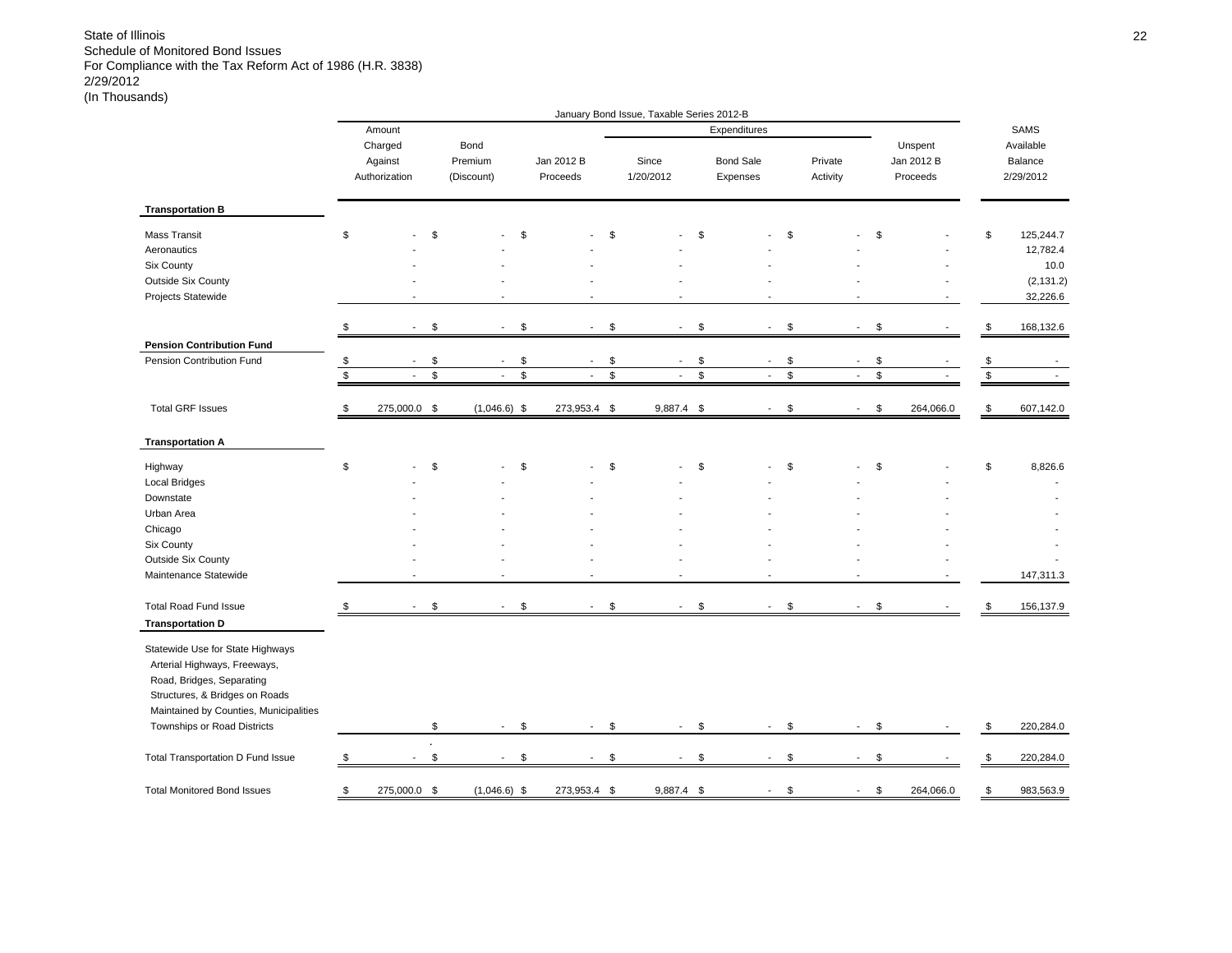|                                 |                                   |                   | <b>Discretionary Resources</b> |                                   |                                               |                               | MAY 2000 Bond Issue (Series MAY 2000) |                                   |                                |                               |
|---------------------------------|-----------------------------------|-------------------|--------------------------------|-----------------------------------|-----------------------------------------------|-------------------------------|---------------------------------------|-----------------------------------|--------------------------------|-------------------------------|
|                                 | Available<br>Balance<br>12/3/2008 | Misc.<br>Receipts | Expenditures                   | Available<br>Balance<br>2/29/2012 | Amount<br>Charged<br>Against<br>Authorization | Bond<br>(Discount)<br>Premium | May-00<br>Proceeds                    | Expenditures<br>Since<br>6/8/2000 | Private<br>Activity            | Unspent<br>May-00<br>Proceeds |
| <b>Build Illinois</b>           |                                   |                   |                                |                                   |                                               |                               |                                       |                                   |                                |                               |
| Infrastructure                  | \$<br>$\overline{\phantom{a}}$    | \$<br>464.0 \$    | $\sim$                         | \$<br>464.0                       | \$<br>90,000.0                                | \$1,340.3                     | \$<br>91,340.3                        | \$<br>88,591.0                    | \$<br>$\overline{\phantom{a}}$ | \$<br>2,749.3                 |
| <b>Business Development</b>     |                                   |                   |                                | $\overline{\phantom{a}}$          | 25,000.0                                      | $\overline{\phantom{a}}$      | 25,000.0                              | 9,174.7                           |                                | 15,825.3                      |
| Education                       |                                   |                   |                                | ۰                                 | 5,000.0                                       | $\overline{\phantom{a}}$      | 5,000.0                               | 14,307.5                          |                                | (9,307.5)                     |
| Environment                     |                                   |                   |                                | $\overline{\phantom{a}}$          | 5,000.0                                       | $\overline{\phantom{a}}$      | 5,000.0                               | 14,267.1                          |                                | (9,267.1)                     |
| <b>Refunding Escrow</b>         |                                   |                   |                                | ۰                                 |                                               | $\overline{\phantom{a}}$      | $\sim$                                |                                   |                                | $\overline{\phantom{a}}$      |
| Refunding Bond Sale<br>Expenses |                                   |                   |                                | $\overline{\phantom{a}}$          | $\overline{\phantom{a}}$                      | $\overline{\phantom{a}}$      | $\overline{\phantom{a}}$              | $\overline{\phantom{a}}$          |                                | $\sim$                        |
|                                 |                                   | \$<br>464.0 \$    | $\overline{\phantom{a}}$       | \$<br>464.0                       | \$<br>125,000.0                               | \$1,340.3                     | \$126,340.3                           | \$<br>126,340.3                   | \$                             | \$                            |

Reallocation of orginal issue on 10/22/2000.

**\***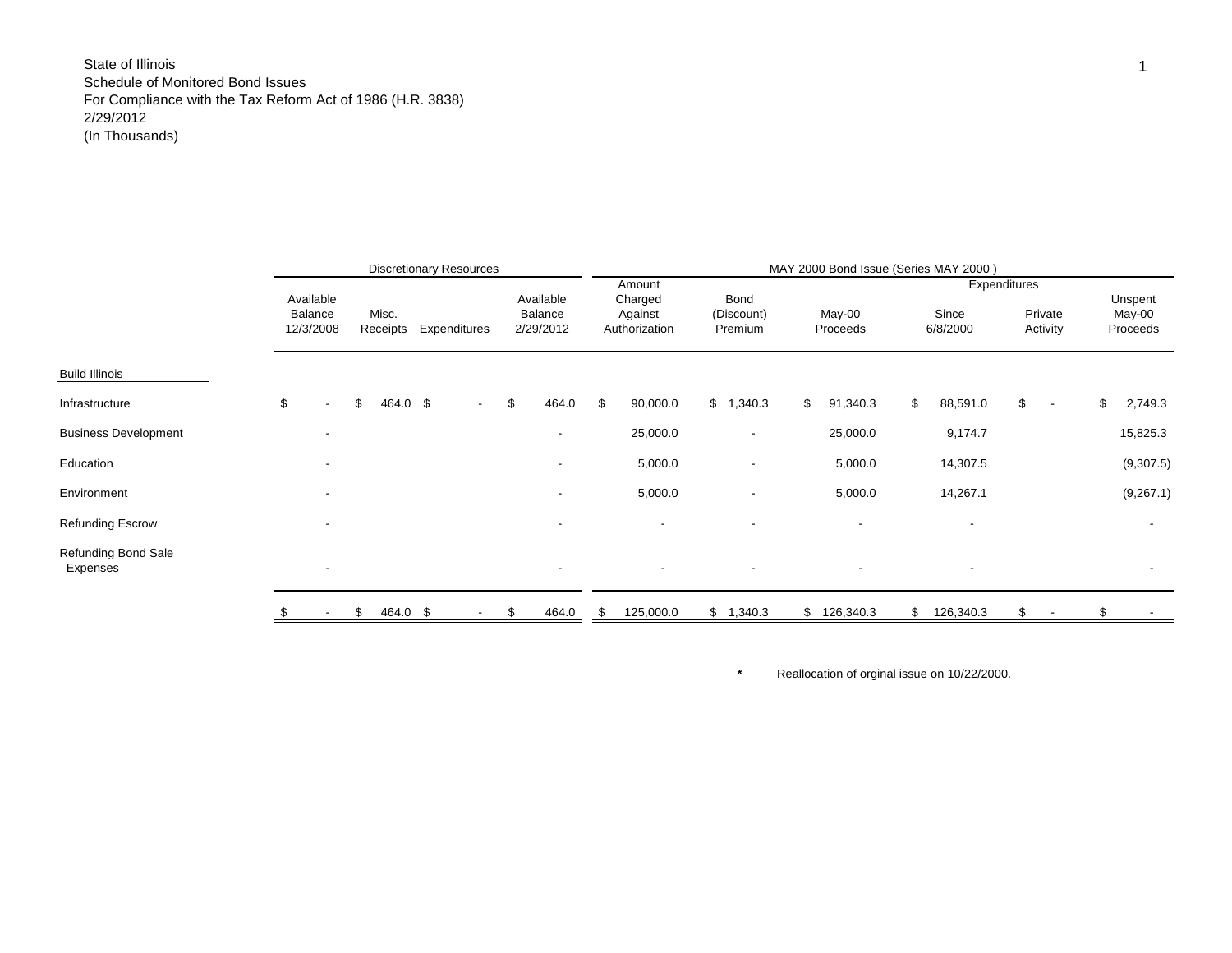|                                        |                                     |                               | June 2001 Bond Issue (Series JUN 2001) |                                               |                               |
|----------------------------------------|-------------------------------------|-------------------------------|----------------------------------------|-----------------------------------------------|-------------------------------|
|                                        | Amount                              |                               |                                        | Expenditures                                  |                               |
|                                        | Charged<br>Against<br>Authorization | Bond<br>(Discount)<br>Premium | Jun-01<br>Proceeds                     | Since<br>Private<br>Activity<br>6/12/2001     | Unspent<br>Jun-01<br>Proceeds |
| <b>Build Illinois</b>                  |                                     |                               |                                        |                                               |                               |
| Infrastructure                         | \$<br>85,000.0                      | \$3,616.3                     | \$<br>88,616.3                         | \$<br>91,638.9 \$<br>$\overline{\phantom{a}}$ | \$<br>(3,022.6)               |
| <b>Business Development</b>            | 15,000.0                            | ۰                             | 15,000.0                               | 5,875.5                                       | 9,124.5                       |
| Education                              | 15,000.0                            | ۰                             | 15,000.0                               | 28,570.4                                      | (13, 570.4)                   |
| Environment                            | 10,000.0                            |                               | 10,000.0                               | 2,531.5                                       | 7,468.5                       |
| <b>Refunding Escrow</b>                |                                     |                               |                                        |                                               |                               |
| <b>Refunding Bond Sale</b><br>Expenses |                                     |                               |                                        |                                               |                               |
|                                        | 125,000.0<br>S                      | \$3,616.3                     | 128,616.3<br>\$                        | \$128,616.3<br>-\$                            | \$                            |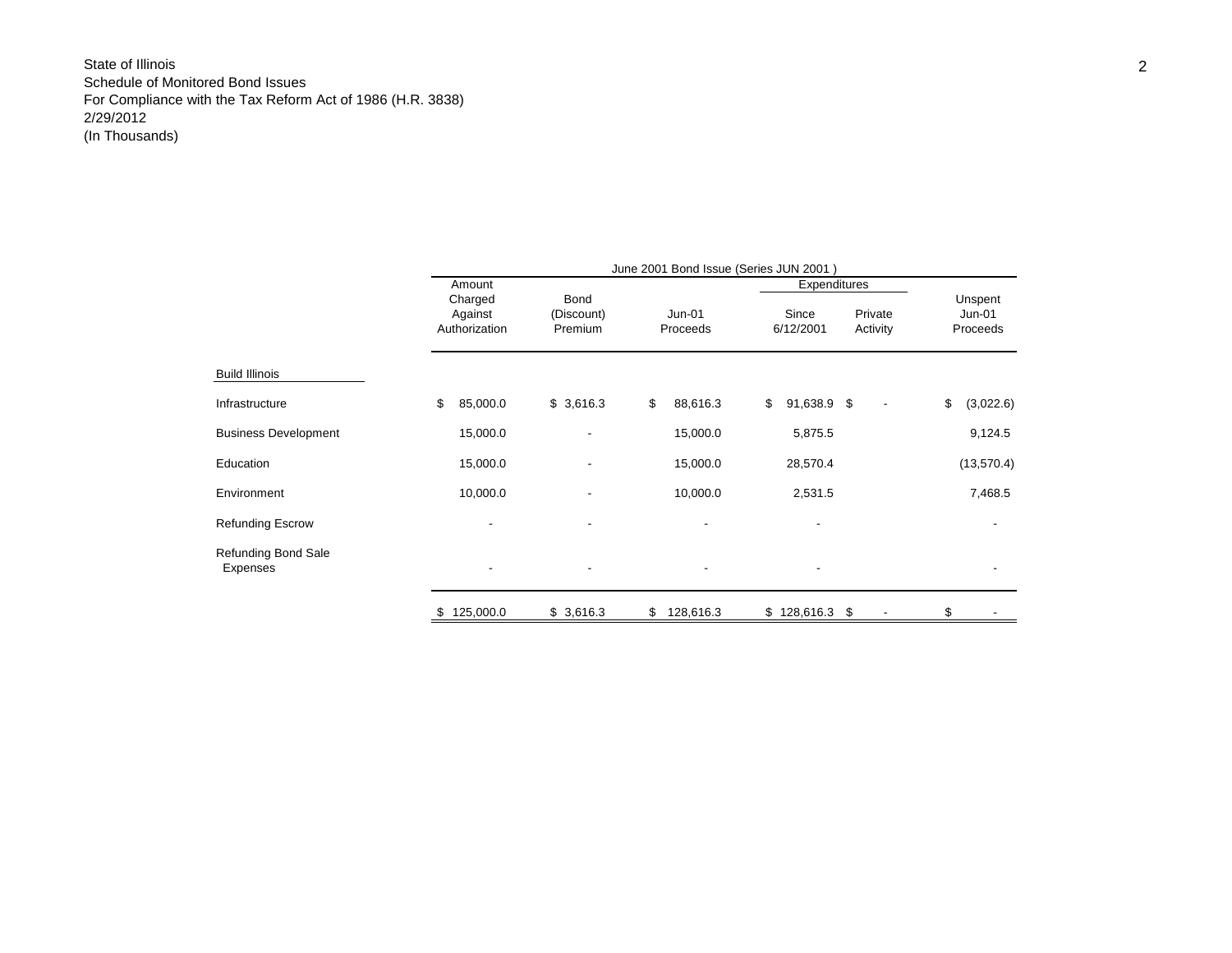|                                 |                                     |                                      | APRIL 2002 Bond Issue (Series APRIL 2002) |                    |                     |                               |
|---------------------------------|-------------------------------------|--------------------------------------|-------------------------------------------|--------------------|---------------------|-------------------------------|
|                                 | Amount                              |                                      |                                           | Expenditures       |                     |                               |
|                                 | Charged<br>Against<br>Authorization | <b>Bond</b><br>(Discount)<br>Premium | Apr-02<br>Proceeds                        | Since<br>4/23/2002 | Private<br>Activity | Unspent<br>Apr-02<br>Proceeds |
| <b>Build Illinois</b>           |                                     |                                      |                                           |                    |                     |                               |
| Infrastructure                  | \$<br>95,000.0                      | \$<br>9,988.2                        | \$104,988.2                               | $$100,262.7$ \$    |                     | \$<br>4,725.5                 |
| <b>Business Development</b>     | 15,000.0                            |                                      | 15,000.0                                  | 25,871.7           |                     | (10, 871.7)                   |
| Education                       | 35,000.0                            |                                      | 35,000.0                                  | 30,374.6           |                     | 4,625.4                       |
| Environment                     | 5,000.0                             |                                      | 5,000.0                                   | 3,479.2            |                     | 1,520.8                       |
| <b>Refunding Escrow</b>         |                                     |                                      |                                           |                    |                     |                               |
| Refunding Bond Sale<br>Expenses | $\overline{\phantom{a}}$            |                                      | $\overline{\phantom{a}}$                  |                    |                     | $\overline{\phantom{a}}$      |
|                                 | \$<br>150,000.0                     | \$<br>9,988.2                        | \$<br>159,988.2                           | \$159,988.2        | \$                  | \$                            |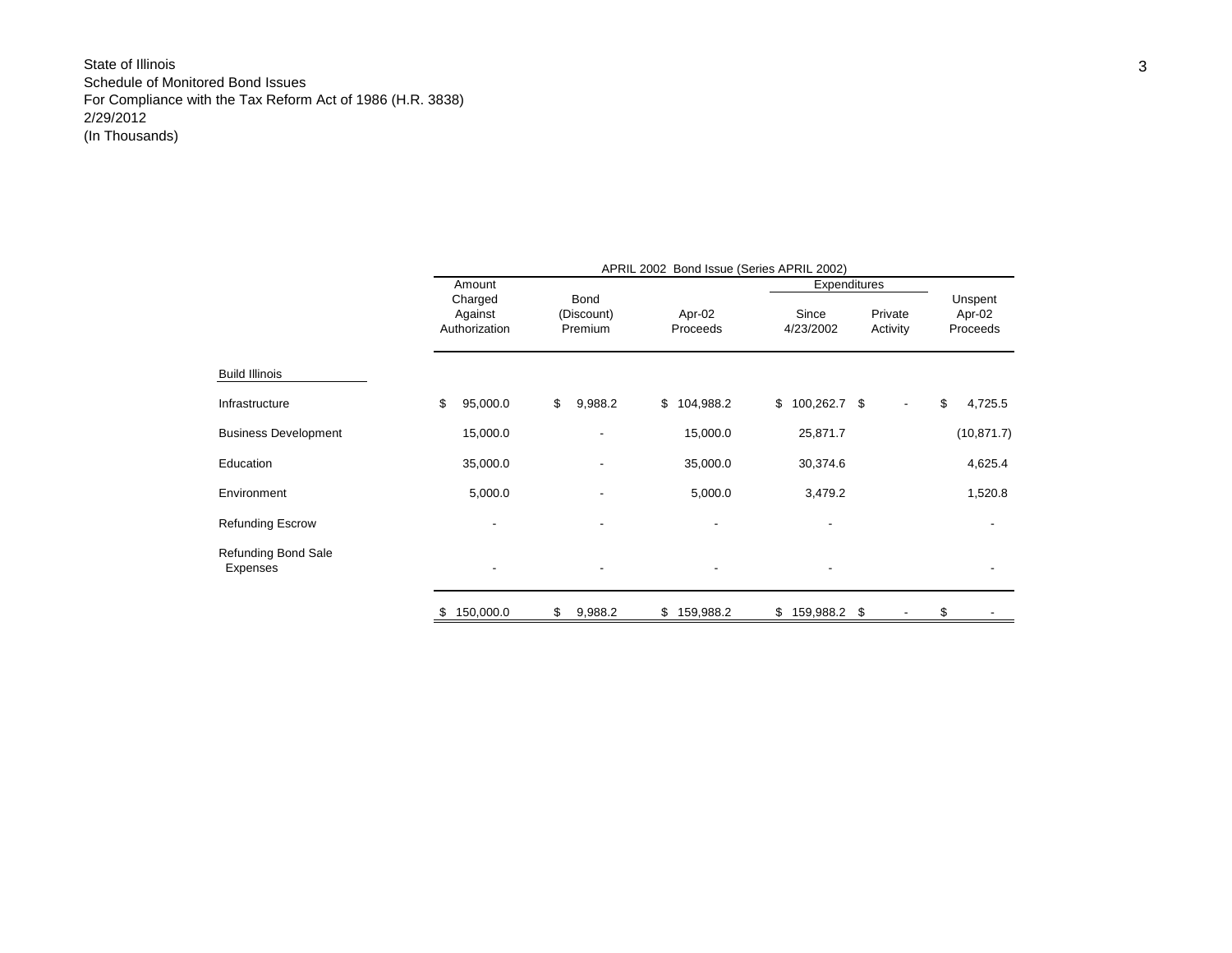|                                 |                                     |                               | May 2002 Refunding Bond Issue |                   |                     |                     |                               |
|---------------------------------|-------------------------------------|-------------------------------|-------------------------------|-------------------|---------------------|---------------------|-------------------------------|
|                                 | Amount                              |                               |                               |                   | <b>Expenditures</b> |                     |                               |
|                                 | Charged<br>Against<br>Authorization | Bond<br>(Discount)<br>Premium | May-02<br>Proceeds            | Since<br>5/2/2002 |                     | Private<br>Activity | Unspent<br>May-02<br>Proceeds |
| <b>Build Illinois</b>           |                                     |                               |                               |                   |                     |                     |                               |
| Infrastructure                  | \$                                  | \$                            | \$                            | \$                | \$                  |                     | \$                            |
| <b>Business Development</b>     |                                     |                               |                               |                   |                     |                     |                               |
| Education                       |                                     |                               |                               |                   |                     |                     |                               |
| Environment                     |                                     |                               |                               |                   |                     |                     |                               |
| <b>Refunding Escrow</b>         | 50,309.4                            | 2,843.2                       | 53,152.6                      | 53,152.6          |                     |                     |                               |
| Refunding Bond Sale<br>Expenses | 0.6                                 |                               | 0.6                           |                   |                     |                     | 0.6                           |
|                                 | \$<br>50,310.0                      | \$<br>2,843.2                 | \$53,153.2                    | \$53,152.6        | \$                  |                     | \$<br>0.6                     |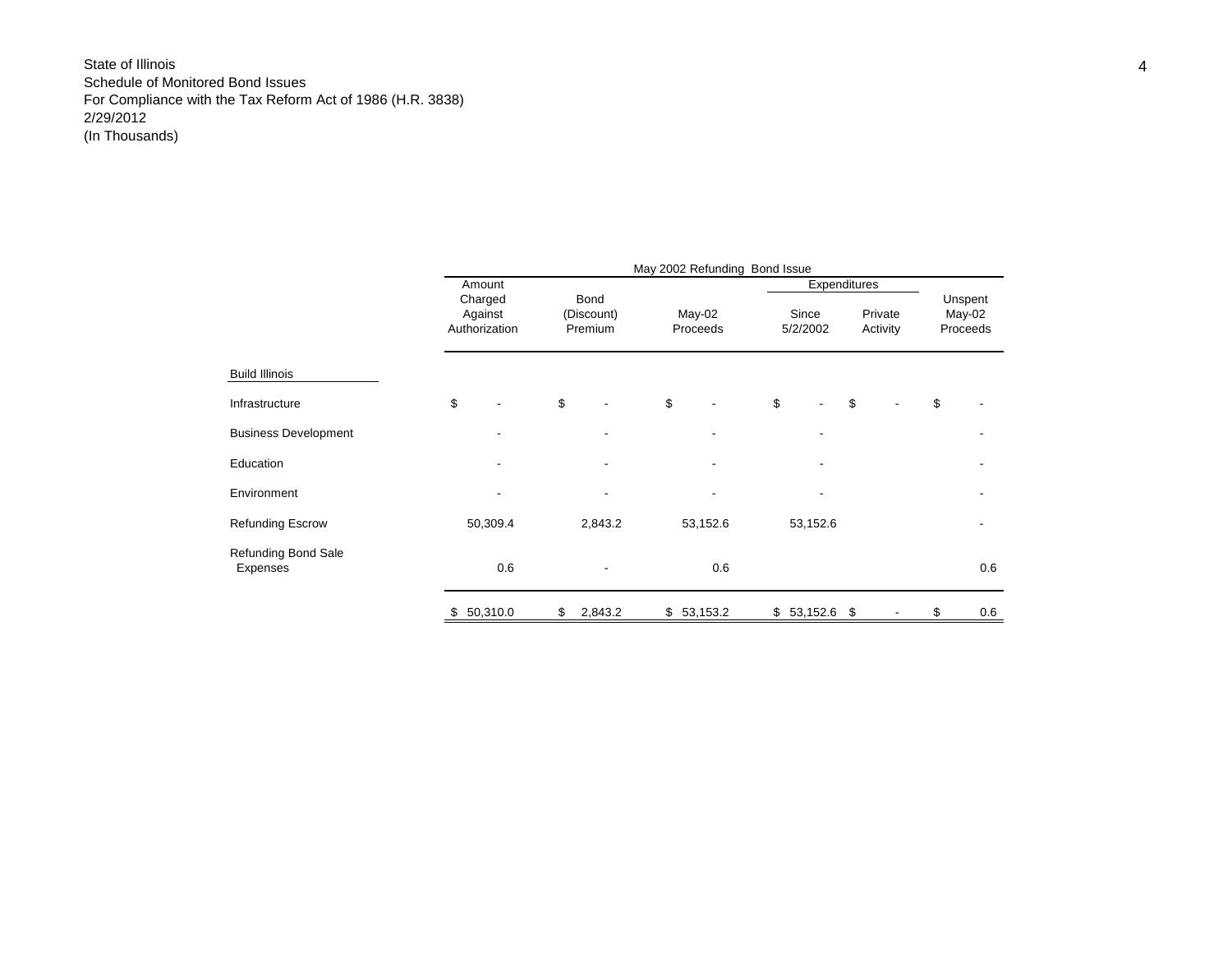|                                 |     |                                               |                               | Second Series May 2002 Refunding Bond Issue |                                   |                     |                               |
|---------------------------------|-----|-----------------------------------------------|-------------------------------|---------------------------------------------|-----------------------------------|---------------------|-------------------------------|
|                                 |     | Amount<br>Charged<br>Against<br>Authorization | Bond<br>(Discount)<br>Premium | $May-02$<br>Proceeds                        | Expenditures<br>Since<br>5/2/2002 | Private<br>Activity | Unspent<br>May-02<br>Proceeds |
|                                 |     |                                               |                               |                                             |                                   |                     |                               |
| <b>Build Illinois</b>           |     |                                               |                               |                                             |                                   |                     |                               |
| Infrastructure                  | \$  |                                               | \$                            | \$                                          | \$                                | \$                  | \$                            |
| <b>Business Development</b>     |     |                                               |                               |                                             |                                   |                     |                               |
| Education                       |     |                                               |                               |                                             |                                   |                     |                               |
| Environment                     |     |                                               |                               |                                             |                                   |                     |                               |
| <b>Refunding Escrow</b>         |     | 94,811.6                                      | 5,786.1                       | 100,597.7                                   | 100,597.7                         |                     |                               |
| Refunding Bond Sale<br>Expenses |     | 3.4                                           |                               | 3.4                                         |                                   |                     | 3.4                           |
|                                 | \$. | 94,815.0                                      | \$<br>5,786.1                 | \$100,601.1                                 | \$100,597.7                       | \$                  | \$<br>3.4                     |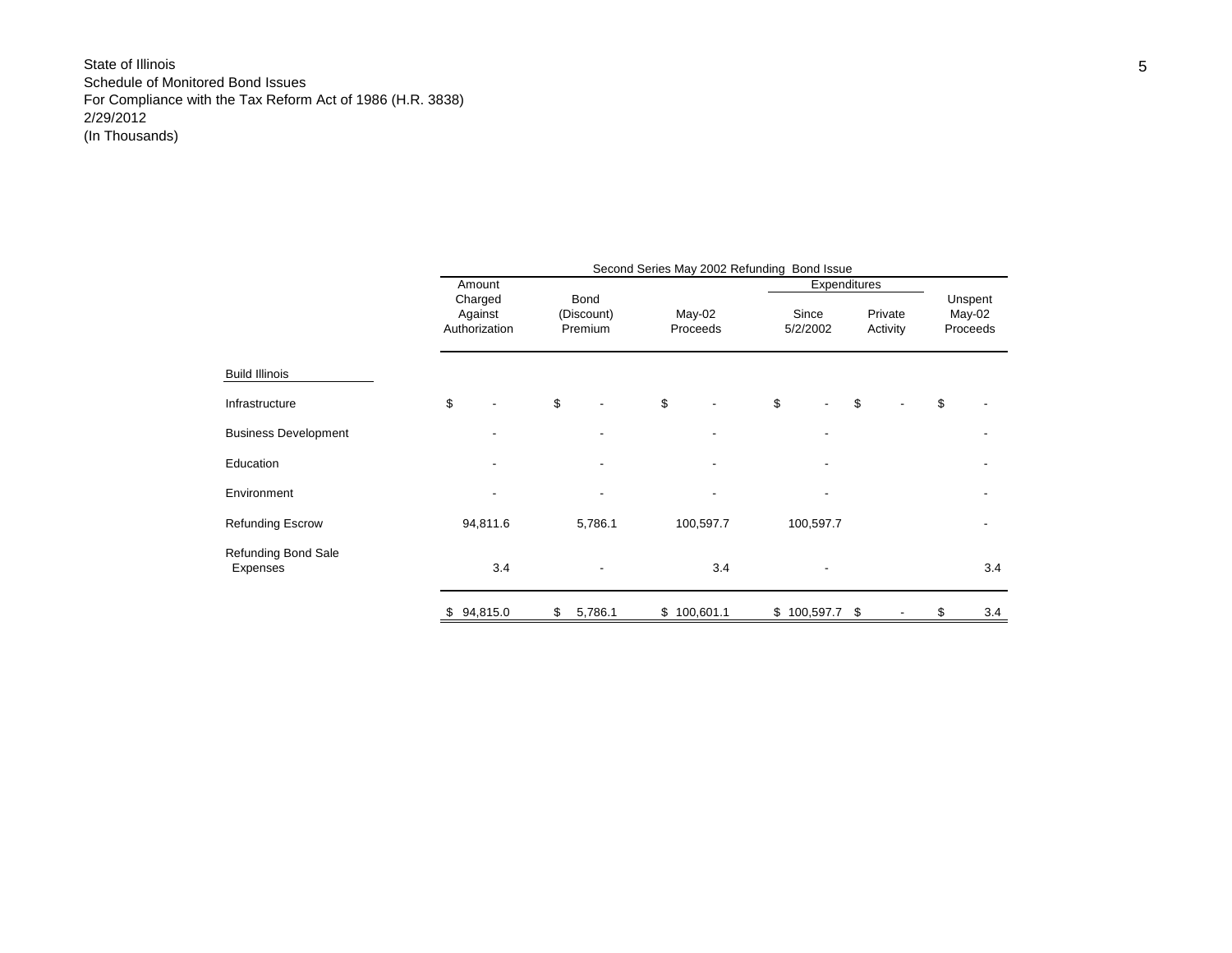|                                 |                                     | November 2002 Bond Issue (Series NOVEMBER 2002) |                    |                       |                     |                               |  |  |  |  |  |  |  |  |  |
|---------------------------------|-------------------------------------|-------------------------------------------------|--------------------|-----------------------|---------------------|-------------------------------|--|--|--|--|--|--|--|--|--|
|                                 | Amount                              |                                                 |                    | Expenditures          |                     |                               |  |  |  |  |  |  |  |  |  |
|                                 | Charged<br>Against<br>Authorization | Bond<br>(Discount)<br>Premium                   | Nov-02<br>Proceeds | Since<br>11/26/2002   | Private<br>Activity | Unspent<br>Nov-02<br>Proceeds |  |  |  |  |  |  |  |  |  |
| <b>Build Illinois</b>           |                                     |                                                 |                    |                       |                     |                               |  |  |  |  |  |  |  |  |  |
| Infrastructure                  | 132,225.0<br>\$                     | \$11,092.0                                      | 143,317.0<br>\$    | \$<br>129,481.5 \$    | ٠                   | \$13,835.5                    |  |  |  |  |  |  |  |  |  |
| <b>Business Development</b>     | 15,000.0                            |                                                 | 15,000.0           | 15,000.0              |                     |                               |  |  |  |  |  |  |  |  |  |
| Education                       | 30,000.0                            |                                                 | 30,000.0           | 43,835.5              |                     | (13,835.5)                    |  |  |  |  |  |  |  |  |  |
| Environment                     | 5,000.0                             |                                                 | 5,000.0            | 5,000.0               |                     |                               |  |  |  |  |  |  |  |  |  |
| <b>Refunding Escrow</b>         |                                     |                                                 |                    |                       |                     |                               |  |  |  |  |  |  |  |  |  |
| Refunding Bond Sale<br>Expenses | -                                   |                                                 |                    |                       |                     |                               |  |  |  |  |  |  |  |  |  |
|                                 | 182,225.0                           | \$11,092.0                                      | \$<br>193,317.0    | \$<br>193,317.0<br>\$ |                     | \$                            |  |  |  |  |  |  |  |  |  |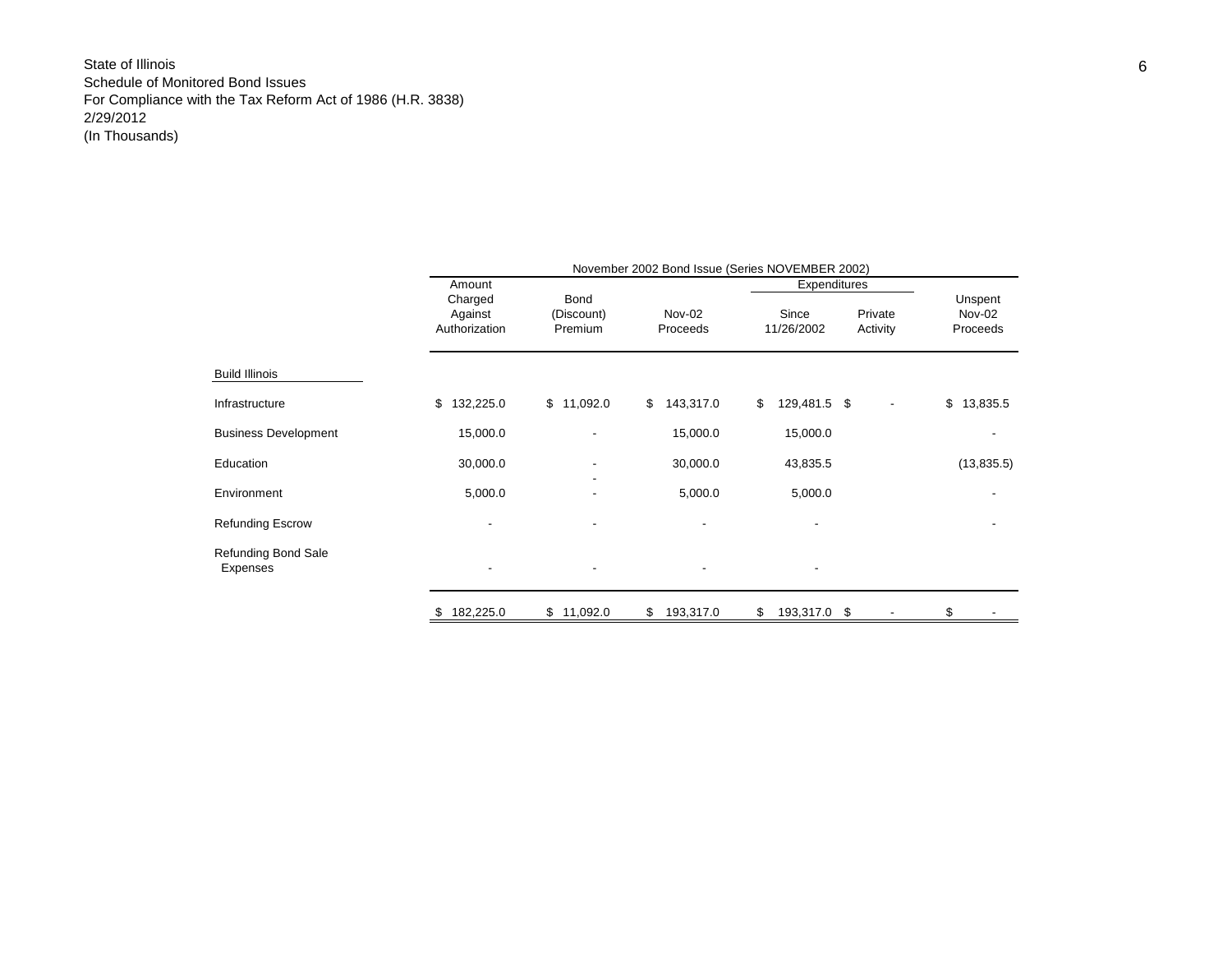|                                        | JULY 2003 Bond Issue (Series JULY 2003) |                          |    |                       |    |                      |    |                          |    |                          |    |                      |  |  |
|----------------------------------------|-----------------------------------------|--------------------------|----|-----------------------|----|----------------------|----|--------------------------|----|--------------------------|----|----------------------|--|--|
|                                        |                                         | Amount<br>Charged        |    | Bond                  |    |                      |    | Expenditures             |    |                          |    | Unspent              |  |  |
|                                        |                                         | Against<br>Authorization |    | (Discount)<br>Premium |    | $Jul-03$<br>Proceeds |    | Since<br>7/24/2003       |    | Private<br>Activity      |    | $Jul-03$<br>Proceeds |  |  |
| <b>Build Illinois</b>                  |                                         |                          |    |                       |    |                      |    |                          |    |                          |    |                      |  |  |
| Infrastructure                         | \$                                      | 90,000.0                 | \$ | 9,639.8               | \$ | 99,639.8             | \$ | 76,516.1 \$              |    | $\overline{\phantom{a}}$ | \$ | 23,123.7             |  |  |
| <b>Business Development</b>            |                                         | 18,000.0                 |    | ٠                     |    | 18,000.0             |    | 7,825.0                  |    |                          |    | 10,175.0             |  |  |
| Education                              |                                         | 27,000.0                 |    |                       |    | 27,000.0             |    | 53,432.2                 |    |                          |    | (26, 432.2)          |  |  |
| Environment                            |                                         | 15,000.0                 |    |                       |    | 15,000.0             |    | 21,866.6                 |    |                          |    | (6,866.6)            |  |  |
| <b>Refunding Escrow</b>                |                                         |                          |    |                       |    |                      |    |                          |    |                          |    |                      |  |  |
| <b>Refunding Bond Sale</b><br>Expenses |                                         | $\overline{\phantom{a}}$ |    |                       |    |                      |    | $\overline{\phantom{a}}$ |    |                          |    |                      |  |  |
|                                        | S                                       | 150,000.0                | \$ | 9,639.8               | \$ | 159,639.8            | \$ | 159,639.8                | \$ |                          | \$ |                      |  |  |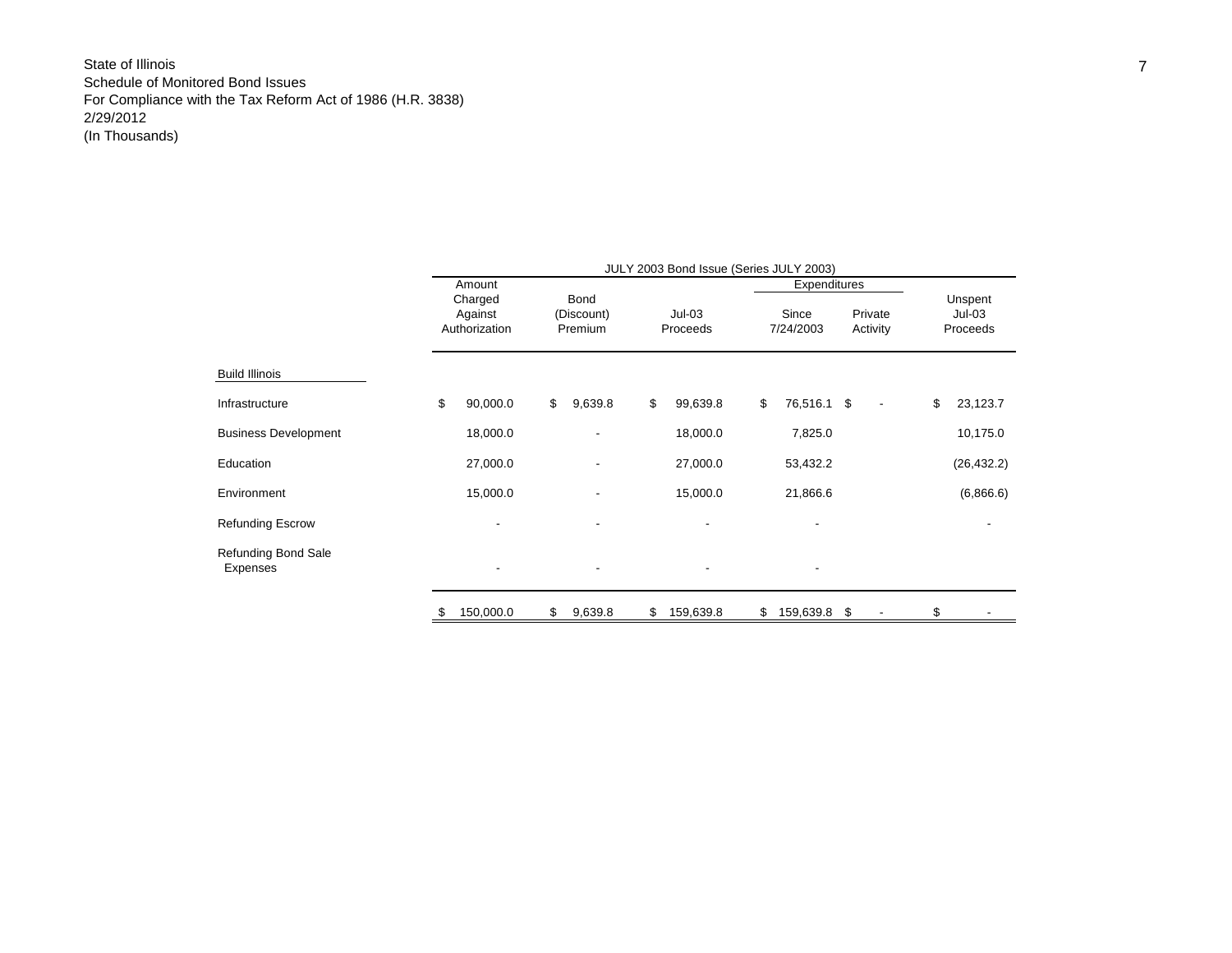|                                        |    | MARCH 2004 Bond Issue (Series MARCH 2004) |    |                               |    |                          |    |                   |    |                     |    |                               |  |  |
|----------------------------------------|----|-------------------------------------------|----|-------------------------------|----|--------------------------|----|-------------------|----|---------------------|----|-------------------------------|--|--|
|                                        |    | Amount                                    |    |                               |    |                          |    | Expenditures      |    |                     |    |                               |  |  |
|                                        |    | Charged<br>Against<br>Authorization       |    | Bond<br>(Discount)<br>Premium |    | Mar-04<br>Proceeds       |    | Since<br>3/4/2004 |    | Private<br>Activity |    | Unspent<br>Mar-04<br>Proceeds |  |  |
| <b>Build Illinois</b>                  |    |                                           |    |                               |    |                          |    |                   |    |                     |    |                               |  |  |
| Infrastructure                         | \$ | 95,000.0                                  | \$ | 7,922.6                       | \$ | 102,922.6                | \$ | 112,873.4 \$      |    |                     | \$ | (9,950.7)                     |  |  |
| <b>Business Development</b>            |    | 15,000.0                                  |    | 1,250.9                       |    | 16,250.9                 |    | 16,251.0          |    |                     |    | (0.0)                         |  |  |
| Education                              |    | 80,000.0                                  |    | 6,671.7                       |    | 86,671.7                 |    | 86,671.7          |    |                     |    | 0.0                           |  |  |
| Environment                            |    | 10,000.0                                  |    | 834.0                         |    | 10,834.0                 |    | 883.3             |    |                     |    | 9,950.7                       |  |  |
| <b>Refunding Escrow</b>                |    |                                           |    |                               |    |                          |    |                   |    |                     |    |                               |  |  |
| <b>Refunding Bond Sale</b><br>Expenses |    | $\overline{\phantom{a}}$                  |    |                               |    | $\overline{\phantom{a}}$ |    |                   |    |                     |    |                               |  |  |
|                                        | S  | 200,000.0                                 | \$ | 16,679.2                      | \$ | 216,679.2                | \$ | 216,679.3         | \$ |                     | \$ |                               |  |  |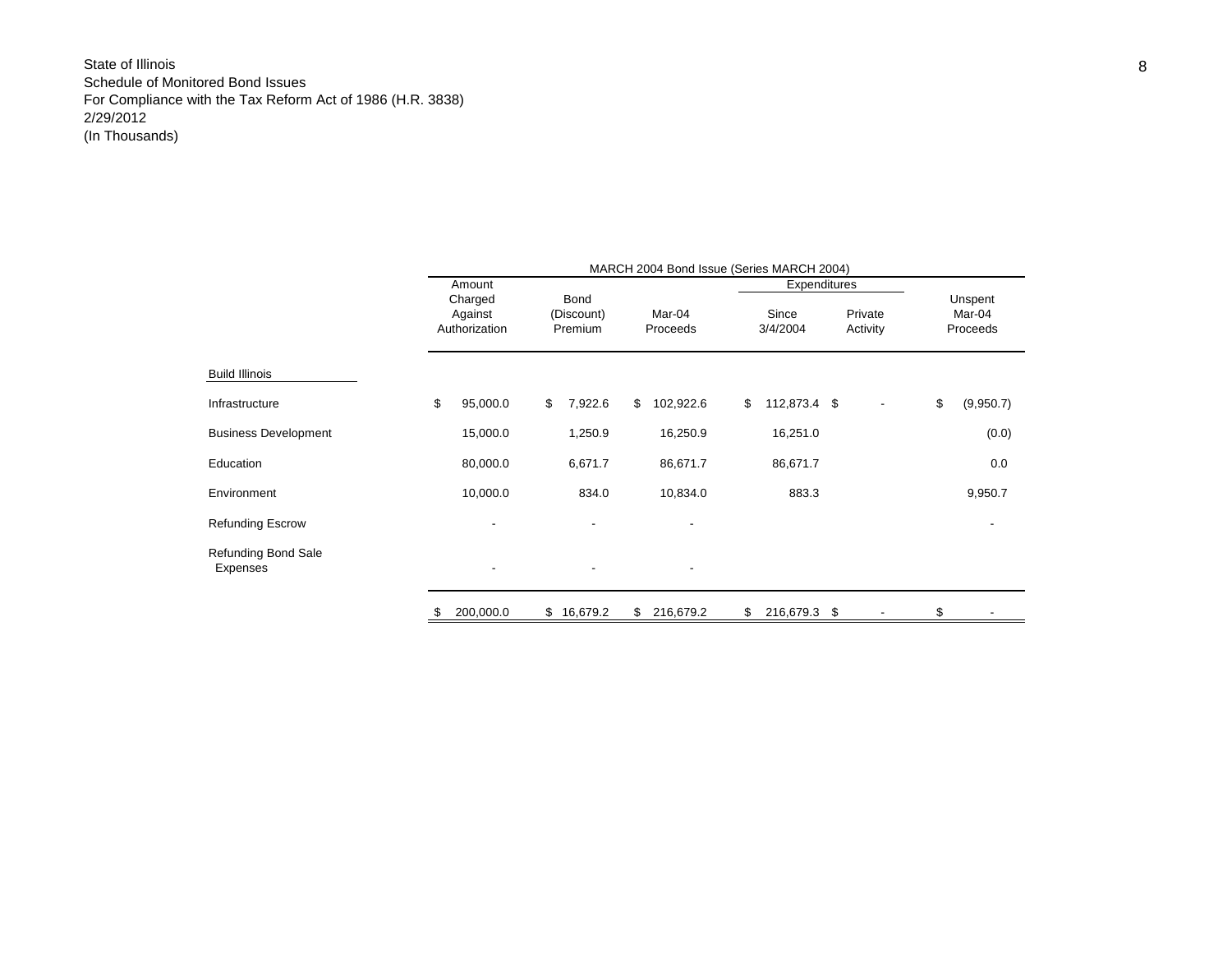|                                 |    | FEBRUARY 2005 Bond Issue (Series FEBRUARY 2005) |    |                               |    |                    |    |                    |  |                     |    |                               |  |  |  |
|---------------------------------|----|-------------------------------------------------|----|-------------------------------|----|--------------------|----|--------------------|--|---------------------|----|-------------------------------|--|--|--|
|                                 |    | Amount                                          |    |                               |    |                    |    | Expenditures       |  |                     |    |                               |  |  |  |
|                                 |    | Charged<br>Against<br>Authorization             |    | Bond<br>(Discount)<br>Premium |    | Feb-05<br>Proceeds |    | Since<br>2/17/2005 |  | Private<br>Activity |    | Unspent<br>Feb-05<br>Proceeds |  |  |  |
| <b>Build Illinois</b>           |    |                                                 |    |                               |    |                    |    |                    |  |                     |    |                               |  |  |  |
| Infrastructure                  | \$ | 27,187.5                                        | \$ | 1,411.8                       | \$ | 28,599.3           | \$ | 25,321.0 \$        |  |                     | \$ | 3,278.3                       |  |  |  |
| <b>Business Development</b>     |    | 30,000.0                                        |    | 1,557.9                       |    | 31,557.9           |    | 17,998.3           |  |                     |    | 13,559.6                      |  |  |  |
| Education                       |    | 16,875.0                                        |    | 876.3                         |    | 17,751.3           |    | 35,012.5           |  |                     |    | (17, 261.2)                   |  |  |  |
| Environment                     |    | 937.5                                           |    | 48.7                          |    | 986.2              |    | 562.8              |  |                     |    | 423.4                         |  |  |  |
| Refunding Escrow                |    |                                                 |    |                               |    |                    |    |                    |  |                     |    |                               |  |  |  |
| Refunding Bond Sale<br>Expenses |    |                                                 |    |                               |    |                    |    |                    |  |                     |    | $\overline{\phantom{a}}$      |  |  |  |
|                                 | P. | 75,000.0                                        | \$ | 3,894.7                       | \$ | 78,894.7           | \$ | 78,894.7 \$        |  |                     | \$ |                               |  |  |  |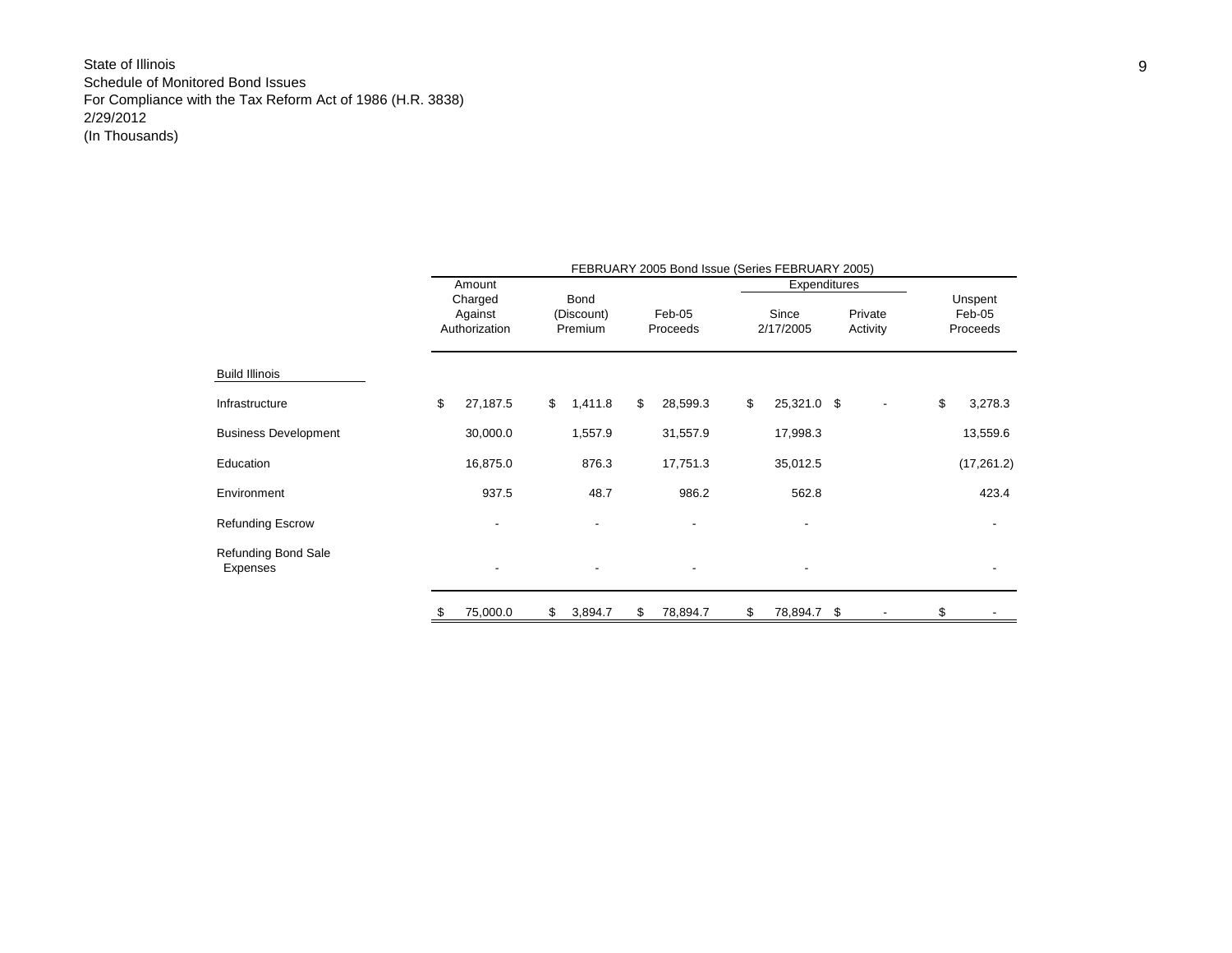|                                 | JUNE 2005 Bond Issue (Series JUNE 2005)       |          |                               |    |                          |    |                                    |                     |  |    |                               |  |  |  |
|---------------------------------|-----------------------------------------------|----------|-------------------------------|----|--------------------------|----|------------------------------------|---------------------|--|----|-------------------------------|--|--|--|
|                                 | Amount<br>Charged<br>Against<br>Authorization |          | Bond<br>(Discount)<br>Premium |    | Jun-05<br>Proceeds       |    | Expenditures<br>Since<br>6/29/2005 | Private<br>Activity |  |    | Unspent<br>Jun-05<br>Proceeds |  |  |  |
| <b>Build Illinois</b>           |                                               |          |                               |    |                          |    |                                    |                     |  |    |                               |  |  |  |
| Infrastructure                  | 109,000.0<br>\$                               |          | $\mathsf{\$}$<br>7,490.1      |    | \$116,490.1              | \$ | 83,342.0 \$                        |                     |  | \$ | 33,148.1                      |  |  |  |
| <b>Business Development</b>     |                                               |          | $\blacksquare$                |    |                          |    | 13,346.7                           |                     |  |    | (13, 346.7)                   |  |  |  |
| Education                       |                                               | 16,000.0 | 1,099.5                       |    | 17,099.5                 |    | 35,982.9                           |                     |  |    | (18, 883.4)                   |  |  |  |
| Environment                     |                                               |          | $\blacksquare$                |    | $\overline{\phantom{0}}$ |    | 918.0                              |                     |  |    | (918.0)                       |  |  |  |
| <b>Refunding Escrow</b>         |                                               |          | $\blacksquare$                |    | $\overline{\phantom{0}}$ |    | $\overline{\phantom{a}}$           |                     |  |    |                               |  |  |  |
| Refunding Bond Sale<br>Expenses |                                               |          | $\overline{\phantom{a}}$      |    | $\overline{\phantom{a}}$ |    | $\overline{\phantom{a}}$           |                     |  |    |                               |  |  |  |
|                                 | 125,000.0<br>\$                               |          | \$<br>8,589.6                 | \$ | 133,589.6                | \$ | 133,589.5 \$                       |                     |  | \$ |                               |  |  |  |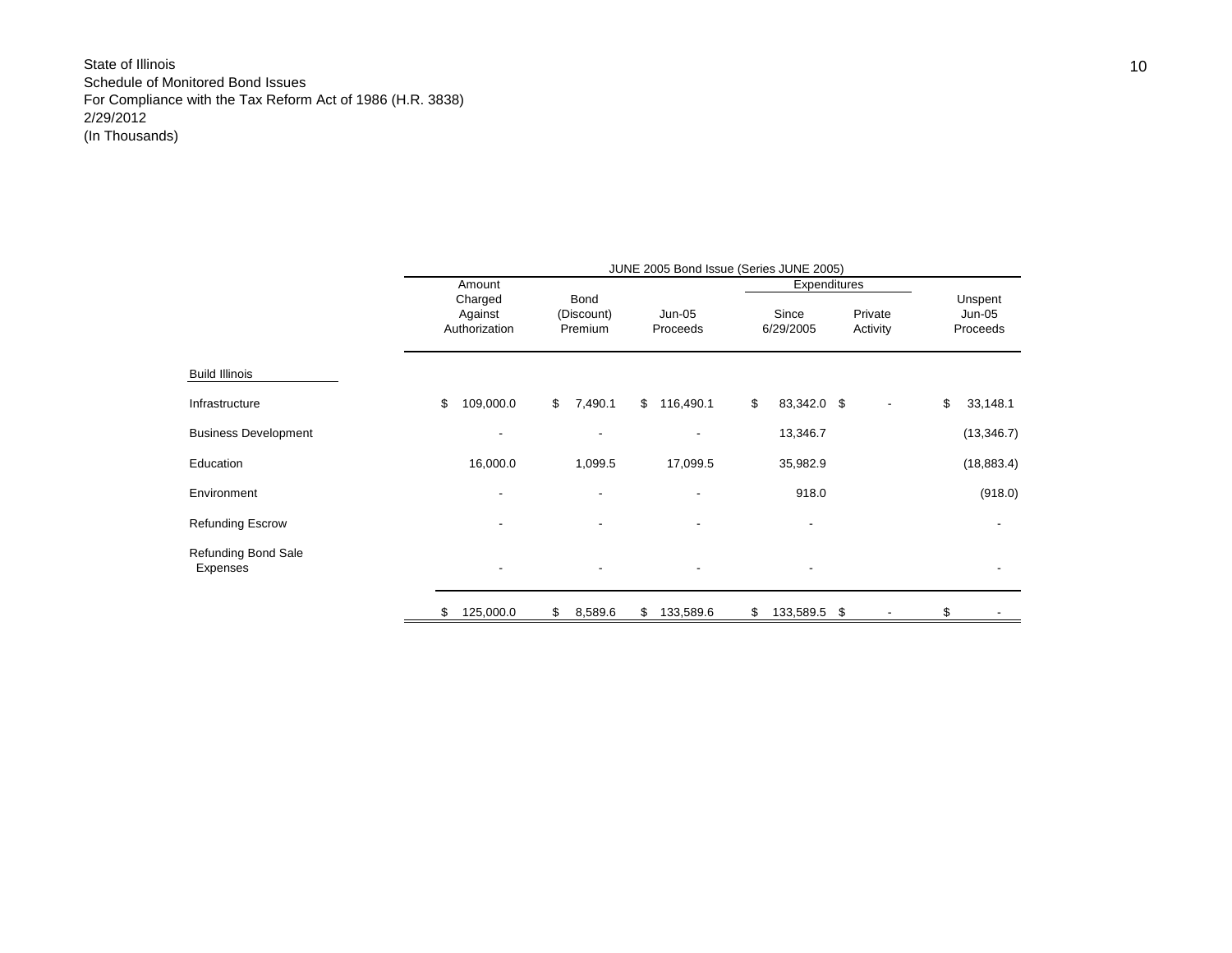|                                        | MARCH 2006 Bond Issue (Series MARCH 2006) |          |    |                               |    |                    |    |                          |                     |    |                               |  |  |  |
|----------------------------------------|-------------------------------------------|----------|----|-------------------------------|----|--------------------|----|--------------------------|---------------------|----|-------------------------------|--|--|--|
|                                        |                                           | Amount   |    |                               |    |                    |    | Expenditures             |                     |    |                               |  |  |  |
|                                        | Charged<br>Against<br>Authorization       |          |    | Bond<br>(Discount)<br>Premium |    | Mar-06<br>Proceeds |    | Since<br>3/30/2006       | Private<br>Activity |    | Unspent<br>Mar-06<br>Proceeds |  |  |  |
| Build Illinois                         |                                           |          |    |                               |    |                    |    |                          |                     |    |                               |  |  |  |
| Infrastructure                         | \$                                        | 36,000.0 | \$ | 1,448.6                       | \$ | 37,448.6           | \$ | 25,855.2 \$              |                     | \$ | 11,593.4                      |  |  |  |
| <b>Business Development</b>            |                                           | 4,000.0  |    | 161.0                         |    | 4,161.0            |    | 1,587.2                  |                     |    | 2,573.8                       |  |  |  |
| Education                              |                                           | 18,000.0 |    | 724.3                         |    | 18,724.3           |    | 23,133.4                 |                     |    | (4,409.1)                     |  |  |  |
| Environment                            |                                           | 7,000.0  |    | 281.7                         |    | 7,281.7            |    | 17,039.8                 |                     |    | (9,758.1)                     |  |  |  |
| Refunding Escrow                       |                                           |          |    |                               |    |                    |    |                          |                     |    |                               |  |  |  |
| Refunding Bond Sale<br><b>Expenses</b> |                                           |          |    |                               |    |                    |    | $\overline{\phantom{a}}$ |                     |    |                               |  |  |  |
|                                        |                                           | 65,000.0 | \$ | 2,615.6                       | \$ | 67,615.6           | \$ | 67,615.6                 | -\$                 | \$ |                               |  |  |  |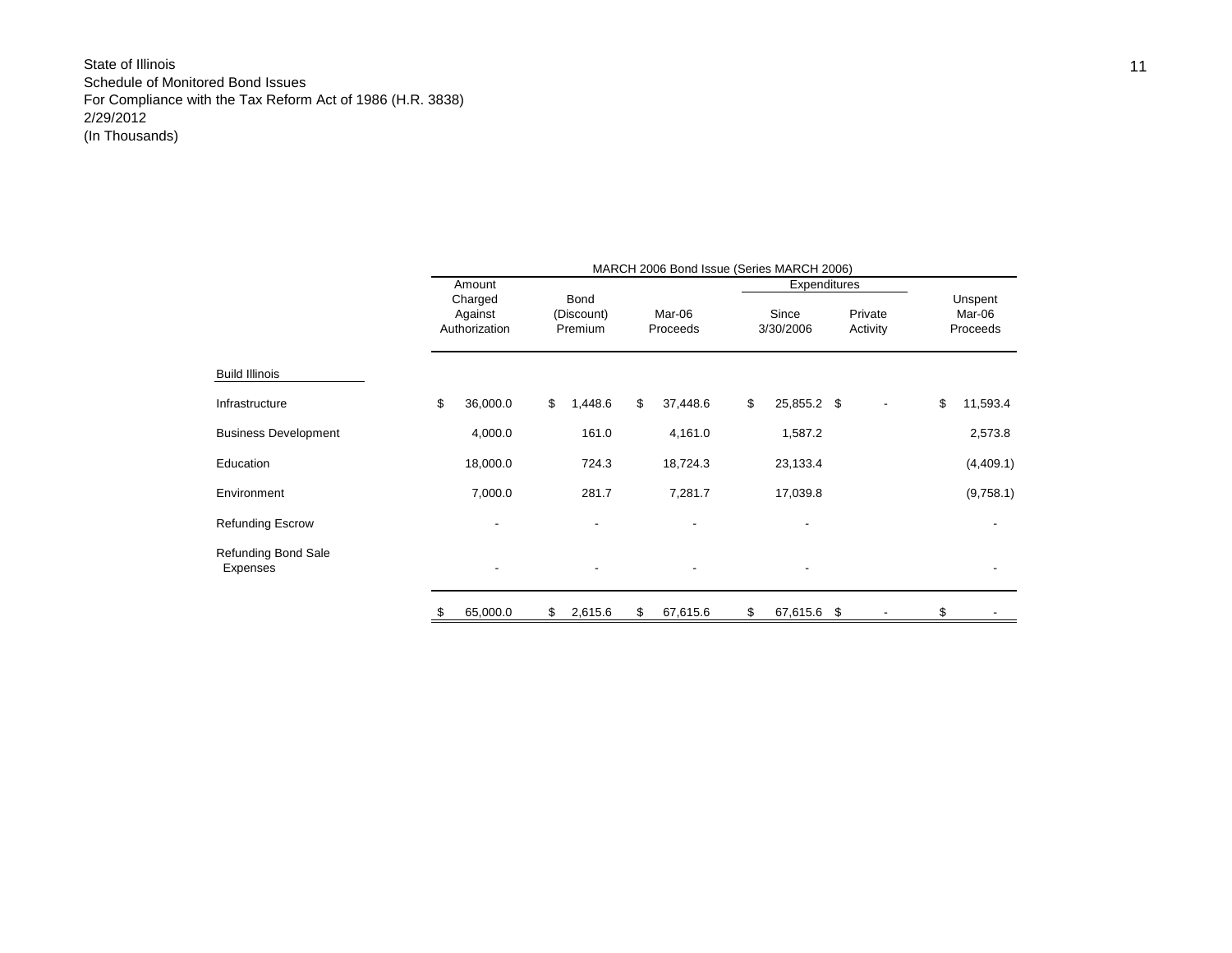|                                        | JUNE 2006 Bond Issue (Series JUNE 2006) |               |    |                          |    |           |           |              |    |          |    |             |  |
|----------------------------------------|-----------------------------------------|---------------|----|--------------------------|----|-----------|-----------|--------------|----|----------|----|-------------|--|
|                                        |                                         | Amount        |    |                          |    |           |           | Expenditures |    |          |    |             |  |
|                                        |                                         | Charged       |    | <b>Bond</b>              |    |           |           |              |    |          |    | Unspent     |  |
|                                        |                                         | Against       |    | (Discount)               |    | Jun-06    |           | Since        |    | Private  |    | Jun-06      |  |
|                                        |                                         | Authorization |    | Premium                  |    | Proceeds  |           | 6/20/2006    |    | Activity |    | Proceeds    |  |
|                                        |                                         |               |    |                          |    |           |           |              |    |          |    |             |  |
| <b>Build Illinois</b>                  |                                         |               |    |                          |    |           |           |              |    |          |    |             |  |
| Infrastructure                         | \$                                      | 105,000.0     | \$ | 3,762.8                  | \$ | 108,762.8 | \$        | 58,093.0 \$  |    |          | \$ | 50,669.8    |  |
| <b>Business Development</b>            |                                         |               |    |                          |    |           |           | 10,531.0     |    |          |    | (10, 531.0) |  |
| Education                              |                                         | 45,000.0      |    | 1,612.6                  |    | 46,612.6  |           | 86,052.2     |    |          |    | (39, 439.6) |  |
| Environment                            |                                         |               |    |                          |    |           | $\lambda$ | 699.2        |    |          |    | (699.2)     |  |
| <b>Refunding Escrow</b>                |                                         |               |    |                          |    |           |           |              |    |          |    |             |  |
| <b>Refunding Bond Sale</b><br>Expenses |                                         |               |    | $\overline{\phantom{a}}$ |    |           |           |              |    |          |    |             |  |
|                                        |                                         | 150,000.0     | \$ | 5,375.4                  | \$ | 155,375.4 | \$        | 155,375.4    | \$ |          | \$ |             |  |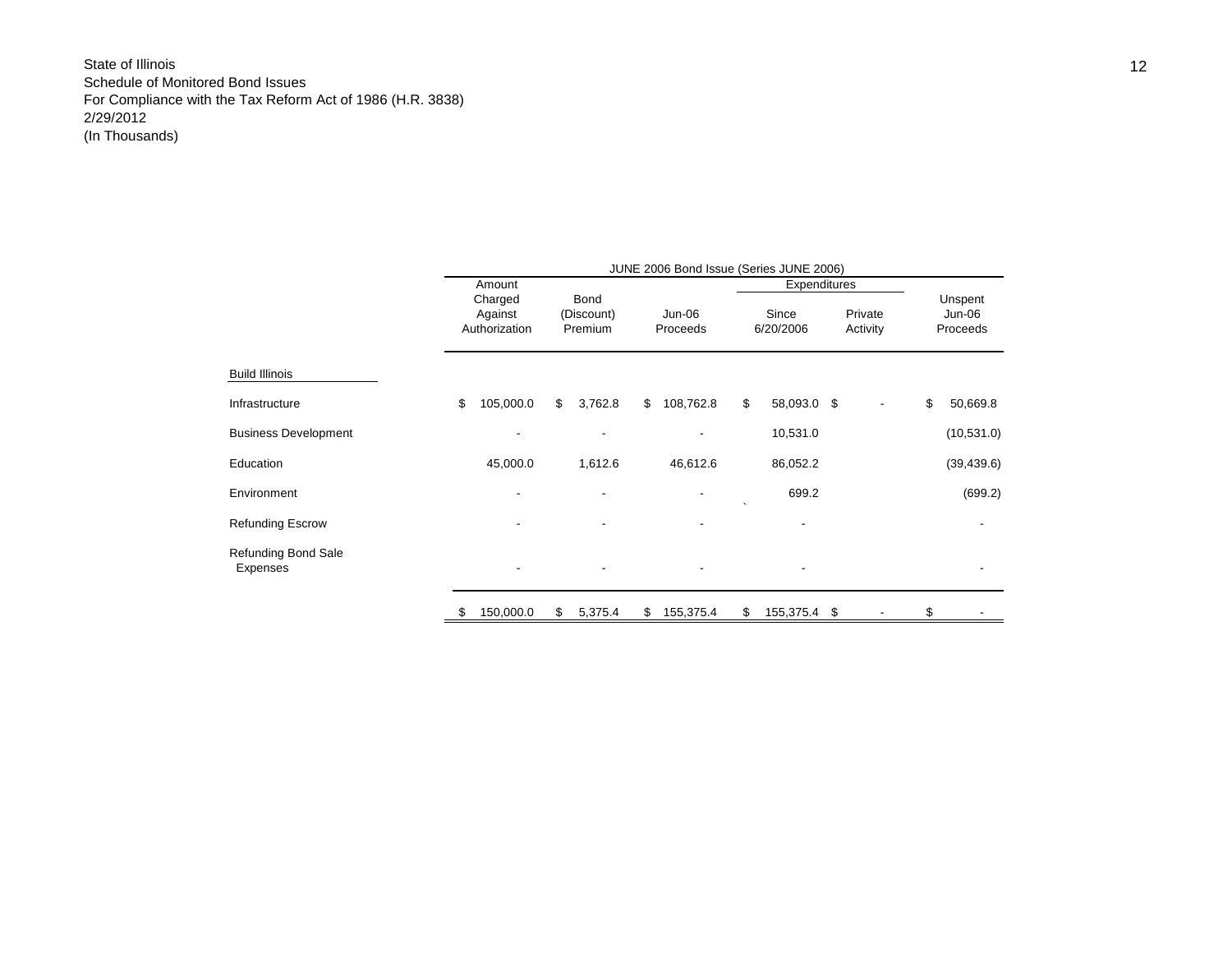|                                 |    | Amount                              |                               |                           | Expenditures       |                     |                                      |
|---------------------------------|----|-------------------------------------|-------------------------------|---------------------------|--------------------|---------------------|--------------------------------------|
|                                 |    | Charged<br>Against<br>Authorization | Bond<br>(Discount)<br>Premium | <b>Jul-07</b><br>Proceeds | Since<br>7/10/2007 | Private<br>Activity | Unspent<br><b>Jul-07</b><br>Proceeds |
| Build Illinois                  |    |                                     |                               |                           |                    |                     |                                      |
| Infrastructure                  | \$ | 30,500.0                            | \$<br>912.0                   | \$<br>31,412.0            | \$<br>$9,763.7$ \$ |                     | \$<br>21,648.3                       |
| <b>Business Development</b>     |    |                                     | $\overline{\phantom{a}}$      |                           | (706.7)            |                     | 706.7                                |
| Education                       |    | 10,500.0                            | 394.0                         | 10,894.0                  | 41,914.2           |                     | (31,020.2)                           |
| Environment                     |    | 9,000.0                             | 337.7                         | 9,337.7                   | 672.5              |                     | 8,665.2                              |
| <b>Refunding Escrow</b>         |    |                                     | ٠                             |                           |                    |                     |                                      |
| Refunding Bond Sale<br>Expenses |    |                                     |                               |                           |                    |                     |                                      |
|                                 |    | 50,000.0                            | \$<br>1,643.7                 | \$<br>51,643.7            | \$<br>51,643.7 \$  |                     | \$                                   |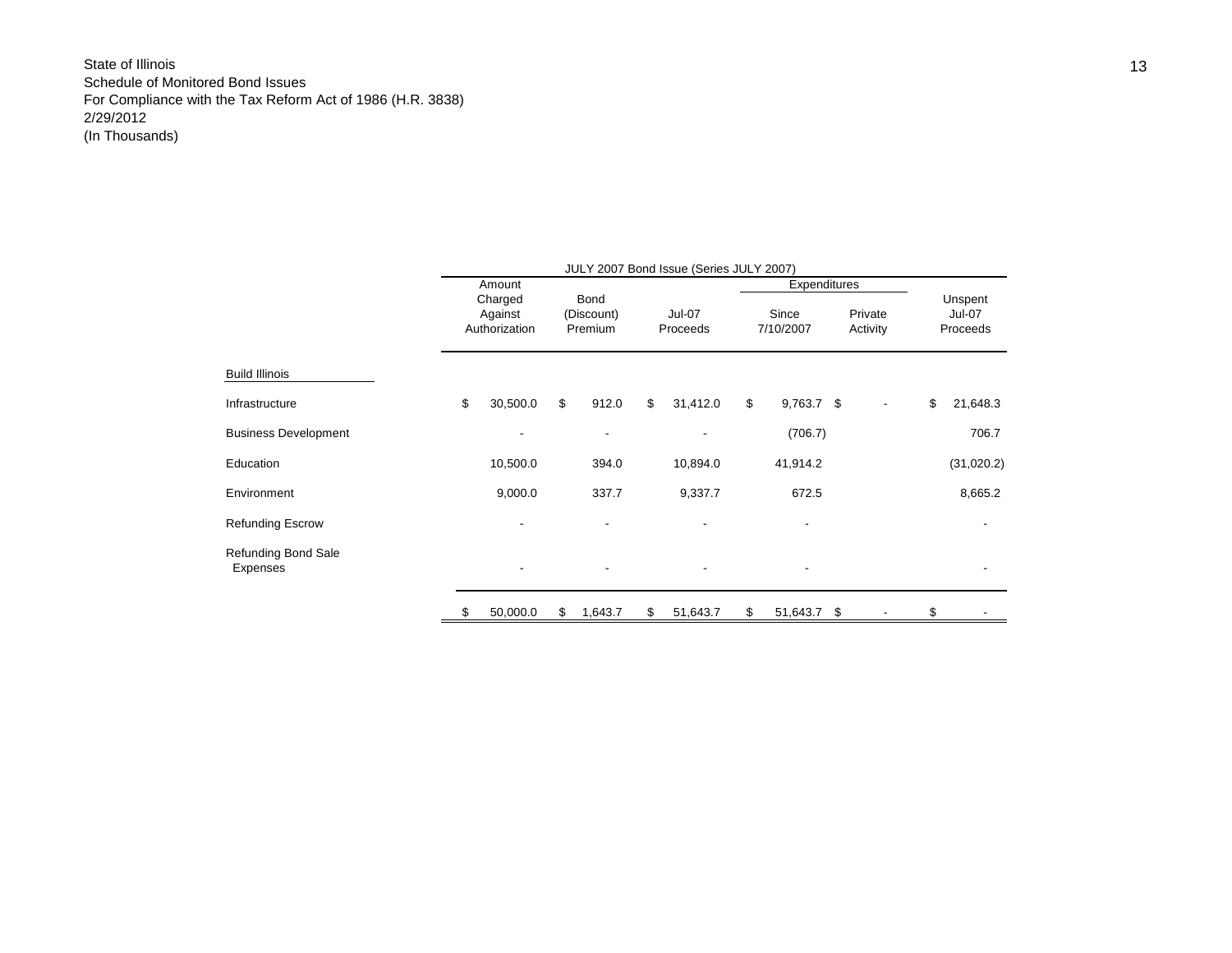|                             | DECEMBER 2009 A Bond Issue (Series DECEMBER 2009 A) |               |    |            |    |           |    |                          |          |    |                          |  |  |  |
|-----------------------------|-----------------------------------------------------|---------------|----|------------|----|-----------|----|--------------------------|----------|----|--------------------------|--|--|--|
|                             |                                                     | Amount        |    |            |    |           |    | Expenditures             |          |    |                          |  |  |  |
|                             |                                                     | Charged       |    | Bond       |    |           |    |                          |          |    | Unspent                  |  |  |  |
|                             |                                                     | Against       |    | (Discount) |    | Dec-09    |    | Since                    | Private  |    | Dec-09                   |  |  |  |
|                             |                                                     | Authorization |    | Premium    |    | Proceeds  |    | 12/23/2009               | Activity |    | Proceeds                 |  |  |  |
| <b>Build Illinois</b>       |                                                     |               |    |            |    |           |    |                          |          |    |                          |  |  |  |
| Infrastructure              | \$                                                  | 103,920.0     | \$ | 1,102.3    | \$ | 105,022.3 | \$ | 51,676.9                 |          | \$ | 53,345.4                 |  |  |  |
| <b>Business Development</b> |                                                     | 1,500.0       |    | 15.9       |    | 1,515.9   |    |                          |          |    | 1,515.9                  |  |  |  |
| Education                   |                                                     | 49,500.0      |    | 525.0      |    | 50,025.0  |    | 104,680.0                |          |    | (54, 655.0)              |  |  |  |
| Environment                 |                                                     |               |    |            |    |           |    | 206.3                    |          |    | (206.3)                  |  |  |  |
| <b>Refunding Escrow</b>     |                                                     |               |    |            |    |           |    |                          |          |    |                          |  |  |  |
| Refunding Bond Sale         |                                                     |               |    |            |    |           |    |                          |          |    |                          |  |  |  |
| Expenses                    |                                                     |               |    |            |    |           |    | $\overline{\phantom{a}}$ |          |    | $\overline{\phantom{a}}$ |  |  |  |
|                             | \$                                                  | 154,920.0     | \$ | 1,643.2    | \$ | 156,563.2 | \$ | 156,563.2 \$             |          | \$ |                          |  |  |  |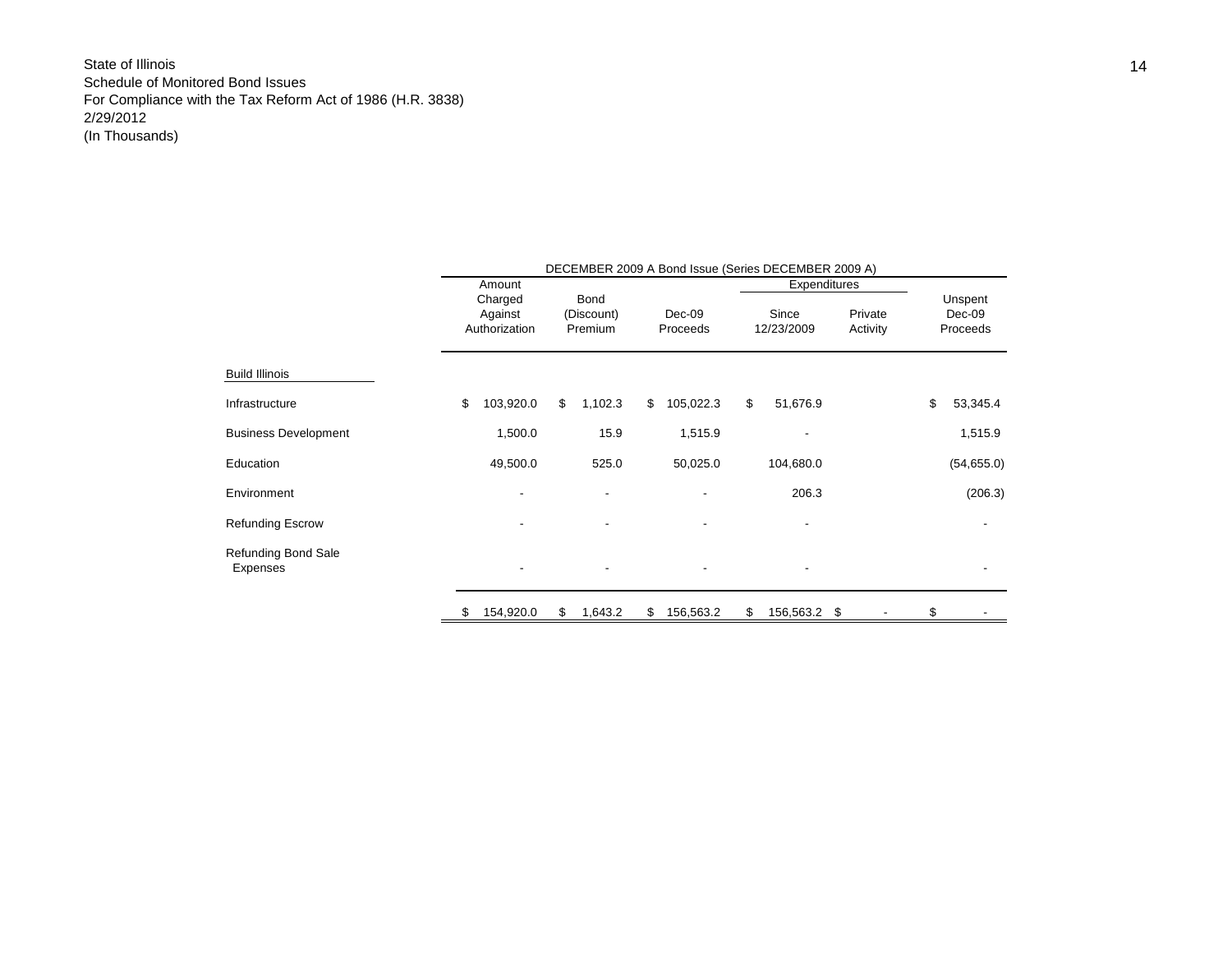|                             |                                     | DECEMBER 2009 B Bond Issue (Series DECEMBER 2009 B) |                                      |         |    |                    |    |                     |                     |    |                    |  |  |
|-----------------------------|-------------------------------------|-----------------------------------------------------|--------------------------------------|---------|----|--------------------|----|---------------------|---------------------|----|--------------------|--|--|
|                             | Amount                              |                                                     |                                      |         |    |                    |    | Expenditures        |                     |    |                    |  |  |
|                             | Charged<br>Against<br>Authorization |                                                     | <b>Bond</b><br>(Discount)<br>Premium |         |    |                    |    |                     |                     |    | Unspent            |  |  |
|                             |                                     |                                                     |                                      |         |    | Dec-09<br>Proceeds |    | Since<br>12/23/2009 | Private<br>Activity |    | Dec-09<br>Proceeds |  |  |
|                             |                                     |                                                     |                                      |         |    |                    |    |                     |                     |    |                    |  |  |
| <b>Build Illinois</b>       |                                     |                                                     |                                      |         |    |                    |    |                     |                     |    |                    |  |  |
| Infrastructure              | \$                                  | 257,000.0                                           | \$                                   | 5,984.8 | \$ | 262,984.8          | \$ | 187,129.6           |                     | \$ | 75,855.2           |  |  |
| <b>Business Development</b> |                                     | 8,000.0                                             |                                      | 186.3   |    | 8,186.3            |    | 21,302.2            |                     |    | (13, 115.9)        |  |  |
| Education                   |                                     | 110,000.0                                           |                                      | 2,561.6 |    | 112,561.6          |    | 169,800.9           |                     |    | (57, 239.3)        |  |  |
| Environment                 |                                     |                                                     |                                      |         |    |                    |    | 5,500.0             |                     |    | (5,500.0)          |  |  |
| Refunding Escrow            |                                     |                                                     |                                      |         |    |                    |    |                     |                     |    |                    |  |  |
| Refunding Bond Sale         |                                     |                                                     |                                      |         |    |                    |    |                     |                     |    |                    |  |  |
| Expenses                    |                                     |                                                     |                                      |         |    | ۰                  |    |                     |                     |    |                    |  |  |
|                             | \$                                  | 375,000.0                                           | \$                                   | 8,732.7 | \$ | 383,732.7          | \$ | 383,732.7 \$        |                     | \$ |                    |  |  |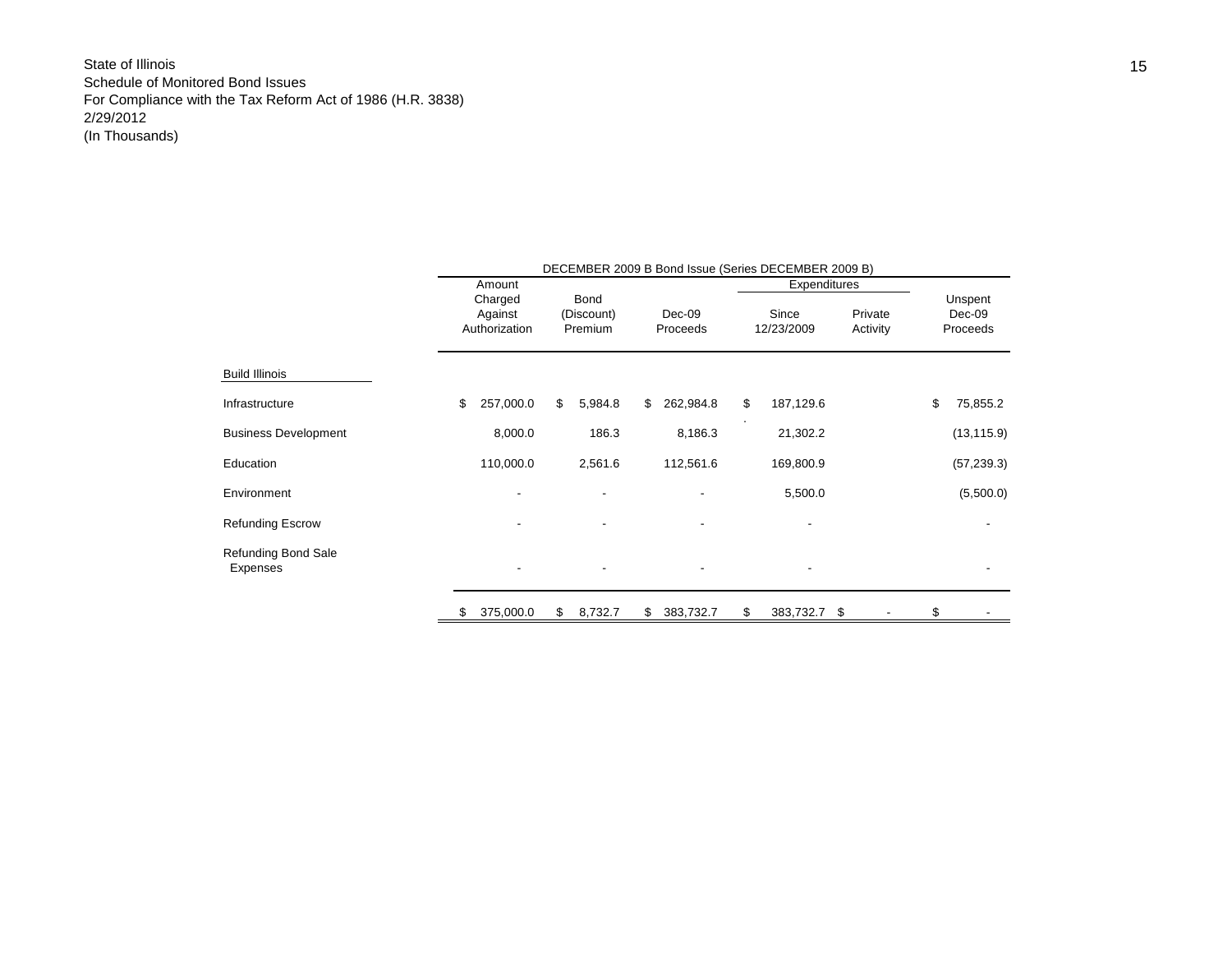|                                        | Junior Obligation Series June 2010 Refunding Bond Issue |                    |                    |                          |    |           |       |              |          |         |                                 |      |  |
|----------------------------------------|---------------------------------------------------------|--------------------|--------------------|--------------------------|----|-----------|-------|--------------|----------|---------|---------------------------------|------|--|
|                                        |                                                         | Amount             |                    |                          |    |           |       | Expenditures |          |         |                                 |      |  |
|                                        |                                                         | Charged<br>Against | Bond<br>(Discount) |                          |    | $Jun-10$  | Since |              |          | Private | Unspent<br>$Jun-10$<br>Proceeds |      |  |
|                                        |                                                         | Authorization      | Premium            |                          |    | Proceeds  |       | 6/25/2010    | Activity |         |                                 |      |  |
|                                        |                                                         |                    |                    |                          |    |           |       |              |          |         |                                 |      |  |
| <b>Build Illinois</b>                  |                                                         |                    |                    |                          |    |           |       |              |          |         |                                 |      |  |
| Infrastructure                         | \$                                                      |                    | \$                 | $\overline{\phantom{a}}$ | \$ |           | \$    |              |          |         | \$                              |      |  |
| <b>Business Development</b>            |                                                         |                    |                    |                          |    |           |       |              |          |         |                                 |      |  |
| Education                              |                                                         |                    |                    |                          |    |           |       |              |          |         |                                 |      |  |
| Environment                            |                                                         |                    |                    |                          |    |           |       |              |          |         |                                 |      |  |
| <b>Refunding Escrow</b>                |                                                         | 455,080.0          |                    | 36,465.9                 |    | 491,545.9 |       | 491,545.9    |          |         |                                 |      |  |
| <b>Refunding Bond Sale</b><br>Expenses |                                                         |                    |                    | 2,199.1                  |    | 2,199.1   |       | 2,172.4      |          |         |                                 | 26.7 |  |
|                                        |                                                         | 455,080.0          | \$                 | 38,665.0                 | \$ | 493,745.0 | \$    | 493,718.3    | -\$      |         | \$                              | 26.7 |  |